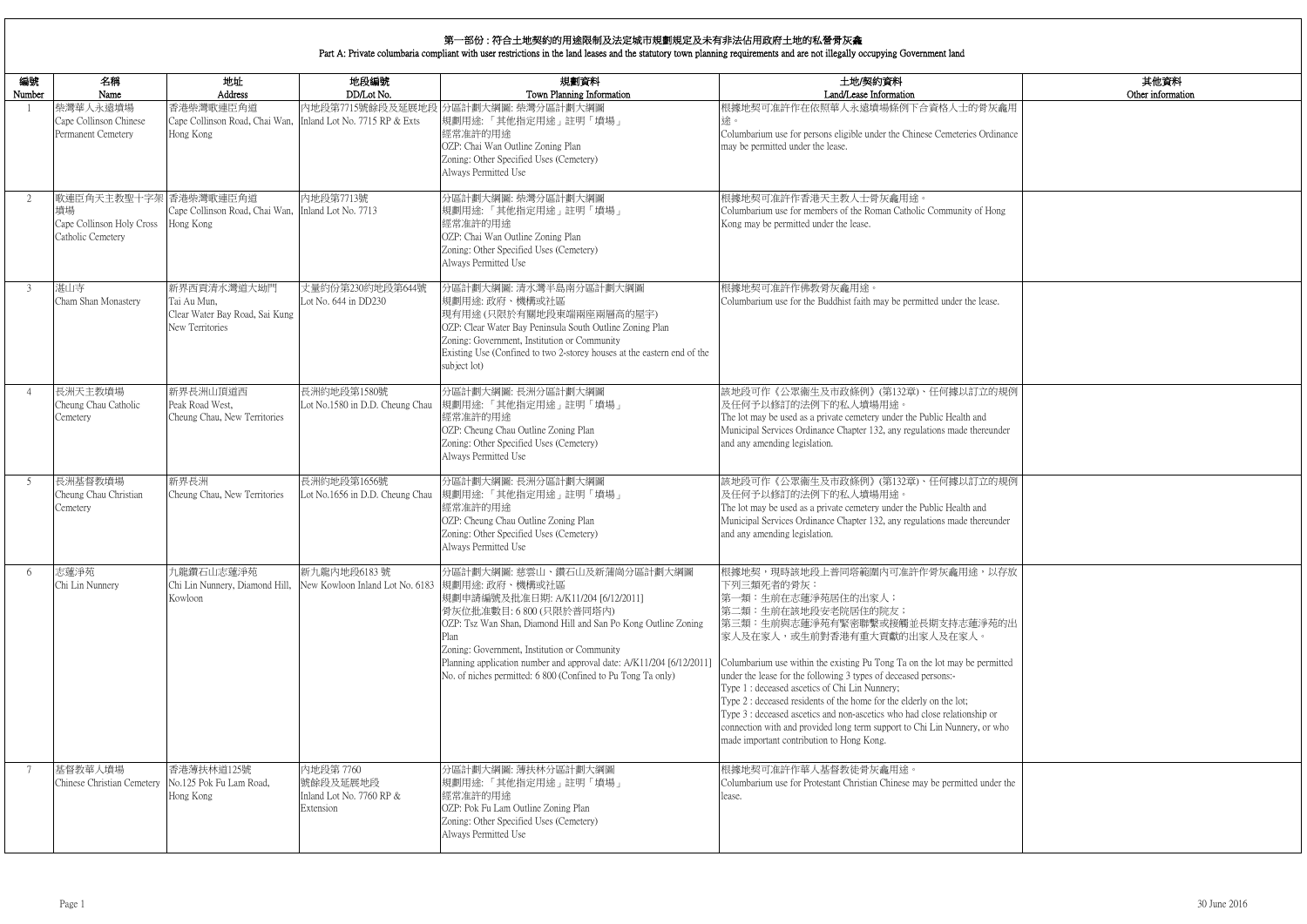|                              | 其他資料<br>Other information |
|------------------------------|---------------------------|
| 的規例                          |                           |
| the<br>ilations              |                           |
|                              |                           |
|                              |                           |
|                              |                           |
| 設施包<br>ase<br>ıry<br>netres. |                           |
| han                          |                           |
|                              |                           |
|                              |                           |
| ong may                      |                           |
| 龕用途                          |                           |
| dinance                      |                           |

# 第一部份 : 符合土地契約的用途限制及法定城市規劃規定及未有非法佔用政府土地的私營骨灰龕

Part A: Private columbaria compliant with user restrictions in the land leases and the statutory town planning requirements and are not illegally occupying Government land

| 編號<br>Number | 名稱<br>Name                                                         | 地址<br>Address                                                                     | 地段編號<br>DD/Lot No.                                  | 規劃資料<br>Town Planning Information                                                                                                                                                                                                                                                                                                                                                                                                                   | 土地/契約資料<br>Land/Lease Information                                                                                                                                                                                                                                                                      |
|--------------|--------------------------------------------------------------------|-----------------------------------------------------------------------------------|-----------------------------------------------------|-----------------------------------------------------------------------------------------------------------------------------------------------------------------------------------------------------------------------------------------------------------------------------------------------------------------------------------------------------------------------------------------------------------------------------------------------------|--------------------------------------------------------------------------------------------------------------------------------------------------------------------------------------------------------------------------------------------------------------------------------------------------------|
| 8            | 九龍基督教華人墳場<br>Chinese Christian Cemetery                            | 九龍聯合道<br>Junction Road, Kowloon                                                   | New Kowloon Inland Lot No. 5 &<br>Extension thereto | 新九龍內地段第5號及延展地段 分區計劃大綱圖: 橫頭磡及東頭分區計劃大綱圖<br> 規劃用途:「其他指定用途」註明「墳場」<br>經常准許的用途<br>OZP: Wang Tau Hom and Tung Tau Outline Zoning Plan<br>Zoning: Other Specified Uses (Cemetery)<br>Always Permitted Use                                                                                                                                                                                                                                                   | 該地段可作《公眾衞生及市政條例》(第132章)、任何據以訂立的規例<br>及任何予以修訂的法例下的私人華人基督教徒墳場用途。<br>The lot may be used as a private cemetery for Chinese Christians under the<br>Public Health and Municipal Services Ordinance Chapter 132, any regulations<br>made thereunder and any amending legislation.                           |
| 9            | 青松仙苑<br>Ching Chung Sin Yuen                                       | 新界屯門青新徑<br>Tsing San Path, Tuen Mun<br>New Territories                            | 屯門市段第253號餘段<br>Tuen Mun Town Lot No. 253RP          | 分區計劃大綱圖: 屯門分區計劃大綱圖<br>規劃用途:政府、機構或社區<br>規劃申請編號及批准日期: A/TM/329 [10/6/2005]<br>骨灰位批准數目: 113 000<br>OZP: Tuen Mun Outline Zoning Plan<br>Zoning: Government, Institution or Community<br>Planning application number and approval date: A/TM/329 [10/6/2005]<br>No. of niches permitted: 113 000                                                                                                                                                        | 根據地契可准許作骨灰龕用途。<br>Columbarium use may be permitted under the lease.                                                                                                                                                                                                                                    |
| 10           | 昭遠墳場<br>Chiu Yuen Cemetery                                         | 香港薄扶林摩星嶺道<br>Mount Davis Road, Pok Fu Lam,<br>Hong Kong                           | 內地段第 8122號<br>Inland Lot No.8122                    | 分區計劃大綱圖:堅尼地城及摩星嶺分區計劃大綱圖<br>規劃用途:「其他指定用途」註明「墳場」<br>經常准許的用途<br>OZP: Kennedy Town and Mount Davis Outline Zoning Plan<br>Zoning: Other Specified Uses (Cemetery)<br>Always Permitted Use                                                                                                                                                                                                                                                               | 根據地契可准許作本港歐亞裔人士骨灰龕用途。<br>Columbarium use for the Eurasian Community of Hong Kong may be<br>permitted under the lease.                                                                                                                                                                                  |
| 11           | 佛光寺<br>Fat Kwong Buddhist Temple Tai Chung Hau, Sai Kung           | 新界西貢大涌口<br>New Territories                                                        | 丈量約份第 217 約地段第 1145<br>Lot No. 1145 in DD 217       | 分區計劃大綱圖: 北港及沙角尾分區計劃大綱圖<br>規劃用途:農業、政府、機構或社區及綠化地帶<br>現有用途(只限於地契條款中所列明的樓面面積)<br>OZP: Pak Kong and Sha Kok Mei Outline Zoning Plan<br>Zoning: Agriculture, Government, Institution or Community and Green<br>Belt<br>Existing Use (Confined to the GFA specified under the lease)                                                                                                                                                                       | 根據地契可准許作為佛教骨灰龕用途。廟宇和其他附設的宗教設施包<br>括骨灰龕的總樓面面積不得超過 555 平方米。<br>Columbarium use for the Buddhist faith may be permitted under the lease<br>provided the total gross floor area for the temple, and such other ancillary<br>religious facilities including columbarium shall not exceed 555 square metres. |
| 12           | 思親公園<br><b>Filial Park</b>                                         | 新界屯門青山村楊青路<br>Yeung Tsing Road, Tsing Shan<br>Tsuen, Tuen Mun, New<br>Territories | 屯門市地段第462號<br>Tuen Mun Town Lot No. 462             | 分區計劃大綱圖:屯門分區計劃大綱圖<br>規劃用途:政府、機構或社區<br>規劃申請編號及批准日期:<br>A/TM/255 [28/01/2000]<br>A/TM/306 [10/10/2003]<br>A/TM/316 [04/05/2004]<br>A/TM/373 [18/07/2008]<br>骨灰位批准數目:5000<br>OZP: Tuen Mun Outline Zoning Plan<br>Zoning: Government, Institution or Community<br>Planning application number and approval date:<br>A/TM/255 [28/01/2000]<br>A/TM/306 [10/10/2003]<br>A/TM/316 [04/05/2004]<br>A/TM/373 [18/07/2008]<br>No. of niches permitted: 5 000 | 根據地契可准許作骨灰龕用途,提供不多於5000個骨灰龕位。<br>Columbarium use may be permitted under the lease provided no more than<br>5 000 niches shall be provided at the site.                                                                                                                                                 |
| 13           | 香港佛教墳場<br>Hong Kong Buddhist<br>Cemetery                           | 香港柴灣歌連臣角道<br>Cape Collinson Road, Chai Wan,<br>Hong Kong                          | 内地段第7755號餘段<br>Inland Lot No. 7755 RP               | 分區計劃大綱圖: 柴灣分區計劃大綱圖<br>規劃用途:「其他指定用途」註明「墳場」<br>經常准許的用途<br>OZP: Chai Wan Outline Zoning Plan<br>Zoning: Other Specified Uses (Cemetery)<br>Always Permitted Use                                                                                                                                                                                                                                                                                        | 根據地契可准許作本港佛教人士骨灰龕用途。<br>Columbarium use for members of the Buddhist Community of Hong Kong may<br>be permitted under the lease.                                                                                                                                                                        |
| 14           | 將軍澳華人永遠墳場<br>Junk Bay Chinese Permanent Tseung Kwan O,<br>Cemetery | 新界將軍澳<br>New Territories                                                          | 將軍澳市地段第3號<br>Junk Bay Town Lot No. 3                | 分區計劃大綱圖:將軍澳分區計劃大綱圖<br>規劃用途:「其他指定用途」註明「墳場」<br>經常准許的用途<br>OZP: Tseung Kwan O Outline Zoning Plan<br>Zoning: Other Specified Uses (Cemetery)<br>Always Permitted Use                                                                                                                                                                                                                                                                                   | 根據地契可准許作依照華人永遠墳場條例下合資格人士的骨灰龕用途<br>Columbarium use for persons eligible under the Chinese Cemeteries Ordinance<br>may be permitted under the lease.                                                                                                                                                     |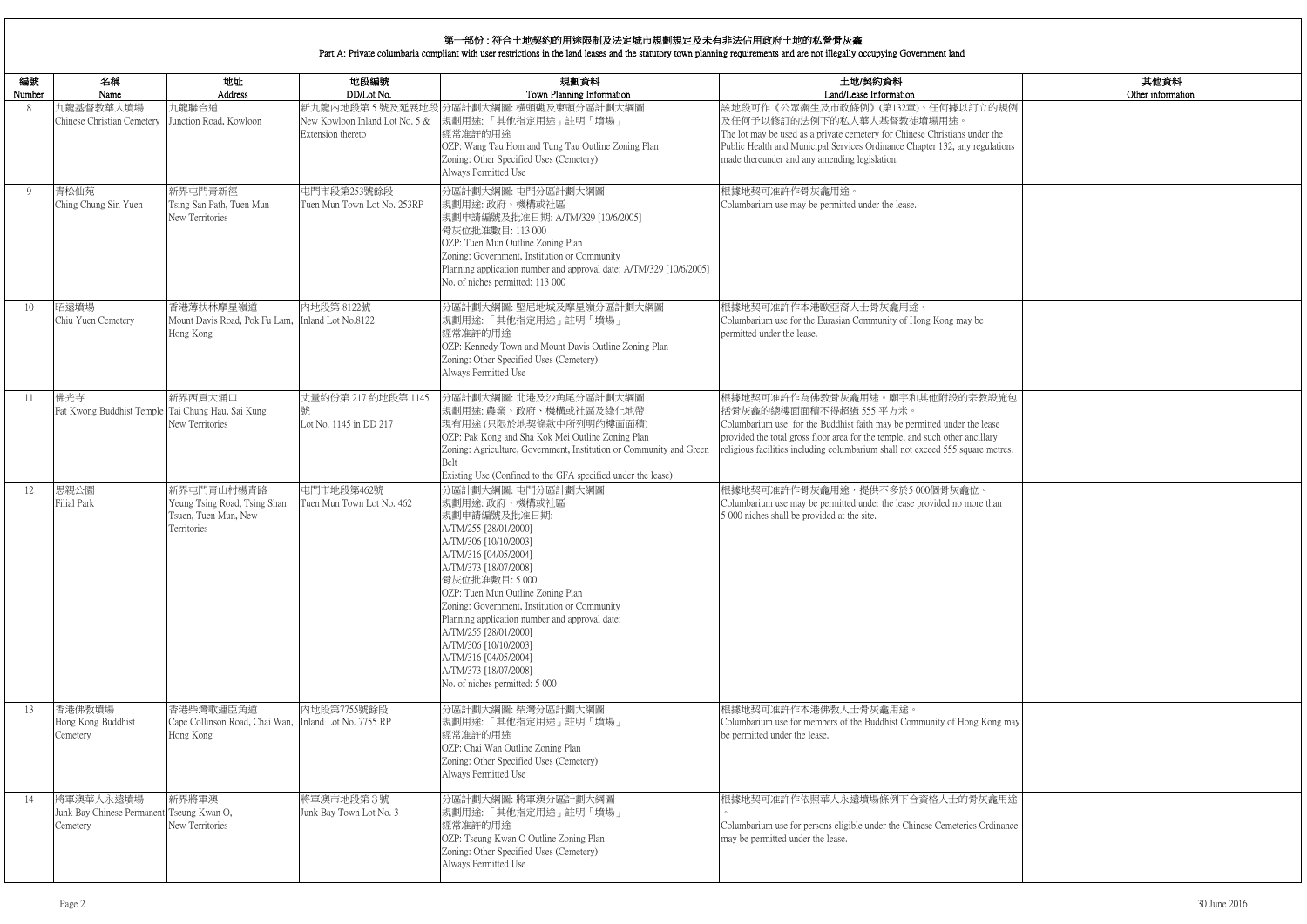| 編號<br>Number | 名稱<br>Name                                                   | 地址<br>Address                                            | 地段編號<br>DD/Lot No.                                                                       | 規劃資料<br>Town Planning Information                                                                                                                                                                                                                                                                                                                                                                                                                                                                                                               | 土地/契約資料<br>Land/Lease Information                                                                                                                                                                    |
|--------------|--------------------------------------------------------------|----------------------------------------------------------|------------------------------------------------------------------------------------------|-------------------------------------------------------------------------------------------------------------------------------------------------------------------------------------------------------------------------------------------------------------------------------------------------------------------------------------------------------------------------------------------------------------------------------------------------------------------------------------------------------------------------------------------------|------------------------------------------------------------------------------------------------------------------------------------------------------------------------------------------------------|
| 15           | 觀宗寺<br>Kun Chung Temple                                      | 新界粉嶺置福圍十二號<br>Territories                                | 粉嶺上水市地段第187號<br>12 Chi Fuk Circuit, Fanling, New Fanling Sheung Shui Town Lot No.<br>187 | 分區計劃大綱圖:粉嶺/上水分區計劃大綱圖<br>分區計劃大綱圖所述土地用途: 政府、機構或社區<br>規劃申請編號及批准日期: A/FSS/195 [27/8/2010]<br>骨灰位批准數目:1000<br>OZP: Fanling/Sheung Shui OZP<br>Zoning: Government, Institution or Community<br>Planning application number and approval date: A/FSS/195-[27/8/2010]<br>No. of niches permitted: 1 000                                                                                                                                                                                                                                                 | 根據地契可准許作骨灰龕用途,提供不多於634個骨灰龕位。<br>Columbarium use may be permitted under the lease provided the number of<br>niches within the lot shall not exceed 634.                                               |
| 16           | 慈雲山觀音佛堂<br>Kwun Yum Temple Tsz Wan Shatin Pass Road,<br>Shan | 九龍慈雲山沙田坳道<br>Tsz Wan Shan, Kowloon                       | 測量約份第2約地段第1970號<br>Lot No. 1970 in Survey District 2                                     | 分區計劃大綱圖:慈雲山、鑽石山及新蒲崗分區計劃大綱圖<br>規劃用途:政府、機構或社區<br>規劃申請編號及批准日期: A/K11/81[8/2/1991]<br>骨灰位批准數目:9000<br>OZP: Tsz Wan Shan, Diamond Hill and San Po Kong Outline Zoning<br>Zoning: Government, Institution or Community<br>Planning application number and approval date: A/K11/81[8/2/1991]<br>No. of niches permitted: 9 000                                                                                                                                                                                                                         | 根據地契可准許在批地時(即1976年9月16日)已存在的骨灰龕位。不得<br>新建骨灰龕位。<br>The niches existing at the time of the land grant (i.e. 16.9.1976) may be<br>permitted under the lease. No new niches are allowed under the lease. |
| 17           | 羅漢寺<br>Lo Hon Monastery                                      | 新界東涌石門甲<br>Shek Mun Kap, Tung Chung<br>New Territories   | 東涌丈量約份第1約地段第3003<br>號<br>Lot No. 3003 in D.D. 1 Tung Chung 在發展審批地區圖涵蓋範圍下                 | 分區計劃大綱圖: 東涌谷分區計劃大綱圖<br>規劃用途:政府、機構或社區<br>現有用途<br>(只限於寺院主樓東面,並離開主樓約35米的一座兩層高建築物)<br>OZP: Tung Chung Valley Outline Zoning Plan<br>Zoning: Government, Institution or Community<br>Covered by Development Permission Area Plan<br>Existing Use (Confined to a 2-storey building located about 35m to the<br>immediate east of the main temple building)                                                                                                                                                                                            | 根據地契可准許現時的佛教骨灰龕。不得新建骨灰龕位。<br>The existing columbarium for the Buddhist faith may be permitted. No new<br>niches are allowed under the lease.                                                         |
| 18           | 龍巖寺<br>Lung Ngam Monastery                                   | 新界大嶼山大澳道<br>Tai O Road, Lantau Island<br>New Territories | 7號<br>Lot No. 47 in D.D. 313, Lantau                                                     | 大嶼山丈量約份第313約地段第4 分區計劃大綱圖: 大澳邊緣分區計劃大綱圖<br>規劃用途: 政府、機構或社區<br>在發展審批地區圖涵蓋範圍下<br>現有用途<br>(只限於寺院主樓西南面,並離開主樓約25米的一座兩層高建築<br>OZP: Tai O Fringe Outline Zoning Plan<br>Zoning: Government, Institution or Community<br>Covered by Development Permission Area Plan<br>Existing Use (Confined to a 2-storey building located about 25m to the<br>immediate southwest of the main temple building)                                                                                                                                                         | 根據地契可准許作骨灰龕用途。<br>Columbarium use may be permitted under the lease.                                                                                                                                  |
| 19           | 龍山寺<br>Lung Shan Temple                                      | 新界粉嶺布格仔路<br>Po Kak Tsai Road, Fanling<br>New Territories | 丈量約份第85約地段第652號<br>Lot No. 652 in DD 85                                                  | 分區計劃大綱圖: 龍躍頭及軍地南分區計劃大綱圖<br>規劃用途: 綠化地帶<br>規劃申請編號及批准日期:<br>A/NE-LYT/370[30/11/2007]<br>A/NE-LYT/526[21/2/2014]<br>骨灰位批准數目: 17 632<br>(只限於3樓(部分)、4樓(部分)、5樓(部分)及6樓(較接近樓梯部分<br>及南面部分))<br>OZP: Lung Yeuk Tau and Kwan Tei South Outline Zoning Plan<br>Zoning: Green Belt<br>Planning application number and approval date:<br>A/NE-LYT/370[30/11/2007]<br>A/NE-LYT/526[21/2/2014]<br>No. of niches permitted: 17 632 (confined to 3/F (Part), 4/F (Part), 5/F<br>(Part) and 6/F (Portion located closer to the staircase and Southern<br>Portions)) | 根據地契可准許作骨灰龕用途。<br>Columbarium use may be permitted under the lease.                                                                                                                                  |

|         | 其他資料                                                                                                                              |
|---------|-----------------------------------------------------------------------------------------------------------------------------------|
|         | Other information                                                                                                                 |
| nber of |                                                                                                                                   |
|         |                                                                                                                                   |
|         |                                                                                                                                   |
| 位。不得    |                                                                                                                                   |
|         |                                                                                                                                   |
| v be    |                                                                                                                                   |
|         |                                                                                                                                   |
|         |                                                                                                                                   |
|         |                                                                                                                                   |
| No new  |                                                                                                                                   |
|         |                                                                                                                                   |
|         |                                                                                                                                   |
|         |                                                                                                                                   |
|         | 於寺院主樓西南面,並離開主樓約40米的一座兩層高建築物須得                                                                                                     |
|         | 到規劃許可<br>規劃申請編號及申請日期: A/DPA/I-TOF/5 [9/2/2012]<br>申請的骨灰位數目:1600                                                                   |
|         | 城規會於2013年10月18日拒絕該覆核申請<br>Planning Permission for another 2-storey building about 40m to the south                                |
|         | west of the main temple building is required.<br>Planning application number and date of application: A/DPA/I-TOF/5<br>[9/2/2012] |
|         | No. of niches under application: 1 600<br>On 18/10/2013, the TPB rejected the application on review.                              |
|         | 於2樓(部分)及6樓(面向樓梯部分)的額外骨灰位須得到規劃許可                                                                                                   |
|         | 規劃申請編號及申請日期: A/NE-LYT/443[31/05/2011]<br>申請的骨灰位數目: 7689<br>申請人於2012年10月4日撤回規劃申請                                                   |
|         | Planning permission for additional niches on 2/F (Part) and 6/F (Portion<br>opposite the staircases) is required.                 |
|         | Planning application number and date of application: A/NE-LYT/443<br>[31/5/2011]                                                  |
|         | No. of niches under application: 7 689<br>Planning application withdrawn by the applicant on 4/10/2012.                           |
|         |                                                                                                                                   |
|         |                                                                                                                                   |
|         |                                                                                                                                   |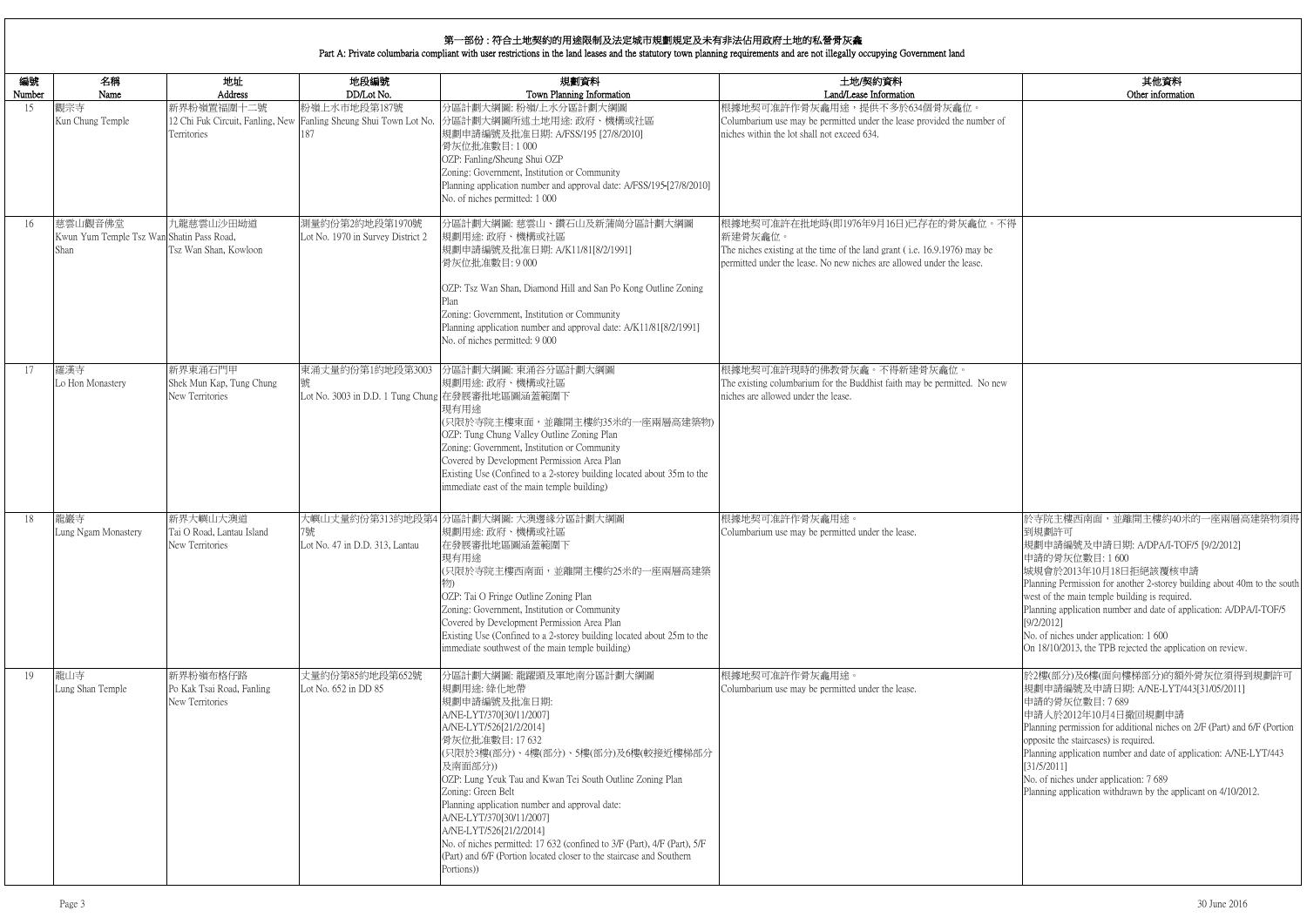|                 | 其他資料              |
|-----------------|-------------------|
|                 | Other information |
| $\overline{1}4$ |                   |
| gross           |                   |
|                 |                   |
|                 |                   |
|                 |                   |
|                 |                   |
|                 |                   |
|                 |                   |
| 的規例             |                   |
|                 |                   |
| under           |                   |
|                 |                   |
|                 |                   |
|                 |                   |
|                 |                   |
|                 |                   |
|                 |                   |
|                 |                   |
|                 |                   |
|                 |                   |
|                 |                   |
|                 |                   |
|                 |                   |
| 灰龕              |                   |
| (2010)          |                   |
| lease.          |                   |
|                 |                   |
|                 |                   |
| 龕用途             |                   |
|                 |                   |
| dinance         |                   |
|                 |                   |
|                 |                   |
| 用途。<br>meteries |                   |
|                 |                   |
|                 |                   |
|                 |                   |

| 編號           | 名稱                                                      | 地址                                                                       | 地段編號                                                                     | 規劃資料                                                                                                                                                                                                                                                                                           | 土地/契約資料                                                                                                                                                                                                                                         |
|--------------|---------------------------------------------------------|--------------------------------------------------------------------------|--------------------------------------------------------------------------|------------------------------------------------------------------------------------------------------------------------------------------------------------------------------------------------------------------------------------------------------------------------------------------------|-------------------------------------------------------------------------------------------------------------------------------------------------------------------------------------------------------------------------------------------------|
| Number<br>20 | Name<br>寶福山<br>Po Fook Ancestor Worship<br>Hall         | Address<br>新界沙田排頭街<br>Pai Tau Street, Sha Tin<br>New Territories         | DD/Lot No.<br>沙田市地段第311號<br>Sha Tin Town Lot No. 311                     | Town Planning Information<br>分區計劃大綱圖: 沙田分區計劃大綱圖<br>規劃用途:「其他指定用途」註明「靈灰安置所」<br>經常准許的用途<br>OZP: Sha Tin Outline Zoning Plan<br>Zoning: Other Specified Uses (Columbarium)<br>Always Permitted Use                                                                                                 | Land/Lease Information<br>根據地契可准許作骨灰龕用途。骨灰龕的總樓面面積不得超過4<br>149平方米。<br>Columbarium use may be permitted under the lease provided the total gross<br>floor area for the columbarium shall not exceed 4 149 square metres.                          |
| 21           | 長沙灣天主教墳場<br>Roman Catholic Cemetery                     | 九龍呈祥道<br>Ching Cheung Road, Kowloon                                      | 展地段<br>New Kowloon Inland Lot No. 2662 經常准許的用途<br>RP & Extension thereto | 新九龍內地段第2662號餘段及延 分區計劃大綱圖: 長沙灣分區計劃大綱圖<br> 規劃用途:「其他指定用途」註明「墳場」<br>OZP: Cheung Sha Wan Outline Zoning Plan<br>Zoning: Other Specified Uses (Cemetery)<br>Always Permitted Use                                                                                                                     | 根據地契可准許作骨灰龕用途。<br>Columbarium use may be permitted under the lease.                                                                                                                                                                             |
| 22           | 西貢天主教墳場<br>Sai Kung Catholic Cemetery                   | 新界西貢躉場<br>Tan Cheung, Sai Kung, New<br>Territories                       | 丈量約份第221約地段第1697號<br>Lot No. 1697 in DD 221                              | 分區計劃大綱圖: 北港及沙角尾分區計劃大綱圖<br>規劃用途:「其他指定用途」註明「墳場」<br> 現有用途(只限於現有的兩座建築物以貯存骨灰龕及/或靈骨)<br>OZP: Pak Kong and Sha Kok Mei Outline Zoning Plan<br>Zoning: Other Specified Uses (Cemetery)<br>Existing Use (confined to the two existing structures for storage of<br>niches for human ashes and/or bones) | 該地段可作《公眾衞生及市政條例》(第132章)、任何據以訂立的規例<br>及任何予以修訂的法例下的私人墳場用途。<br>The lot may be used as a private cemetery under the Public Health and<br>Municipal Services Ordinance Chapter 132, any regulations made thereunder<br>and any amending legislation. |
| 23           | 善緣<br>Shan Yuan                                         | 新界屯門青山村178號C<br>No. 178C, Tsing Shan Tsuen,<br>Tuen Mun, New Territories | 屯門市地段第392號<br>Tuen Mun Town Lot No. 392                                  | 分區計劃大綱圖: 屯門分區計劃大綱圖<br>規劃用途:政府、機構或社區<br>規劃申請編號及批准日期: A/TM/437 [20/7/2012]<br>骨灰位批准數目:5000<br>OZP: Tuen Mun Outline Zoning Plan<br>Zoning: Government, Institution or Community<br>Planning application number and approval date: A/TM/437 [20/7/2012]<br>No. of niches permitted: 5 000         | 根據地契可准許作骨灰龕用途。<br>Columbarium use may be permitted under the lease.                                                                                                                                                                             |
| 24           | 跑馬地天主教聖彌額爾墳<br>St. Michael's Catholic<br>Cemetery       | 香港跑馬地黄泥涌道<br>Wong Nai Chung Road,<br>Happy Valley, Hong Kong             | 內地段第299號餘段<br>Inland Lot No. 299 RP                                      | 分區計劃大綱圖: 黃泥涌分區計劃大綱圖<br>規劃用途:「其他指定用途」註明「墳場」<br>經常准許的用途<br>OZP: Wong Nai Chung Outline Zoning Plan<br>Zoning: Other Specified Uses (Cemetery)<br>Always Permitted Use                                                                                                                            | 根據地契可准許作骨灰龕用途。<br>Columbarium use may be permitted under the lease.                                                                                                                                                                             |
| 25           | 道風山基督教墳場<br>Tao Fung Shan Christian<br>Cemetery         | 新界沙田道風山<br>Tao Fung Shan,<br>Sha Tin, New Territories                    | 沙田市地段第349號<br>Sha Tin Town Lot No. 349                                   | 分區計劃大綱圖: 沙田分區計劃大綱圖<br> 規劃用途:「其他指定用途」註明「墳場」<br> 規劃申請編號及批准日期: A/ST/651 [27/4/2007]<br>骨灰位批准數目: 26<br>OZP: Sha Tin Outline Zoning Plan<br>Zoning: Other Specified Uses (Cemetery)<br>Planning application number and approval date: A/ST/651 [27/4/2007]<br>No. of niches permitted: 26           | 根據地契可准許在2010年5月4日前已存在(在指定位置)的26個骨灰龕<br>位。不得新建骨灰龕位。<br>The 26 niches existing on the lot (with specific location) prior to 4 May 2010<br>may be permitted under the lease. No new niches are allowed under the lease.                            |
| 26           | 香港仔華人永遠墳場<br>The Aberdeen Chinese<br>Permanent Cemetery | 香港香港仔貝璐道<br>Peel Road, Aberdeen,<br>Hong Kong                            | 香港仔内地段第<br>78號及延展地段<br>Aberdeen Inland Lot No. 78 &<br>Extension thereto | 分區計劃大綱圖: 香港仔及鴨脷洲分區計劃大綱圖<br>規劃用途:「其他指定用途」註明「墳場」<br>經常准許的用途<br>OZP: Aberdeen & Ap Lei Chau Outline Zoning Plan<br>Zoning: Other Specified Uses (Cemetery)<br>Always Permitted Use                                                                                                                | 根據地契可准許作依照華人永遠墳場條例下合資格人士的骨灰龕用途<br>Columbarium use for persons eligible under the Chinese Cemeteries Ordinance<br>may be permitted under the lease.                                                                                              |
| 27           | 荃灣華人永遠墳場<br>Tsuen Wan Chinese<br>Permanent Cemetery     | 新界荃灣<br>Tsuen Wan, New Territories                                       | 丈量約份第446約地段第295號<br>Lot No. 295 in DD446                                 | 分區計劃大綱圖: 葵涌分區計劃大綱圖<br>規劃用途:「其他指定用途」註明「墳場」<br>經常准許的用途<br>OZP: Kwai Chung Outline Zoning Plan<br>Zoning: Other Specified Uses (Cemetery)<br>Always Permitted Use                                                                                                                                 | 根據地契可准許依照華人永遠墳場條例下合資格人士的骨灰龕用途。<br>Columbarium use for persons eligible under the Chinese Permanent Cemeteries<br>Ordinance may be permitted under the lease.                                                                                    |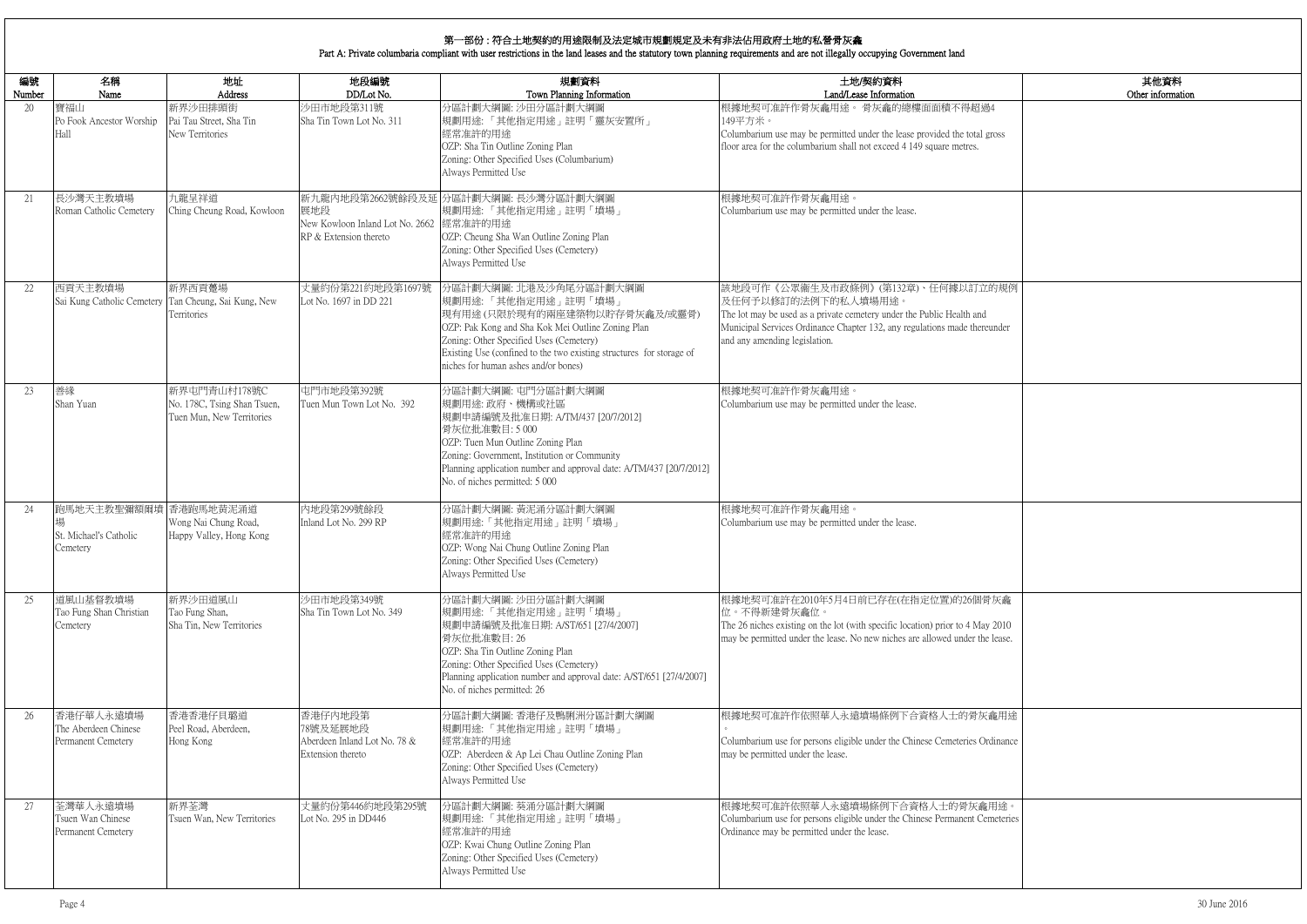|                   | 其他資料                                                              |
|-------------------|-------------------------------------------------------------------|
| 1                 | Other information                                                 |
|                   | 於A座的額外骨灰位須得到規劃許可<br>規劃申請編號及申請日期: A/K11/217 [25/4/2014]            |
| TOSS <sub>3</sub> | 申請的骨灰位數目: 30 388                                                  |
| d the             | 申請人於2014年7月22日撤回規劃申請                                              |
|                   | Planning Permission for additional niches at Block A is required. |
|                   | Planning application number and date of application: A/K11/217    |
|                   | [25/4/2014]                                                       |
|                   | No. of niches under application: 30 388                           |
|                   | Planning application withdrawn by the applicant on 22.7.2014.     |
|                   |                                                                   |
|                   |                                                                   |
|                   |                                                                   |
|                   |                                                                   |
|                   |                                                                   |
|                   |                                                                   |
|                   |                                                                   |
|                   |                                                                   |
|                   |                                                                   |
|                   |                                                                   |
|                   |                                                                   |
|                   |                                                                   |
|                   |                                                                   |
| $\mathbf 1$       |                                                                   |
|                   |                                                                   |
| <b>TOSS</b>       |                                                                   |
| d the             |                                                                   |
|                   |                                                                   |
|                   |                                                                   |
|                   |                                                                   |

| 編號<br>Number | 名稱<br>Name                  | 地址<br>Address                                                    | 地段編號<br>DD/Lot No.                                                              | 規劃資料<br>Town Planning Information                                                                                                                                                                                                                                                                                                                                                                                                                     | 土地/契約資料<br>Land/Lease Information                                                                                                                                                                                                                                                           |
|--------------|-----------------------------|------------------------------------------------------------------|---------------------------------------------------------------------------------|-------------------------------------------------------------------------------------------------------------------------------------------------------------------------------------------------------------------------------------------------------------------------------------------------------------------------------------------------------------------------------------------------------------------------------------------------------|---------------------------------------------------------------------------------------------------------------------------------------------------------------------------------------------------------------------------------------------------------------------------------------------|
| 28           | 慈雲閣<br>Tsz Wan Kok          | 九龍慈雲山慈雲山道150號<br>150 Tsz Wan Shan Road,<br>Tsz Wan Shan, Kowloon | 新九龍內地段 6005<br>號及延展地段<br>New Kowloon Inland Lot No. 6005<br>& Extension thereto | 分區計劃大綱圖: 慈雲山、鑽石山及新蒲崗分區計劃大綱圖<br>規劃用途:政府、機構或社區<br>規劃申請編號及批准日期:<br>A/K11/137 [7/12/2001]<br>A/K11/147 [29/8/2003]<br>骨灰位批准數目: 49 410 (只限於B座及E座內)<br>OZP: Tsz Wan Shan, Diamond Hill and San Po Kong Outline Zoning<br>Plan<br>Zoning: Government, Institution or Community<br>Planning application number and approval date:<br>A/K11/137 [7/12/2001]<br>A/K11/147 [29/8/2003]<br>No. of niches permitted: 49 410 (Confined to Block B and Block E only) | 根據地契可准許作骨灰龕用途。骨灰龕的總樓面面積不得超過1<br>237平方米,並且不得提供多於49 410個靈灰甕位。<br>Columbarium use may be permitted under the lease provided the total gross<br>floor area for the columbarium shall not exceed 1 237 square metres and the<br>number of the urn spaces within the lot shall not exceed 49 410. |
| 29           | 東華義莊<br>TWGHs Coffin Home   | 香港大口環道9號<br>No. 9 Sandy Bay Road, Hong<br>Kong                   | 内地段第 8720號<br>Inland Lot No.8720                                                | 分區計劃大綱圖: 薄扶林分區計劃大綱圖<br>規劃用途: 政府、機構或社區<br>現有用途<br>規劃申請編號及批准日期: A/H10/23 [22.8.1997]<br>骨灰位批准數目:增加6 200至6 700骨灰龕位(仍未發展)<br>OZP: Pok Fu Lam Outline Zoning Plan<br>Zoning: Government, Institution or Community<br>Existing use<br>Planning application number and approval date: A/H10/23 [22.8.1997]<br>No. of Niches: additional 6 200 to 6 700 niches (not yet implemented)                                                                          | 根據地契可准許作骨灰龕用途。<br>Columbarium use may be permitted under the lease.                                                                                                                                                                                                                         |
| 30           | 圓玄學院<br>Yuen Yuen Institute | 新界荃灣三疊潭<br>Sam Dip Tam, Tsuen Wan, New<br>Territories            | 丈量約份第453約地段第1583號<br>Lot No.1583 in DD 453                                      | 分區計劃大綱圖: 荃灣分區計劃大綱圖<br>規劃用途:政府、機構或社區(1)<br>現有用途(只限於地契條款中所列明的骨灰位數目)<br>OZP: Tsuen Wan Outline Zoning Plan<br>Zoning: Government, Institution or Community (1)<br>Existing Use (confined to the number of niches specified under the<br>lease)                                                                                                                                                                                                           | 根據地契可准許作骨灰龕用途。骨灰龕的總樓面面積不得超過1<br>977平方米,並且不得提供多於53 958個骨灰龕位。<br>Columbarium use may be permitted under the lease provided the total gross<br>floor area for the columbarium shall not exceed 1 977 square meters and the<br>number of niches within the lot shall not exceed 53 958.         |

1. For any columbarium to be considered as an 'existing use' under the statutory plan, it must be a use in existence before the gazetting of the first statutory plan and has continued since it came into existence. The date It is the responsibility of the operator to prove its columbarium as an "existing use".

2. Under the Town Planning Ordinance, the Planning Authority may only take enforcement and regulatory actions in respect of land use in areas covered by the Development Permission Area Plans (i.e. rural areas in the New Te

4. The Government or the holder(s) of the relevant licence/permit/short term tenancy/short term waiver can at any time serve a 1 to 3 month's termination notice (the period of notice depends on the conditions specified in Any person intends to deposit human remains in the premises ought to check and confirm with the operator about the arrangement for the removal of human remains if in case such termination notice is served.

Note:

3. There is no guarantee that the planning and/or lands applications set out in the Information will be approved.

附註:

1. 於城市規劃條例下的「現有用途」指該骨灰龕提供的龕位在有關法定圖則首次刊憲前已存在而該項用途由展開以來一直持續進行。有關法定圖則首次刊憲的日期載於該法定圖則的說明書內。而證明其骨灰龕屬「現有用途」的責任屬於營運者。 2. 根據現時的《城市規劃條例》, 規劃監督只可以在發展審批地區圖涵蓋的地方(即新界鄉郊)進行土地利用的執管工作。

3. 資料中列明的規劃及/或地政申請不一定可獲批准。

4. 政府或有關牌照/許可證/短期租約/短期豁免書的持有人可隨時發出一至三個月通知期的終止通知書

(通知期的確實時限視乎有關牌照/許可證/租約/豁免書所載的條款而定),終止有關牌照/許可證/短期租約/短期豁免書。任何人如擬在有關處所存放骨灰,應向經營者查核和確定一旦終止通知書發出時移走骨灰的安排。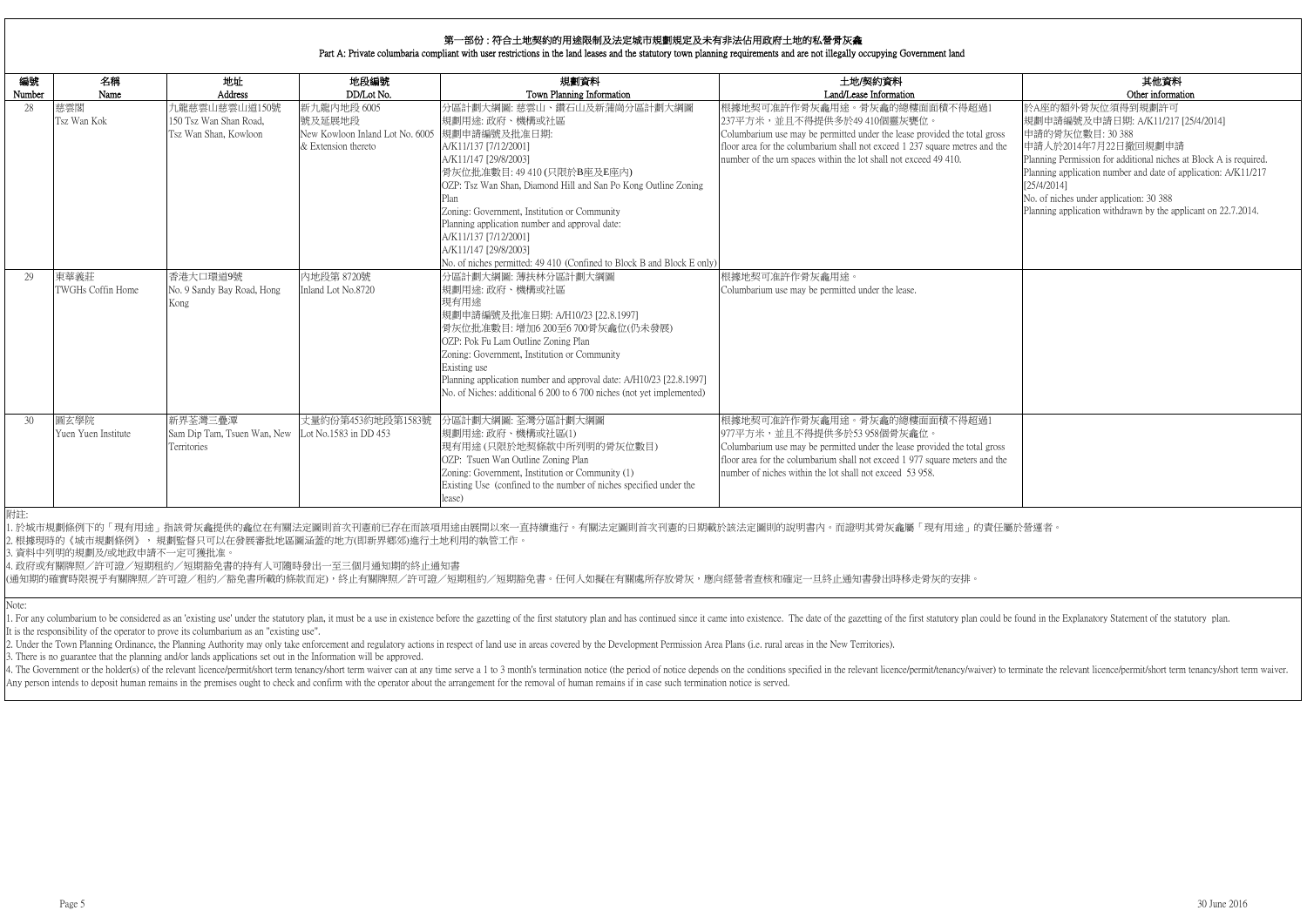| 第二部份:規劃署及地政總署已獲悉而不屬第一部份的其他私營骨灰龕<br>Part B: Other private columbaria made known to the Lands Department and/or Planning Department that do not fall under Part A |                                                                                                  |                                                                                                                                                                                                                                                                                                                                                                                                                                                                                                                                                                                                                                                                                                                                                           |                                                                                                                                                                                                                                                                                                                                                                         |                                                                                                                                                                                                               |                                                                                                                                                                    |                           |
|-----------------------------------------------------------------------------------------------------------------------------------------------------------------|--------------------------------------------------------------------------------------------------|-----------------------------------------------------------------------------------------------------------------------------------------------------------------------------------------------------------------------------------------------------------------------------------------------------------------------------------------------------------------------------------------------------------------------------------------------------------------------------------------------------------------------------------------------------------------------------------------------------------------------------------------------------------------------------------------------------------------------------------------------------------|-------------------------------------------------------------------------------------------------------------------------------------------------------------------------------------------------------------------------------------------------------------------------------------------------------------------------------------------------------------------------|---------------------------------------------------------------------------------------------------------------------------------------------------------------------------------------------------------------|--------------------------------------------------------------------------------------------------------------------------------------------------------------------|---------------------------|
| 編號<br>名稱<br>Number<br>Name                                                                                                                                      | 地址<br>Address                                                                                    | 地段編號<br>DD/Lot No.                                                                                                                                                                                                                                                                                                                                                                                                                                                                                                                                                                                                                                                                                                                                        | 規劃資料<br>Town Planning Information                                                                                                                                                                                                                                                                                                                                       | 土地/契約資料<br>Land/Lease Information                                                                                                                                                                             | 經營者的觀點<br>Views of Operators                                                                                                                                       | 其他資料<br>Other Information |
| 沉香園<br>Aloes Garden                                                                                                                                             | 新界沙頭角塘肚村<br>Tong To Village, Sha Tau Kok,<br>New Territories                                     | 號A分段、第1161號B分段、規劃用途: 綠化地帶<br>、第1162號A分段、第1162 Zoning: Green Belt<br>分段、第1162號F分段、第1<br>162號G分段、第1162號H分<br>段、第1162號I分段、第1162<br>號J分段、第1162號K分段、<br>第1162號L分段、第1162號M<br>分段、第1162號N分段、第1<br>162號餘段、第1163號、第1<br>164號A分段、第1164號B分<br>段、第1164號C分段、第116<br>4號D分段、第1164號E分段<br>· 第1164號F分段、第1164<br>號G分段、第1164號H分段<br>、第1164號餘段、第1165號<br>Lot Nos. 1161 s.A, 1161 s.B,<br>1161 s.C, 1161 s.D, 1161 s.E,<br>1161 s.F, 1161 RP, 1162 s.A,<br>1162 s.B, 1162 s.C, 1162 s.D,<br>1162 s.E, 1162 s.F, 1162 s.G,<br>1162 s.H, 1162 s.I, 1162 s.J,<br>1162 s.K, 1162 s.L, 1162 s.M,<br>1162 s.N, 1162 RP, 1163, 1164<br>s.A, 1164 s.B, 1164 s.C, 1164<br>s.D, 1164 s.E, 1164 s.F, 1164<br>s.G, 1164 s.H, 1164 RP, 1165,<br>1166, 1167, 1168 s.A and 1169<br>in D.D. 41 | 丈量約份第41約地段第1161 分區計劃大綱圖: 沙頭角分區計劃大綱圖<br>第1161號C分段、第1161號D 在發展審批地區圖涵蓋範圍下<br>分段、第1161號E分段、第1 不合符規劃用途(除非屬「現有用途」)<br>161號F分段、第1161號餘段 OZP: Sha Tau Kok Outline Zoning Plan<br>號B分段、第1162號C分段、 Covered by Development Permission Area Plan<br>第1162號D分段、第1162號E Not in compliance with planning requirements (unless it is an existing use)                                   | 此區地政處正審議和研究相關土地契約中的用途限制┃政府未有在限期前收到經營者的觀點。<br>條文。<br>The user restrictions provisions in the relevant land lease are the deadline.<br>under consideration and investigation by District Lands<br>Office/North. | The Government has not received the Operator's views by                                                                                                            |                           |
| 佛教長霞淨院<br>Buddhist Cheung Ha<br>Temple                                                                                                                          | 新界大埔錦山<br>Kam Shan,<br>Tai Po, New Territories                                                   | 丈量約份第6約地段第1087<br>及1130號及毗鄰政府土地<br>and adjacent Government land 申請的骨灰位數目: 13 470                                                                                                                                                                                                                                                                                                                                                                                                                                                                                                                                                                                                                                                                          | 分區計劃大綱圖: 大埔分區計劃大綱圖<br>規劃用途: 鄉村式發展<br>Lot Nos. 1087 & 1130 in DD 6  規劃申請編號及申請日期: Y/TP/16 [25/5/2011]<br> 規劃申請已於2011年8月18日撤回<br>OZP: Tai Po Outline Zoning Plan<br>Zoning: Village Type Development<br>Planning application number and date of application: Y/TP/16 [25/5/2011]<br>No. of niches under application: 13 470<br>Planning application withdrawn on 18/8/2011 | 根據地契不准許作骨灰龕用途;<br>並有非法佔用毗鄰政府土地作骨灰龕用途。<br>Columbarium use is not permitted under the lease.<br>Unauthorised occupation of adjacent Government land for<br>columbarium use is also found.                       | 經營者並不同意列載於私營骨灰龕資料內第六欄的土<br>地/契約資料<br>The Operator disagrees to the Land/Lease Information as<br>detailed in Column 6 of the Information on Private<br>Columbaria.  |                           |
| 佛教淨蓮精舍<br>$\overline{3}$<br>Buddhist Ching Lin<br>Temple                                                                                                        | 新界沙田排頭村167號<br>No. 167, Pai Tau Village, Sha Tin, 號、第522號、第356號及第 規劃用途: 鄉村式發展<br>New Territories | 357號<br>in DD 185                                                                                                                                                                                                                                                                                                                                                                                                                                                                                                                                                                                                                                                                                                                                         | 丈量約份第185約地段第521 分區計劃大綱圖: 沙田分區計劃大綱圖<br>不合符規劃用途(除非屬「現有用途」)<br>Lot Nos. 521, 522, 356 and 357 OZP: Sha Tin Outline Zoning Plan<br>Zoning: Village Type Development<br>Not in compliance with planning requirements (unless it is an existing use)                                                                                                                          | 根據地契不准許作骨灰龕用途。<br>Columbarium use is not permitted under the lease.                                                                                                                                           | 經營者並不同意列載於私營骨灰龕資料內第六欄的土<br>地/契約資料。<br>The Operator disagrees to the Land/Lease Information as<br>detailed in Column 6 of the Information on Private<br>Columbaria. |                           |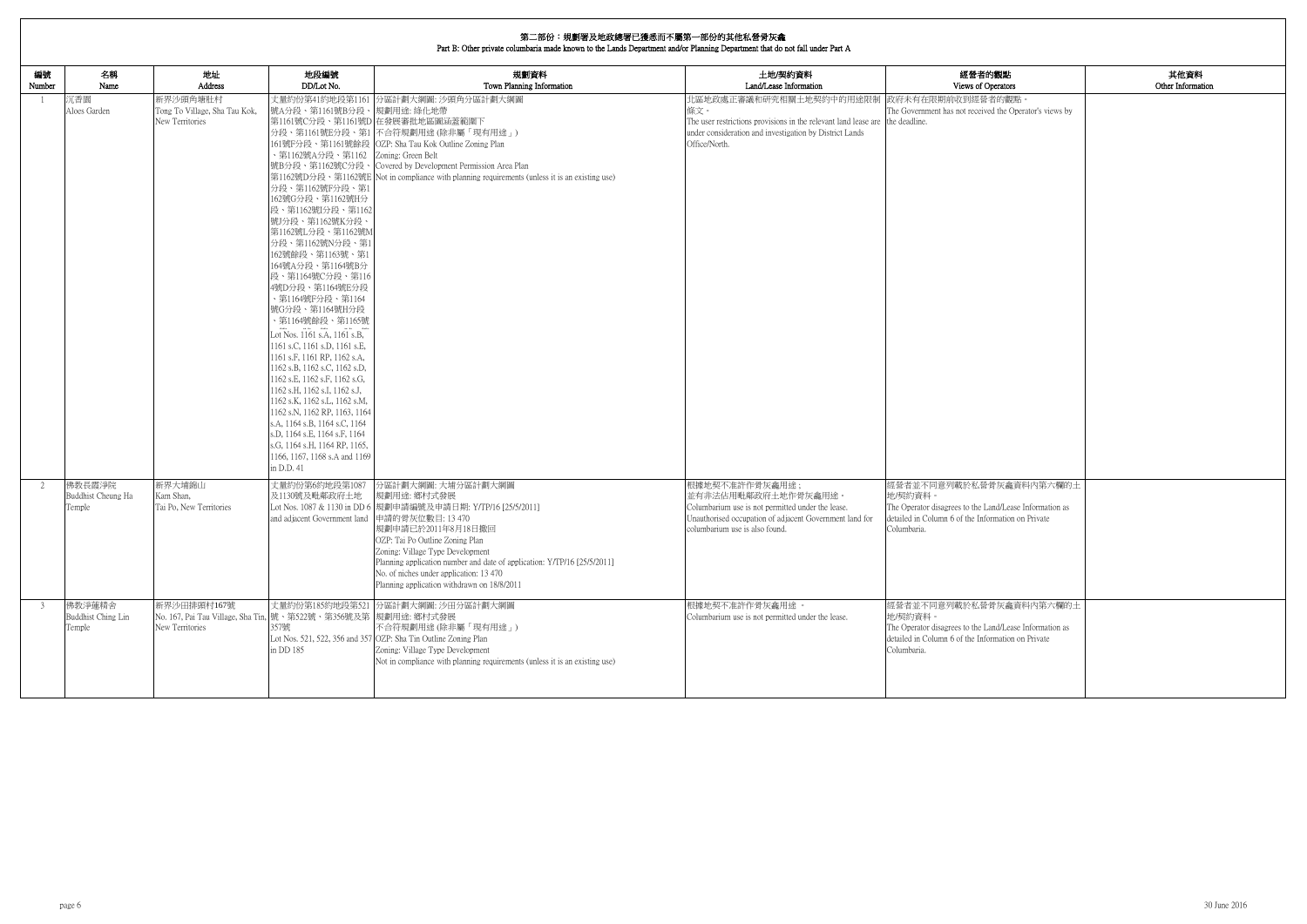| 内觀點<br>)perators                                                | 其他資料<br>Other Information |
|-----------------------------------------------------------------|---------------------------|
| 骨灰龕資料内第五及第六                                                     |                           |
| own Planning and<br>iled in Column 5 and<br>Private Columbaria. |                           |
|                                                                 |                           |
|                                                                 |                           |
|                                                                 |                           |
|                                                                 |                           |
| 骨灰龕資料內第六欄的土                                                     |                           |
| and/Lease Information as<br>ormation on Private                 |                           |
| 骨灰龕資料内第五及第六                                                     |                           |
| own Planning and<br>iled in Column 5 and<br>Private Columbaria. |                           |
| 者的觀點。<br>ed the Operator's views by                             |                           |
|                                                                 |                           |
|                                                                 |                           |

| 編號<br>Number | 名稱<br>Name                               | 地址<br>Address                                                                                                                                                                                                               | 地段編號<br>DD/Lot No.                                                                 | 規劃資料<br>Town Planning Information                                                                                                                                                                                                                                                                                                                                                                                                                                                                                                                                                                                                                                                                                                                                                                                                                                                                                                                                                                                                                                                                                                                                                                                                                                                         | 土地/契約資料<br>Land/Lease Information                                                                                                                                                                                   | 經營者的觀點<br>Views of Operators                                                                                                                                                                            |
|--------------|------------------------------------------|-----------------------------------------------------------------------------------------------------------------------------------------------------------------------------------------------------------------------------|------------------------------------------------------------------------------------|-------------------------------------------------------------------------------------------------------------------------------------------------------------------------------------------------------------------------------------------------------------------------------------------------------------------------------------------------------------------------------------------------------------------------------------------------------------------------------------------------------------------------------------------------------------------------------------------------------------------------------------------------------------------------------------------------------------------------------------------------------------------------------------------------------------------------------------------------------------------------------------------------------------------------------------------------------------------------------------------------------------------------------------------------------------------------------------------------------------------------------------------------------------------------------------------------------------------------------------------------------------------------------------------|---------------------------------------------------------------------------------------------------------------------------------------------------------------------------------------------------------------------|---------------------------------------------------------------------------------------------------------------------------------------------------------------------------------------------------------|
| -4           | 佛教慧泉寺<br>Buddhist Wai Chuen<br>Monastery | 新界沙田排頭村97號,98號及10<br>0號<br>Nos. 97, 98 & 100, Pai Tau<br>Village,<br>Sha Tin, New Territories                                                                                                                               | 丈量約份第185約地段第8號<br>、第9號、第12號餘段及第4  規劃用途: 鄉村式發展<br>36號B分段<br>in DD 185               | 分區計劃大綱圖: 沙田分區計劃大綱圖<br>不合符規劃用途 (除非屬「現有用途」)<br>Lot Nos. 8, 9, 12RP & 436 s.B 規劃申請編號及申請日期: Y/ST/23 [8/5/2013]<br>申請的骨灰位數目: 2 500<br>申請人於2013年7月9日撤回該規劃申請<br>規劃申請編號及申請日期: Y/ST/24 [6/9/2013]<br>申請的骨灰位數目: 2 500<br>城規會於2013年11月22日拒絕該規劃申請<br>規劃申請編號及申請日期: Y/ST/29 [3/11/2014]<br>申請的骨灰數目:2407<br>城規會於2015年1月16日拒絕該規劃申請<br>規劃申請編號及申請日期: Y/ST/32 [14/5/2015]<br>申請的骨灰位數目: 2407<br>申請人於2015年10月5日撤回該規劃申請<br>OZP: Sha Tin Outline Zoning Plan<br>Zoning: Village Type Development<br>Not in compliance with planning requirements (unless it is an existing use)<br>Planning application number and date of application: Y/ST/23 [8/5/2013]<br>No. of niches under application: 2 500<br>Planning application withdrawn by the applicant on 9/7/2013<br>Planning application number and date of application: No.Y/ST/24 [6/9/2013]<br>No. of niches under application: 2 500<br>Planning application rejected by TPB on 22/11/2013<br>Planning application number and date of application: Y/ST/29 [3/11/2014]<br>No. of niches under application: 2407<br>Planning application rejected by TPB on 16/1/2015<br>Planning application number and date of application: Y/ST/32 [14/5/2015]<br>No. of niches under application: 2407<br>Planning application withdrawn by the applicant on 5/10/2015 | 該地段建有未經批准構築物。<br>Unauthorised structures are found on the lots.                                                                                                                                                     | 經營者並不同意列載於私營骨灰龕資料內第五及第六<br>欄的規劃及土地/契約資料。<br>The Operator disagrees to the Town Planning and<br>Land/Lease Information as detailed in Column 5 and<br>Column 6 of the Information on Private Columbaria. |
| -5           | 香港佛教仁慈寺<br>Buddhist Yan Tse<br>Monastery | 新界屯門青山村145號<br>145 Tsing Shan Tsuen, Tuen Mun, 號<br>New Territories                                                                                                                                                         | 丈量約份第131約地段第792<br>Lot No. 792 in D.D. 131                                         | 分區計劃大綱圖: 屯門分區計劃大綱圖<br>規劃用途: 政府、機構或社區<br>不合符規劃用途(除非屬「現有用途」)<br>OZP: Tuen Mun Outline Zoning Plan<br>Zoning: Government, Institution or Community<br>Not in compliance with planning requirements (unless it is an existing use)                                                                                                                                                                                                                                                                                                                                                                                                                                                                                                                                                                                                                                                                                                                                                                                                                                                                                                                                                                                                                                                            | 條文。<br>The user restrictions provisions in the relevant land lease are The Operator disagrees to the Land/Lease Information as<br>still under consideration and investigation by District Lands<br>Office/Tuen Mun. | 屯門地政處正審議和研究相關土地契約中的用途限制 經營者並不同意列載於私營骨灰龕資料內第六欄的土<br>地/契約資料。<br>detailed in Column 6 of the Information on Private<br>Columbaria.                                                                         |
| -6           | 賓霞洞<br>Bun Ha Tung Association           | 九龍斧山道<br>Hammer Hill Road, Kowloon                                                                                                                                                                                          | 新九龍内地段第<br>2039號及延展地段<br>New Kowloon Inland Lot No.<br>$2039 \&$ Extension thereto | 分區計劃大綱圖:牛池灣分區計劃大綱圖<br>規劃用途:住宅(甲類)<br>不合符規劃用途(除非屬「現有用途」)<br>OZP: Ngau Chi Wan Outline Zoning Plan<br>Zoning: Residential (Group A)<br>Not in compliance with planning requirements (unless it is an existing use)                                                                                                                                                                                                                                                                                                                                                                                                                                                                                                                                                                                                                                                                                                                                                                                                                                                                                                                                                                                                                                                                          | 根據地契地段的增批部分不准許作骨灰龕用途。<br>Columbarium use in respect of the Lot Extension portion is<br>not permitted under the lease.                                                                                               | 經營者並不同意列載於私營骨灰龕資料內第五及第六<br>欄的規劃及土地/契約資料<br>The Operator disagrees to the Town Planning and<br>Land/Lease Information as detailed in Column 5 and<br>Column 6 of the Information on Private Columbaria.  |
| 7            | 長樂(安善)公司<br>Candour Company              | 九龍紅磡漆咸道北264至268號<br>及寶其利街183至187號寶其利 段, 第269號B分段餘段 及<br>大廈地下C單位第一及第二部<br>Portions 1 & 2, Flat C, G/F,<br>Bulkeley Building, Nos. 264-268 RP.<br>Chatham Road North & Nos. 183-<br>187 Bulkeley Street, Hung Hom,<br>Kowloon | 第269號C分段餘段                                                                         | 紅磡內地段第269號A分段餘 分區計劃大綱圖: 紅磡分區計劃大綱圖<br>規劃用途:住宅(甲類)4<br>不合符規劃用途(除非屬「現有用途」)<br>Hung Hom Inland Lot Nos. 269 OZP: Hung Hom Outline Zoning Plan<br>s.A RP, 269 s.B RP & 269 s.C Zoning: Residential (Group A)4<br>Not in compliance with planning requirements (unless it is an existing use)                                                                                                                                                                                                                                                                                                                                                                                                                                                                                                                                                                                                                                                                                                                                                                                                                                                                                                                                                                                                   | 地政總署迄今未確定有違反批地條款。<br>Lands Department has not hitherto established breach of<br>lease conditions.                                                                                                                   | 政府未有在限期前收到經營者的觀點。<br>The Government has not received the Operator's views by<br>the deadline.                                                                                                           |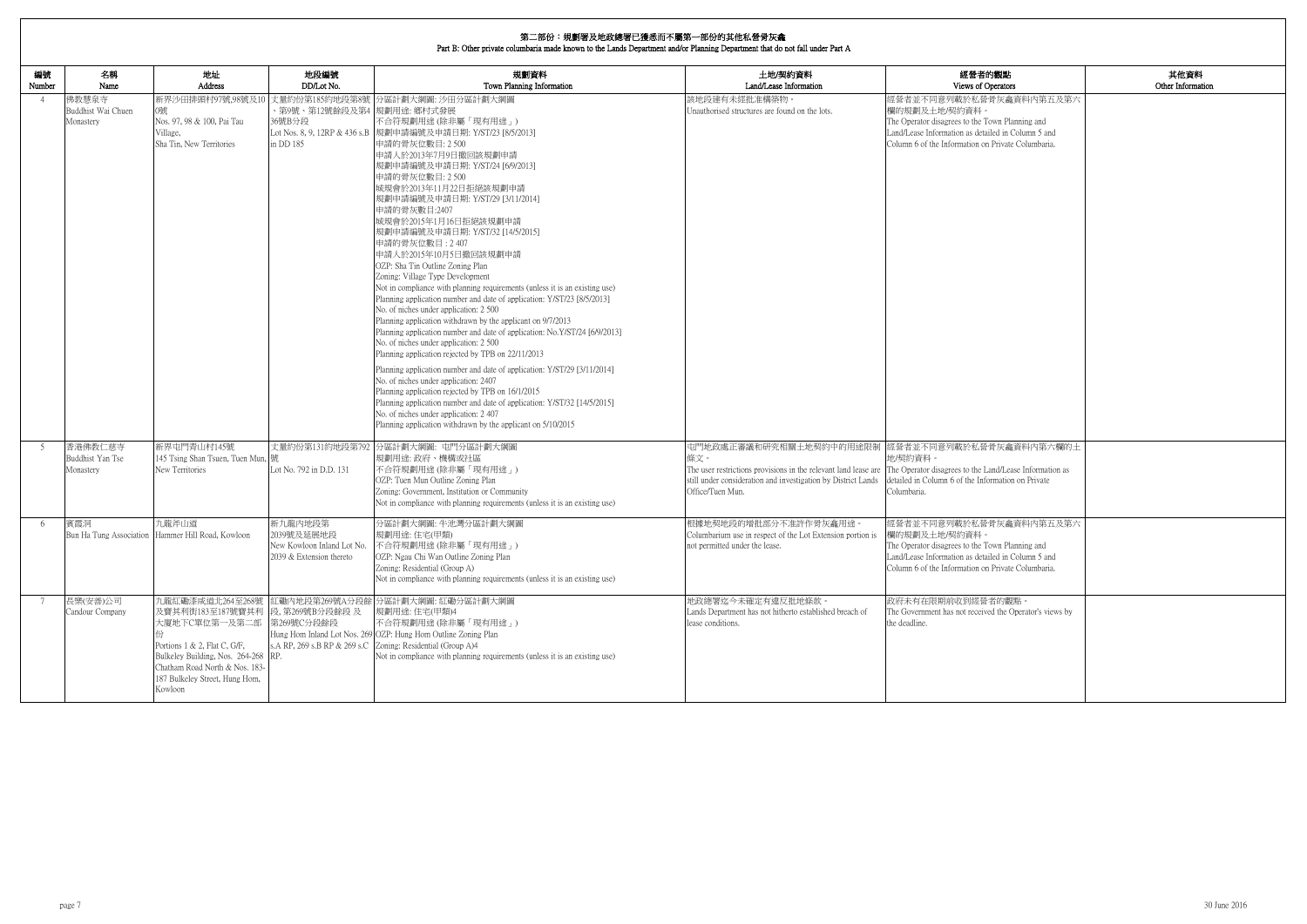|              | 第二部份:規劃署及地政總署已獲悉而不屬第一部份的其他私營骨灰龕<br>Part B: Other private columbaria made known to the Lands Department and/or Planning Department that do not fall under Part A |                                                                                                                        |                                                                                                                        |                                                                                                                                                                                                                                                                                                                                                                                                                                                                                                                                                                                                                                                                                                                                                                                                                                                                                                                                                                                                                                                                                                                                                                                                                                                                                                                                                                                                                                                                                                                                                                                                                                                                                                                                                                                                                                                                                                                                                                                                                                                                                                                                                                                                                                                                                                                                                         |                                                                     |                                                                                                                                                                                                    |                           |
|--------------|-----------------------------------------------------------------------------------------------------------------------------------------------------------------|------------------------------------------------------------------------------------------------------------------------|------------------------------------------------------------------------------------------------------------------------|---------------------------------------------------------------------------------------------------------------------------------------------------------------------------------------------------------------------------------------------------------------------------------------------------------------------------------------------------------------------------------------------------------------------------------------------------------------------------------------------------------------------------------------------------------------------------------------------------------------------------------------------------------------------------------------------------------------------------------------------------------------------------------------------------------------------------------------------------------------------------------------------------------------------------------------------------------------------------------------------------------------------------------------------------------------------------------------------------------------------------------------------------------------------------------------------------------------------------------------------------------------------------------------------------------------------------------------------------------------------------------------------------------------------------------------------------------------------------------------------------------------------------------------------------------------------------------------------------------------------------------------------------------------------------------------------------------------------------------------------------------------------------------------------------------------------------------------------------------------------------------------------------------------------------------------------------------------------------------------------------------------------------------------------------------------------------------------------------------------------------------------------------------------------------------------------------------------------------------------------------------------------------------------------------------------------------------------------------------|---------------------------------------------------------------------|----------------------------------------------------------------------------------------------------------------------------------------------------------------------------------------------------|---------------------------|
| 編號<br>Number | 名稱<br>Name                                                                                                                                                      | 地址<br>Address                                                                                                          | 地段編號<br>DD/Lot No.                                                                                                     | 規劃資料<br>Town Planning Information                                                                                                                                                                                                                                                                                                                                                                                                                                                                                                                                                                                                                                                                                                                                                                                                                                                                                                                                                                                                                                                                                                                                                                                                                                                                                                                                                                                                                                                                                                                                                                                                                                                                                                                                                                                                                                                                                                                                                                                                                                                                                                                                                                                                                                                                                                                       | 土地/契約資料<br>Land/Lease Information                                   | 經營者的觀點<br>Views of Operators                                                                                                                                                                       | 其他資料<br>Other Information |
| 8            | 紫雲仙苑<br>Che Wan Seen Yuen                                                                                                                                       | 新界元朗流浮山<br>Lau Fau Shan, Yuen Long, New<br>Territories                                                                 | 6號A分段、第1966號餘段、規劃用途:康樂<br>0號及第1975號餘段<br>Lot Nos. 1966 s.A, 1966 R.P.<br>1968, 1969, 1970 and 1975<br>R.P. in D.D. 129 | 丈量約份第129約地段第196 分區計劃大綱圖: 流浮山及尖鼻咀分區計劃大綱圖<br>第1968號、第1969號、第197在發展審批地區圖涵蓋範圍下<br>規劃監督於2010年7月23日發出強制執行通知書,要求有關人士中止有關違例發展<br>由於有關違例發展並没有在限期屆滿後中止,規劃監督已對有關土地的業主提出了<br>三輪檢控。有關土地的業主已分别於2013年8月12日、2014年7月22日及2016年1月25<br>日被法庭裁定罪名成立。有關違例發展其後已中止,規劃事務監督已於2016年5月23<br>日發出完成規定事項通知書。<br>規劃申請編號及申請日期: Y/YL-LFS/1 [23/12/2010]<br>申請的骨灰位數目:5000<br>城市規劃委員會在2012年6月15日拒絕有關申請。<br>規劃申請編號及申請日期: Y/YL-LFS/2 [5/12/2012]<br>申請的骨灰位數目: 3 000<br>申請人於2014年3月7日撤銷規劃申請<br>規劃申請編號及申請日期: Y/YL-LFS/5 [15/4/2014]<br>申請的骨灰位數目: 3 000<br>申請人於2014年10月15日撤銷規劃申請<br>規劃申請編號及申請日期: Y/YL-LFS/6 [12/1/2015]<br>申請的骨灰位數目: 3 000<br>申請人於2015年8月14日撤銷規劃申請<br>規劃申請編號及申請日期: Y/YL-LFS/7 [31/8/2015]<br>申請的骨灰位數目: 3 000<br>申請人於2016年3月18日撤回規劃申請<br>OZP: Lau Fau Shan and Tsim Bei Tsui Outline Zoning Plan<br>Zoning: Recreation<br>Covered by Development Permission Area Plan<br>The Planning Authority served an Enforcement Notice on 23/7/2010 requiring discontinuance<br>of the unauthorised development. As the unauthorized development was not discontinued after<br>the expiry of the compliance period, three rounds of prosecution action had been instigated<br>against the land owner of the concerned lots and the land owner was convicted by the Court on<br>12.8.2013, 22.7.2014 and 25.1.2016 respectively. The unauthorized development was<br>subsequently discontinued. A Compliance Notice was issued on 23.5.2016.<br>Planning application number and date of application: Y/YL-LFS/1 [23/12/2010]<br>No. of niches under application: 5 000<br>Application rejected by TPB on 15/6/2012.<br>Planning application number and date of application: Y/YL-LFS/2 [5/12/2012]<br>No. of niches under application: 3 000<br>Planning application withdrawn by the applicant on 7/3/2014.<br>Planning application number and date of application: Y/YL-LFS/5 [15/4/2014]<br>No. of niches under application: 3 000<br>Planning application withdrawn by the applicant on 15/10/2014.<br>Planning application number and date of application: Y/YL-L FS/6 [12/1/2015]<br>No. of niches under application: 3 000<br>Planning application withdrawn by the applicant on 14/8/2015.<br>Planning application number and date of application: Y/YL-LFS/7 [31/8/2015]<br>No. of niches under application: 3 000<br>Planning application withdrawn by the applicant on 18/3/2016. | 根據地契不准許作骨灰龕用途。<br>Columbarium use is not permitted under the lease. | 政府未有在限期前收到經營者的觀點。^<br>The Government has not received the Operator's views by<br>the deadline.^                                                                                                    |                           |
| -9           | 慈航道堂<br>Chee Hong Tao Tong                                                                                                                                      | 九龍旺角花園街120-<br>126號大安大廈10樓124-126室<br>Flats 124-126, 10/F, Tai On<br>Building, Nos. 120-126 Fa Yuen<br>Street, Kowloon | 九龍内地段第4076號餘段,<br>第4077號餘段,<br>第4078號餘段及第4079號餘<br>Kowloon Inland Lot Nos.<br>4076RP, 4077RP, 4078RP &<br>4079RP       | 分區計劃大綱圖: 旺角分區計劃大綱圖<br>規劃用途:住宅(甲類)<br>不合符規劃用途 (除非屬「現有用途」)<br>OZP: Mong Kok Outline Zoning Plan<br>Zoning: Residential (Group A)<br>Not in compliance with planning requirements (unless it is an existing use)                                                                                                                                                                                                                                                                                                                                                                                                                                                                                                                                                                                                                                                                                                                                                                                                                                                                                                                                                                                                                                                                                                                                                                                                                                                                                                                                                                                                                                                                                                                                                                                                                                                                                                                                                                                                                                                                                                                                                                                                                                                                                                                                           | 根據地契不准許作骨灰龕用途。<br>Columbarium use is not permitted under the lease. | 經營者同意列載於私營骨灰龕資料內第五及第六欄的<br>規劃及土地/契約資料。<br>The Operator agrees to the Town Planning and Land/Lease<br>Information as detailed in Column 5 and Column 6 of the<br>Information on Private Columbaria. |                           |
| 10           | 祥霞精舍<br>Cheung Ha Ching Shea                                                                                                                                    | 新界大埔錦山村74-75號<br>74-75 Kam Shan Village, Tai Po,<br>New Territories                                                    | C分段及738號C分段第1小分 規劃用途: 鄉村式發展<br>Lot Nos. 738C and 738C1 in<br>DD 6                                                      | 丈量約份第6約地段第738號 分區計劃大綱圖: 大埔分區計劃大綱圖<br> 規劃申請編號及申請日期: Y/TP/18 [16/11/2012] <br>申請的骨灰位數目:1700<br>城規會於2013年11月8日拒絕該規劃申請<br>OZP: Tai Po Outline Zoning Plan<br>Zoning: Village Type Development<br>Planning application number and date of application: Y/TP/18 [16/11/2012]<br>No. of niches under application: 1700<br>Planning application rejected by TPB on 8/11/2013.                                                                                                                                                                                                                                                                                                                                                                                                                                                                                                                                                                                                                                                                                                                                                                                                                                                                                                                                                                                                                                                                                                                                                                                                                                                                                                                                                                                                                                                                                                                                                                                                                                                                                                                                                                                                                                                                                                                                                                                   | 根據地契可准許作骨灰龕用途。<br>Columbarium use may be permitted under the lease. | 政府未有在限期前收到經營者的觀點。^<br>The Government has not received the Operator's views by<br>the deadline.^                                                                                                    |                           |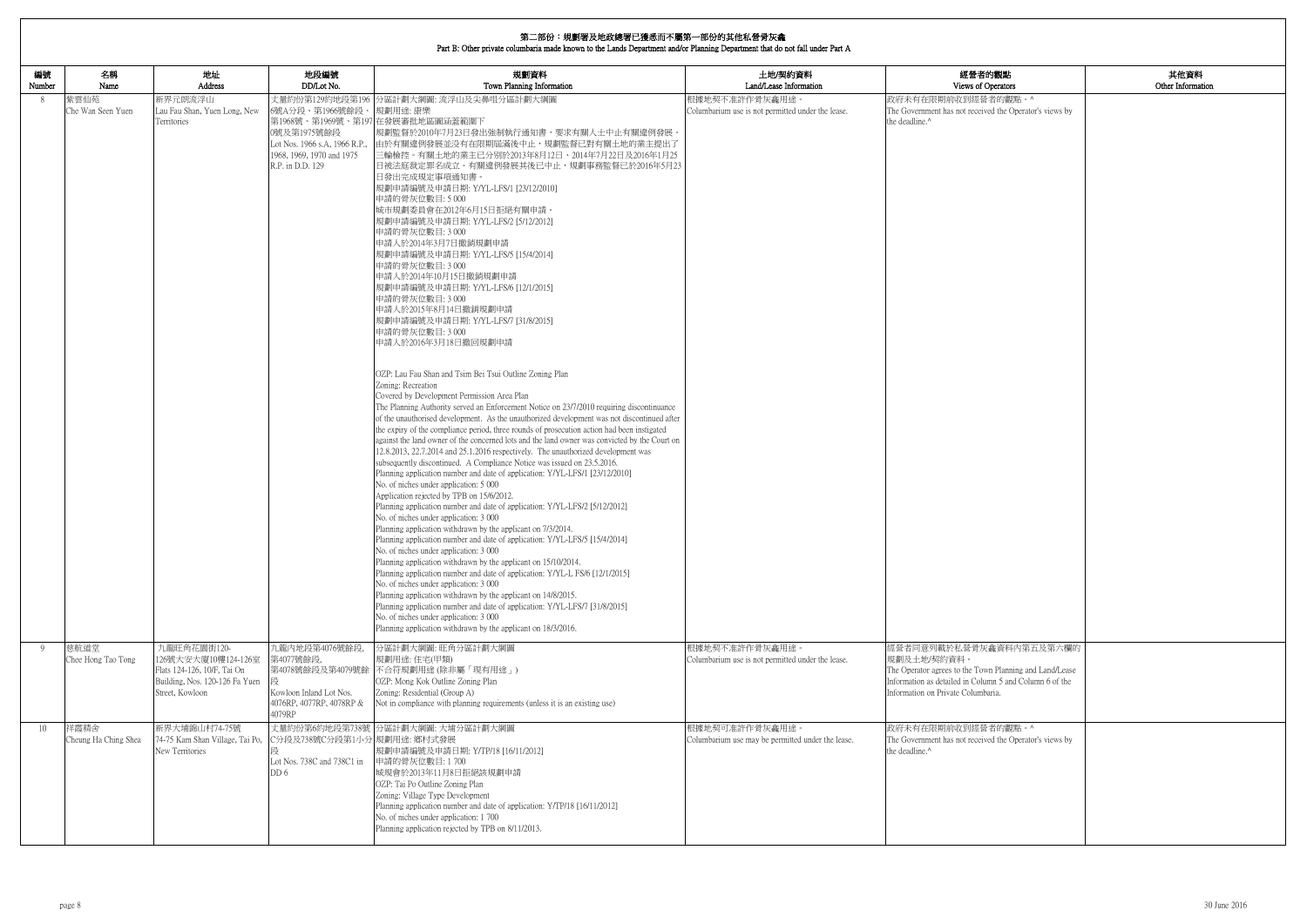| 的觀點                                                             | 其他資料              |
|-----------------------------------------------------------------|-------------------|
| perators                                                        | Other Information |
| 龕資料內第五及第六欄的                                                     |                   |
| n Planning and Land/Lease<br>nn 5 and Column 6 of the<br>aria.  |                   |
|                                                                 |                   |
|                                                                 |                   |
|                                                                 |                   |
|                                                                 |                   |
|                                                                 |                   |
|                                                                 |                   |
|                                                                 |                   |
| 骨灰龕資料内第五及第六                                                     |                   |
| own Planning and<br>iled in Column 5 and<br>Private Columbaria. |                   |
|                                                                 |                   |
|                                                                 |                   |
|                                                                 |                   |
|                                                                 |                   |
| 者的觀點。^                                                          |                   |
| ed the Operator's views by                                      |                   |
|                                                                 |                   |
| 者的觀點。^<br>ed the Operator's views by                            |                   |
|                                                                 |                   |
|                                                                 |                   |
|                                                                 |                   |
|                                                                 |                   |
|                                                                 |                   |

| 編號<br>Number | 名稱<br>Name                  | 地址<br>Address                                                            | 地段編號<br>DD/Lot No.                                                                                                                                                                                                                                                                                                                  | 規劃資料<br>Town Planning Information                                                                                                                                                                                                                                                                                                                                                                                                                                                                                                                                                                                                                                                                                                                                                                                                                                                                                                                                                                                                                                                                                                                                                                                                                                                                                     | 土地/契約資料<br>Land/Lease Information                                                                          | 經營者的觀點<br>Views of Operators                                                                                                                                                                            |
|--------------|-----------------------------|--------------------------------------------------------------------------|-------------------------------------------------------------------------------------------------------------------------------------------------------------------------------------------------------------------------------------------------------------------------------------------------------------------------------------|-----------------------------------------------------------------------------------------------------------------------------------------------------------------------------------------------------------------------------------------------------------------------------------------------------------------------------------------------------------------------------------------------------------------------------------------------------------------------------------------------------------------------------------------------------------------------------------------------------------------------------------------------------------------------------------------------------------------------------------------------------------------------------------------------------------------------------------------------------------------------------------------------------------------------------------------------------------------------------------------------------------------------------------------------------------------------------------------------------------------------------------------------------------------------------------------------------------------------------------------------------------------------------------------------------------------------|------------------------------------------------------------------------------------------------------------|---------------------------------------------------------------------------------------------------------------------------------------------------------------------------------------------------------|
| -11          | 紫霞台 (安樂祠)<br>Chi Ha Toi     | 新界沙田排頭村186號<br>No. 186, Pai Tau Village,<br>Sha Tin, New Territories     | 號及毗鄰政府土地<br>Lot No. 371 in DD 185 and<br>adjacent Government land                                                                                                                                                                                                                                                                   | 丈量約份第185約地段第371 分區計劃大綱圖: 沙田分區計劃大綱圖<br>規劃用途: 政府、機構或社區<br> 不合符規劃用途(除非屬「現有用途」)<br>規劃申請編號及申請日期: Y/ST/13 [18/5/2011]<br>申請的骨灰位數目: 3 338<br>城市規劃委員會(「城規會」)於2012年2月10日考慮有關規劃申請,並決定部分同意<br>該申請,把申請地點由鄉村式發展地帶改劃為政府、機構或社區地帶。載有上述用<br> 途地帶修訂的沙田分區計劃大綱圖於2012年10月26日刊憲。根據分區計劃大綱圖的<br>規定,於該地點進行骨灰龕用途,須先得到城規會的規劃許可。<br> 規劃申請編號及申請日期: A/ST/816 [28/2/2013] <br>申請的骨灰位數目: 3 338<br>城規會於2014年4月11日在覆核時拒絕該申請。<br>OZP: Sha Tin Outline Zoning Plan<br>Zoning: Government, Institution or Community<br>Not in compliance with planning requirements (unless it is an existing use)<br>Planning application number and date of application: Y/ST/13 [18/5/2011]<br>No. of niches under application: 3 338<br>The Town Planning Board (TPB) considered the application on 10.2.2012 and decided to<br>partially agree to the application by rezoning the subject site from "Village Type Development"<br>to "Government, Institution or Community". The Sha Tin OZP incorporating the above zoning<br>amendment was gazetted on 26.10.2012. Under the OZP, using the subject site for<br>columbarium will require planning permisssion from the TPB.<br>Planning application number and date of application: A/ST/816 [28/2/2013]<br>No. of niches under application: 3 338<br>The application was rejected by TPB upon review on 11.4.2014. | 有非法佔用毗鄰政府土地作骨灰龕用途。<br>Unauthorised occupation of adjacent Government land for<br>columbarium use is found. | 經營者同意列載於私營骨灰龕資料內第五及第六欄的<br>規劃及土地/契約資料。<br>The Operator agrees to the Town Planning and Land/Lease<br>Information as detailed in Column 5 and Column 6 of the<br>Information on Private Columbaria.      |
| 12           | 慈航淨院<br>Chi Hong Ching Yuen | 新界沙田新田村<br>San Tin Village, Sha Tin, New<br>Territories                  | 號A分段,<br>段,<br>第493號B分段第3小分段,<br>第493號E分段及B分段餘段,<br>第570號, 第572號, 第573號,<br>第635號, 第671號,<br>第672號A分段, 第678號,<br>第679號, 第680號,<br>第681號及第699號<br>Lot Nos. 493 s.A, 493 s.B ss.2<br>s.B, 493 s.B ss.2 s.C, 493 s.B<br>ss.3, 493 s.E and s.B R.P., 570,<br>572, 573, 635, 671, 672 s.A.<br>678, 679, 680, 681 and 699 in<br>D.D. 179. | 丈量約份第179約地段第493 分區計劃大綱圖: 沙田分區計劃大綱圖<br>規劃用途: 鄉村式發展<br>第493號B分段第2小分段B分 不合符規劃用途(除非屬「現有用途」)<br>OZP: Sha Tin Outline Zoning Plan<br>第493號B分段第2小分段C分 Zoning: Village Type Development<br>Not in compliance with planning requirements (unless it is an existing use)                                                                                                                                                                                                                                                                                                                                                                                                                                                                                                                                                                                                                                                                                                                                                                                                                                                                                                                                                                                                                                                        | 根據地契不准許作骨灰龕用途<br>Columbarium use is not permitted under the lease.                                         | 經營者並不同意列載於私營骨灰龕資料內第五及第六<br>欄的規劃及土地/契約資料。<br>The Operator disagrees to the Town Planning and<br>Land/Lease Information as detailed in Column 5 and<br>Column 6 of the Information on Private Columbaria. |
| 13           | 正道堂<br>Ching Tao Tong       | 九龍紅磡溫思勞街17號1字樓<br>1st Floor, No. 17 Winslow Street,<br>Hung Hom, Kowloon | s.C R.P.                                                                                                                                                                                                                                                                                                                            | 紅磡內地段第240號C分段餘 分區計劃大綱圖: 紅磡分區計劃大綱圖<br>規劃用途:住宅(甲類)4<br>Hung Hom Inland Lot No. 240 不合符規劃用途 (除非屬「現有用途」)<br>OZP: Hung Hom Outline Zoning Plan<br>Zoning: "Residential (Group A)4"<br>Not in compliance with planning requirements (unless it is an existing use)                                                                                                                                                                                                                                                                                                                                                                                                                                                                                                                                                                                                                                                                                                                                                                                                                                                                                                                                                                                                                                                          | 根據地契不准許作骨灰龕用途<br>Columbarium use is not permitted under the lease.                                         | 政府未有在限期前收到經營者的觀點。^<br>The Government has not received the Operator's views by<br>the deadline.^                                                                                                         |
| 14           | 淨土園<br>Ching To Yuen        | 新界沙田大圍道風山<br>To Fung Shan, Tai Wai,<br>Shatin, New Territories           | 號、第375號A分段及 B分段 規劃用途: 綠化地帶<br>DD 186                                                                                                                                                                                                                                                                                                | 丈量約份第186約地段第374 分區計劃大綱圖: 沙田分區計劃大綱圖<br>Lot Nos. 374, 375A & 375B in  規劃申請編號及申請日期: Y/ST/14 [25/5/2011]<br>申請的骨灰位數目: 6 396<br>申請人於2012年8月3日撤銷規劃申請<br>規劃申請編號及申請日期: Y/ST/28 [13/10/2014]<br>申請的骨灰位數目: 6396<br>申請人於2015年11月18日撤回該規劃申請<br>OZP: Sha Tin Outline Zoning Plan<br>Zoning: Green Belt<br>Planning application number and date of application: Y/ST/14 [25/5/2011]<br>No. of niches under application: 6 396<br>Planning application withdrawn by the applicant on 3/8/2012.<br>Planning application number and date of application: Y/ST/28 [13/10/2014]<br>No. of niches under application : 6 396<br>Planning application withdrawn by the applicant on 18/11/2015.                                                                                                                                                                                                                                                                                                                                                                                                                                                                                                                                                                                                                                             | 根據地契不准許作骨灰龕用途。<br>Columbarium use is not permitted under the lease.                                        | 政府未有在限期前收到經營者的觀點。^<br>The Government has not received the Operator's views by<br>the deadline.^                                                                                                         |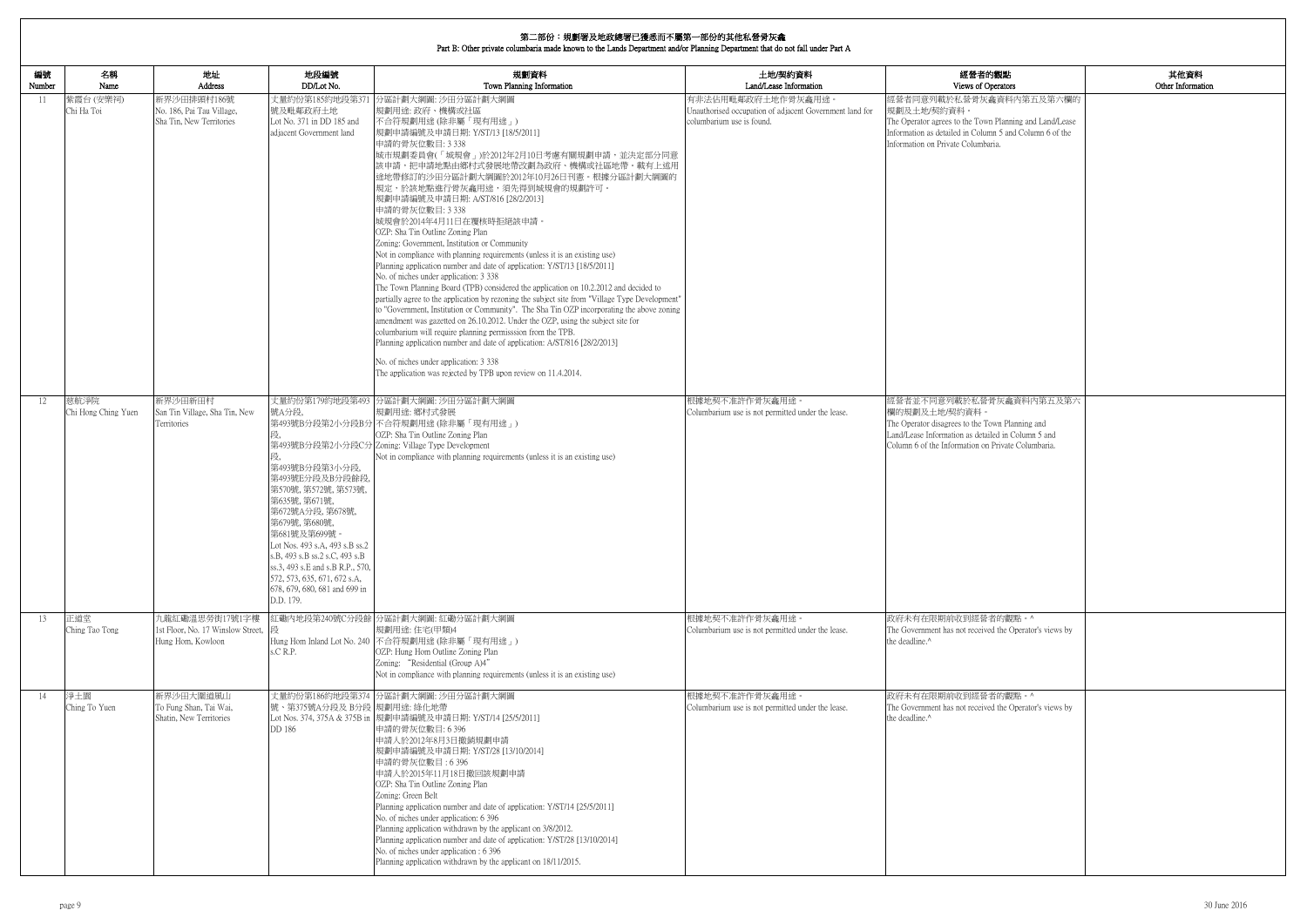| 的觀點                                                            | 其他資料              |
|----------------------------------------------------------------|-------------------|
| )perators                                                      | Other Information |
| $\overline{\mathbb{E}}$<br>as been returned to the             |                   |
|                                                                |                   |
| 龕資料內第五及第六欄的                                                    |                   |
| n Planning and Land/Lease<br>mn 5 and Column 6 of the<br>aria. |                   |
| 龕資料內第五及第六欄的                                                    |                   |
| n Planning and Land/Lease<br>mn 5 and Column 6 of the<br>aria. |                   |
|                                                                |                   |
| 者的觀點。^<br>ed the Operator's views by                           |                   |

| 編號<br>Number | 名稱<br>Name                                      | 地址<br>Address                                                                                                  | 地段編號<br>DD/Lot No.                                                              | 規劃資料<br>Town Planning Information                                                                                                                                                                                                                                            | 土地/契約資料<br>Land/Lease Information                                                                                                                                                                                                                                    | 經營者的觀點<br>Views of Operators                                                                                                                                                                       |
|--------------|-------------------------------------------------|----------------------------------------------------------------------------------------------------------------|---------------------------------------------------------------------------------|------------------------------------------------------------------------------------------------------------------------------------------------------------------------------------------------------------------------------------------------------------------------------|----------------------------------------------------------------------------------------------------------------------------------------------------------------------------------------------------------------------------------------------------------------------|----------------------------------------------------------------------------------------------------------------------------------------------------------------------------------------------------|
| 15           | 叙賢精舍<br>Chui Yin Ching Shea                     | 新界大埔馬窩村1號靈谷園<br>Ling Kok Yuen, No. 1 Ma Wo,<br>Tai Po, New Territories                                         | 丈量約份第22約地段第1039<br>號餘段及第321號餘段<br>Lot Nos. 1039 R.P. and 321<br>R.P. in D.D. 22 | 分區計劃大綱圖: 大埔分區計劃大綱圖<br>規劃用途: 綠化地帶、政府、機構或社區、住宅(乙類)<br> 不合符規劃用途(除非屬「現有用途」)<br>OZP: Tai Po Outline Zoning Plan<br>Zoning: Green Belt, Government, Institution or Community, Residential (Group B)<br>Not in compliance with planning requirements (unless it is an existing use) | 根據地契不准許作骨灰龕用途。<br>Columbarium use is not permitted under the lease.                                                                                                                                                                                                  | 政府發給經營者的郵件被退回。<br>The mail sent to the Operator has been returned to the<br>Government.                                                                                                            |
| 16           | 竹林禪院<br>Chuk Lam Sim Yuen                       | 新界荃灣芙蓉山<br>Fu Yung Shan, Tsuen Wan, New<br>Territories                                                         | 丈量約份第453約地段第125<br>5號餘段<br>Lot No. 1255RP in DD453                              | 分區計劃大綱圖: 荃灣分區計劃大綱圖<br>規劃用途: 政府、機構或社區(5)<br>不合符規劃用途(除非屬「現有用途」)<br>OZP: Tsuen Wan Outline Zoning Plan<br>Zoning: Government, Institution or Community(5)<br>Not in compliance with planning requirements (unless it is an existing use)                                        | 根據地契不准許作骨灰龕用途:<br>業權人已遞交契約修訂的申請將現時骨灰龕的用途規<br>範化。<br>Columbarium use is not permitted under the lease; an<br>application for a lease modification to regularise the existing Information on Private Columbaria.<br>columbarium use has been applied for by the owner. | 經營者同意列載於私營骨灰龕資料內第五及第六欄的<br>規劃及土地/契約資料。<br>The Operator agrees to the Town Planning and Land/Lease<br>Information as detailed in Column 5 and Column 6 of the                                       |
| 17           | 晉福堂<br>Chun Fok Tong                            | 九龍紅磡寶其利街42A號新安<br>大樓地下14號舖<br>Shop 14, G/F, Sang On Building,<br>No. 42A Bulkeley Street, Hung<br>Hom, Kowloon | 紅磡內地段第231號餘段及<br>延展部分<br>Hung Hom Inland Lot No. 231<br>RP & Ext.               | 分區計劃大綱圖:紅磡分區計劃大綱圖<br>規劃用途:住宅(甲類)4<br>不合符規劃用途(除非屬「現有用途」)<br>OZP: Hung Hom Outline Zoning Plan<br>Zoning: Residential (Group A)4<br>Not in compliance with planning requirements (unless it is an existing use)                                                                | 九龍西區地政處正審議和研究相關土地契約中的用途<br>限制條文。<br>The user restrictions provisions in the relevant land lease are<br>under consideration and investigation by District Lands<br>Office/Kowloon West.                                                                               | 經營者同意列載於私營骨灰龕資料內第五及第六欄的<br>規劃及土地/契約資料。<br>The Operator agrees to the Town Planning and Land/Lease<br>Information as detailed in Column 5 and Column 6 of the<br>Information on Private Columbaria. |
| 18           | 宗記雲石有限公司<br>Chung Kee Marble<br>Company Limited | 九龍紅磡曲街49號閣樓<br>Mezzanine Floor, No. 49 Cooke<br>Street, Hung Hom, Kowloon                                      | 紅磡內地段第232號D分段<br>Hung Hom Inland Lot No. 232  規劃用途: 住宅(甲類)4<br>s.D              | 分區計劃大綱圖: 紅磡分區計劃大綱圖<br>不合符規劃用途(除非屬「現有用途」)<br>OZP: Hung Hom Outline Zoning Plan<br>Zoning: "Residential (Group A)4"<br>Not in compliance with planning requirements (unless it is an existing use)                                                                             | 地政總署迄今未確定有違反批地條款。<br>Lands Department has not hitherto established breach of<br>lease conditions.                                                                                                                                                                    | 政府未有在限期前收到經營者的觀點。^<br>The Government has not received the Operator's views by<br>the deadline.^                                                                                                    |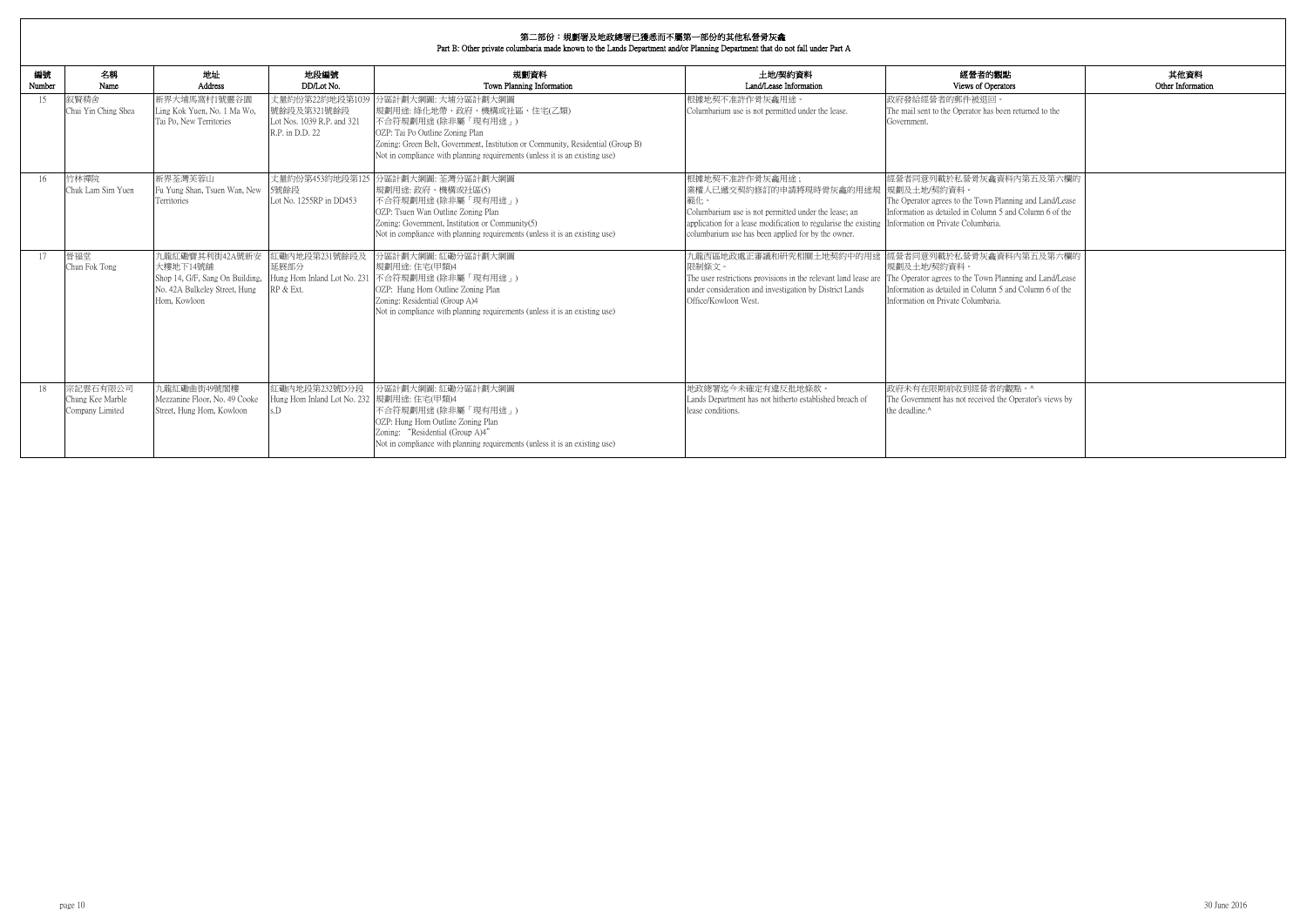| 的觀點                         | 其他資料              |
|-----------------------------|-------------------|
| berators                    | Other Information |
| 骨灰龕資料内第六欄的土                 |                   |
| and/Lease Information as    |                   |
| ormation on Private         |                   |
|                             |                   |
|                             |                   |
|                             |                   |
|                             |                   |
|                             |                   |
|                             |                   |
|                             |                   |
|                             |                   |
|                             |                   |
|                             |                   |
|                             |                   |
|                             |                   |
|                             |                   |
|                             |                   |
|                             |                   |
|                             |                   |
|                             |                   |
|                             |                   |
|                             |                   |
|                             |                   |
|                             |                   |
|                             |                   |
|                             |                   |
|                             |                   |
|                             |                   |
|                             |                   |
|                             |                   |
|                             |                   |
|                             |                   |
|                             |                   |
|                             |                   |
|                             |                   |
| 骨灰龕資料內第五欄的規                 |                   |
|                             |                   |
| own Planning Information as |                   |
| ormation on Private         |                   |
|                             |                   |
|                             |                   |
|                             |                   |
|                             |                   |
|                             |                   |
|                             |                   |
|                             |                   |
| 者的觀點。^                      |                   |
| ed the Operator's views by  |                   |
|                             |                   |
|                             |                   |
|                             |                   |
|                             |                   |
|                             |                   |
|                             |                   |
|                             |                   |
|                             |                   |

| 編號<br>Number | 名稱<br>Name                          | 地址<br>Address                                                                                      | 地段編號<br>DD/Lot No.                                                                                                                             | 規劃資料<br>Town Planning Information                                                                                                                                                                                                                                                                                                                                                                                                                                                                                                                                                                                                                                                                                                                                                                                                                                                                                                                                                                                                                                                                                                                                                                                                                                                                                                                                                                                                                                                                                                                                                                                                                                                                                                                                                                                                                                                                       | 土地/契約資料<br>Land/Lease Information                                                                                                                                                                            | 經營者的觀點<br>Views of Operators                                                                                                                                                                  |
|--------------|-------------------------------------|----------------------------------------------------------------------------------------------------|------------------------------------------------------------------------------------------------------------------------------------------------|---------------------------------------------------------------------------------------------------------------------------------------------------------------------------------------------------------------------------------------------------------------------------------------------------------------------------------------------------------------------------------------------------------------------------------------------------------------------------------------------------------------------------------------------------------------------------------------------------------------------------------------------------------------------------------------------------------------------------------------------------------------------------------------------------------------------------------------------------------------------------------------------------------------------------------------------------------------------------------------------------------------------------------------------------------------------------------------------------------------------------------------------------------------------------------------------------------------------------------------------------------------------------------------------------------------------------------------------------------------------------------------------------------------------------------------------------------------------------------------------------------------------------------------------------------------------------------------------------------------------------------------------------------------------------------------------------------------------------------------------------------------------------------------------------------------------------------------------------------------------------------------------------------|--------------------------------------------------------------------------------------------------------------------------------------------------------------------------------------------------------------|-----------------------------------------------------------------------------------------------------------------------------------------------------------------------------------------------|
| 19<br>20     | 忠和精舍<br>Chung Woo Ching Shea<br>黃帝祠 | 新界大埔馬窩<br>Ma Wo, Tai Po, New Territories                                                           | 餘段、55號餘段、56號、44 規劃用途: 綠化地帶<br>3號A分段及443號餘段及毗<br>鄰政府土地<br>Lot Nos. 54RP, 55RP, 56, 443<br>sA and 443RP in DD 24 and<br>adjacent Government land | 丈量約份第24約地段第54號 分區計劃大綱圖: 大埔分區計劃大綱圖<br>不合符規劃用途 (除非屬「現有用途」)<br> 規劃申請編號及申請日期: Y/TP/17 [30/5/2012]<br>申請的骨灰位數目:8000<br>申請人於2013年9月6日撤回該規劃申請<br> 規劃申請編號及申請日期: A/TP/542 [23/10/2013] <br>申請的骨灰位數目: 3 330<br>申請人於2013年12月31日撤回該規劃申請<br>規劃申請編號及申請日期: A/TP/547 [24/1/2014]<br>申請的骨灰位數目: 3 330<br> 城規會於2014年6月13日拒絕該規劃申請<br>2014年7月3日提交的覆核申請已於2015年3月30日撤回<br>規劃申請編號及申請日期: A/TP/590 [9/7/2015]<br>申請的骨灰位數目:0(宗教機構用途不包括靈灰安置所)<br>申請人於2015年9月2日撤回該規劃申請<br>規劃申請編號及申請日期: A/TP/598 [21/12/2015]<br>申請的骨灰位數目: 3044<br> 城規會於2016年2月19日拒絕該規劃申請<br>申請人於2016年3月23日提出根據第 17 條的覆核申請<br>覆核申請處理中<br>OZP: Tai Po Outline Zoning Plan<br>Zoning: Green Belt<br>Not in compliance with planning requirements (unless it is an existing use)<br>Planning application number and date of application: Y/TP/17 [30/5/2012]<br>No. of niches under application: 8 000<br>Planning application withdrawn on 6/9/2013<br>Planning application number and date of application: A/TP/542 [23/10/2013]<br>No. of niches under application: 3 330<br>Planning application withdrawn on 31/12/2013<br>Planning application number and date of application: A/TP/547 [24/1/2014]<br>No. of niches under application: 3 330<br>Planning application rejected by TPB on 13/06/2014<br>An application for review submitted on 03/07/2014 was withdrawn on 30/3/2015<br>Planning application number and date of application: A/TP/590 [9/7/2015]<br>No. of niches under application: 0 (Religious Institution use with no columbarium included)<br>Planning application withdrawn on 2/9/2015<br>Planning application number and date of application: A/TP/598 [21/12/2015]<br>No. of niches under application: 3 044<br>Planning application rejected by TPB on 19/02/2016<br>On 23/3/2016, the applicant submitted a section 17 review application.<br>Review application being processed.<br>新界粉嶺沙頭角公路(龍躍頭段 丈量約份第51約地段第4433 分區計劃大綱圖:粉嶺/上水分區計劃大綱圖 | 根據地契不准許作骨灰龕用途;<br>並有非法佔用毗鄰政府土地作骨灰龕用途。<br>Columbarium use is not permitted under the lease.<br>Unauthorised occupation of adjacent Government land for<br>columbarium use is also found.<br>地政總署迄今未確定有違反批地條款。 | 經營者並不同意列載於私營骨灰龕資料內第六欄的土<br>地/契約資料。<br>The Operator disagrees to the Land/Lease Information as<br>detailed in Column 6 of the Information on Private<br>Columbaria.<br>經營者並不同意列載於私營骨灰龕資料內第五欄的規 |
|              | Emperor Hall                        | 18號<br>18 Sha Tau Kok Road, Lung Yeuk Lot No. 4433 S. 17 in DD 51<br>Tau, Fanling, New Territories | 號17分段                                                                                                                                          | 規劃用途: 政府、機構或社區<br>不合符規劃用途 (除非屬「現有用途」)<br> 規劃申請編號及申請日期: A/FSS/249 [24/02/2016]<br>申請的骨灰龕位數目: 34 064<br>規劃申請處理中<br>OZP: Fanling/Sheung Shui Outline Zoning Plan<br>Zoning: Government, Institution or Community<br>Not in compliance with planning requirements (unless it is an existing use)<br>Planning application number and date of application: A/FSS/249 [24/02/2016]<br>No. of niches under application: 34 064<br>Planning application being processed                                                                                                                                                                                                                                                                                                                                                                                                                                                                                                                                                                                                                                                                                                                                                                                                                                                                                                                                                                                                                                                                                                                                                                                                                                                                                                                                                                                                                                          | Lands Department has not hitherto established breach of<br>lease conditions.                                                                                                                                 | 劃資料。<br>The Operator disagrees to the Town Planning Information as<br>detailed in Column 5 of the Information on Private<br>Columbaria.                                                       |
| 21           | 利欽祠<br>Eternal Repose               | 新界粉嶺和合石村51號D<br>No. 51D Wo Hop Shek Village,<br>Fanling, New Territories                           | Lot No. 5542 in D.D. 51                                                                                                                        | 丈量約份第51約地段第5542 分區計劃大綱圖: 粉嶺/上水分區計劃大綱圖<br>規劃用途: 鄉村式發展<br>不合符規劃用途(除非屬「現有用途」)<br>申請編號及申請日期: Y/FSS/10 [07/08/2013]<br>申請的骨灰位數目:800<br>申請人於2014年3月31日撤回該規劃申請<br>OZP: Fanling/Sheung Shui Outline Zoning Plan<br>Zoning: Village Type Development<br>Not in compliance with planning requirements (unless it is an existing use)<br>Planning application number and date of application: Y/FSS/10 [07/08/2013]<br>No. of niches under application: 800<br>The application was withdrawn by the applicant on 31/3/2014.                                                                                                                                                                                                                                                                                                                                                                                                                                                                                                                                                                                                                                                                                                                                                                                                                                                                                                                                                                                                                                                                                                                                                                                                                                                                                                                                                                                        | 根據地契不准許作骨灰龕用途。<br>Columbarium use is not permitted under the lease.                                                                                                                                          | 政府未有在限期前收到經營者的觀點。^<br>The Government has not received the Operator's views by<br>the deadline. <sup>^</sup>                                                                                   |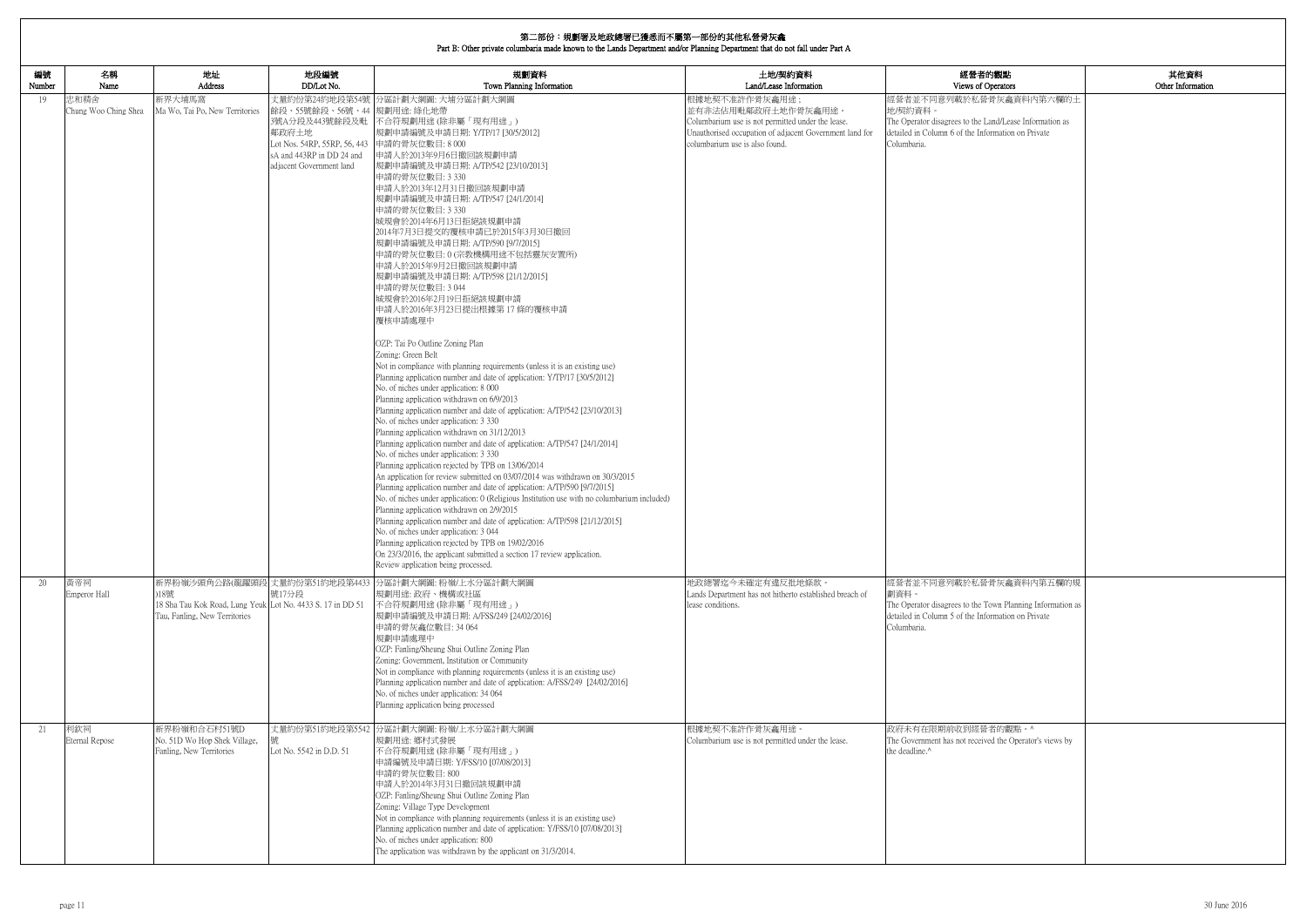## **第二部<del>公:坦劃</del>單**及地政總單已獲采而不屬第二部公的甘*斯*到著是在金

| 編號<br>Number | 名稱<br>Name                  | 地址<br>Address                                                       | 地段編號<br>DD/Lot No.                                                 | 規劃資料<br>Town Planning Information                                                                                                                                                                                                                                                                                                                                                                                                                                                                                                                                                                                                                                                                                                     | 土地/契約資料<br>Land/Lease Information                                                                                                                                                                                                                                                                                                                         | 經營者的觀點<br>Views of Operators                                                                                                                                                         | 其他資料<br>Other Information                                                                                                                                                                                                                                                                                                                        |
|--------------|-----------------------------|---------------------------------------------------------------------|--------------------------------------------------------------------|---------------------------------------------------------------------------------------------------------------------------------------------------------------------------------------------------------------------------------------------------------------------------------------------------------------------------------------------------------------------------------------------------------------------------------------------------------------------------------------------------------------------------------------------------------------------------------------------------------------------------------------------------------------------------------------------------------------------------------------|-----------------------------------------------------------------------------------------------------------------------------------------------------------------------------------------------------------------------------------------------------------------------------------------------------------------------------------------------------------|--------------------------------------------------------------------------------------------------------------------------------------------------------------------------------------|--------------------------------------------------------------------------------------------------------------------------------------------------------------------------------------------------------------------------------------------------------------------------------------------------------------------------------------------------|
| 22           | 常寂園<br>Ever Rest Temple     | 新界大埔太和梅樹坑八號<br>8 Mui Shu Hang, Tai Wo, Tai Po,<br>New Territories   | 丈量約份第5約地段第136號<br>餘段及第138號餘段<br>DD5                                | 分區計劃大綱圖: 大埔分區計劃大綱圖<br>規劃用途: 休憩用地<br>Lot Nos. 136RP and 138RP in 不合符規劃用途 (除非屬「現有用途」)<br>規劃申請編號及申請日期: Y/TP/20 [30/05/2014]<br>申請的骨灰位數目: 483<br>申請人於2014年9月29日撤回該規劃申請<br>規劃申請編號及申請日期: Y/TP/23 [10/11/2014]<br>申請的骨灰位數目: 763<br>城規會於2015年2月6日拒絕該規劃申請<br>OZP: Tai Po Outline Zoning Plan<br>Zoning: Open Space<br>Not in compliance with planning requirements (unless it is an existing use)<br>Planning application number and date of application: Y/TP/20 [30/05/2014]<br>No. of niches under application: 483<br>Planning application withdrawn on 29/9/2014<br>Planning application number and date of application: Y/TP/23 [20/11/2014]<br>No. of niches under application: 763<br>Planning application rejcted by TPB on 6/2/2015. | 大埔地政處正審議和研究相關土地契約中的用途限制<br>條文。<br>The user restrictions provisions in the relevant land lease are the deadline.^<br>still under consideration and investigation by District Lands<br>Office/Tai Po.                                                                                                                                                       | 政府未有在限期前收到經營者的觀點。^<br>The Government has not received the Operator's views by                                                                                                        |                                                                                                                                                                                                                                                                                                                                                  |
| 23           | 法藏寺<br>Fat Jong Temple      | 九龍慈雲山沙田坳道175號<br>175 Shatin Pass Road,<br>Tsz Wan Shan, Kowloon     | 新九龍內地段第5995號<br>New Kowloon Inland Lot No.<br>5995                 | 分區計劃大綱圖: 慈雲山、鑽石山及新蒲崗分區計劃大綱圖<br>規劃用途:政府、機構或社區<br>規劃申請編號及批准日期: A/K11/127 [19/5/2000]<br>規劃申請編號及批准日期:A/K11/210 [23/1/2015]<br>骨灰位批准數目: 11,197<br>OZP: Tsz Wan Shan, Diamond Hill and San Po Kong Outline Zoning Plan<br>Zoning: Government, Institution or Community<br>Planning application number and approval date: A/K11/127 [19/5/2000]<br>Planning application number and approval date: A/K11/210 [23/1/2015]<br>No. of niches permitted: 11,197                                                                                                                                                                                                                                                                                  | 用途。但現時用作骨灰龕的樓面總面積違反相關地契 地/契約資料。<br>限制<br>Non-profit-making columbarium use for a floor area of 276.5 detailed in Column 6 of the Information on Private<br>square metres may be permitted under the lease. However,<br>the existing total gross floor area for columbarium use<br>violates the relevant lease restrictions.                               | The Operator disagrees to the Land/Lease Information as<br>Columbaria.                                                                                                               | 根據地契可准許276.5平方米樓面面積作非牟利骨灰龕  經營者並不同意列載於私營骨灰龕資料內第六欄的土  經營者以信函回覆發展局於本年6月16日的來信及額外<br>提供補充資料,並同意政府將有關資料公開予市民查<br>関 。**<br>The Operator has replied to the Development Bureau's letter<br>dated 16 June 2016 with supplemental information and given<br>consent to making their reply and supplemental information<br>available for public viewing.** |
| 24           | 佛緣精舍<br>Fat Yuen Ching Shea | 新界屯門青山村178號B<br>178B Tsing Shan Tsuen,<br>Tuen Mun, New Territories | 號及丈量約份第300約地段<br>第138號<br>DD 300                                   | 丈量約份第131約地段第759 分區計劃大綱圖: 屯門分區計劃大綱圖<br>、765、769、791、830及853  規劃用途: 政府、機構或社區<br>規劃申請編號及批准日期:: A/TM/398 [30/11/2012]<br>骨灰位申請數目: 9 160<br>Lots 759, 765, 769, 791, 830 & OZP: Tuen Mun Outline Zoning Plan<br>853 in DD 131 and Lot 138 in Zoning: Government, Institution or Community<br>Planning application number and approval date: A/TM/398 [30/11/2012]<br>No. of niches under application: 9 160                                                                                                                                                                                                                                                                                                                                | 根據地契不准許作骨灰龕用途<br>Columbarium use is not permitted under the lease.                                                                                                                                                                                                                                                                                        | 經營者並不同意列載於私營骨灰龕資料內第六欄的土 申請人仍未符合所有規劃許可附帶條件。<br>地/契約資料<br>The Operator disagrees to the Land/Lease Information as<br>detailed in Column 6 of the Information on Private<br>Columbaria. | 如申請人未能符合任何有關的附帶條件,<br>該規劃許可會被撤銷。<br>The applicant has not fully complied with the approval<br>conditions. If the applicant does not abide by any of the<br>approval condition, the planning permission would be<br>revoked.                                                                                                                      |
| 25           | 蓬瀛仙館<br>Fung Ying Seen Koon | 新界粉嶺百和路六十六號<br>66 Pak Wo Road, Fanling, New<br>Territories          | 號发毗鄰政府土地 <br>Lot No. 5174 in DD 51 and<br>adjacent Government land | 丈量約份第51約地段第5174 分區計劃大綱圖: 粉嶺/上水分區計劃大綱圖<br>規劃用途: 政府、機構或社區<br>規劃申請編號及批准日期: A/FSS/171 [22/6/2007]<br>骨灰位批准數目:5040<br>規劃申請編號及申請日期: A/FSS/242 [28.7.2015]<br>申請的骨灰位數目: 22 933<br>規劃申請處理中<br>OZP: Fanling/Sheung Shui Outline Zoning Plan<br>Zoning: Government, Institution or Community<br>Planning application number and approval date: A/FSS/171 [22/6/2007]<br>No. of niches: 5 040<br>Planning application number and date of application: A/FSS/242 [28.7.2015]<br>No. of niches under application: 22 933<br>Planning application being processed                                                                                                                                                                                   | 根據地契不准許作骨灰龕用涂:<br>並有非法佔用毗鄰政府土地作骨灰龕用途。業權人已 規劃及土地/契約資料。<br> 遞交土地交換的申請將現時骨灰龕的用途規範化。<br>Columbarium use is not permitted under the lease.<br>Unauthorised occupation of adjacent Government land for<br>columbarium use is also found; an application for a land<br>exchange to regularise the existing columbarium use has<br>been applied for by the owner. | 經營者同意列載於私營骨灰龕資料內第五及第六欄的<br>The Operator agrees to the Town Planning and Land/Lease<br>Information as detailed in Column 5 and Column 6 of the<br>Information on Private Columbaria.  |                                                                                                                                                                                                                                                                                                                                                  |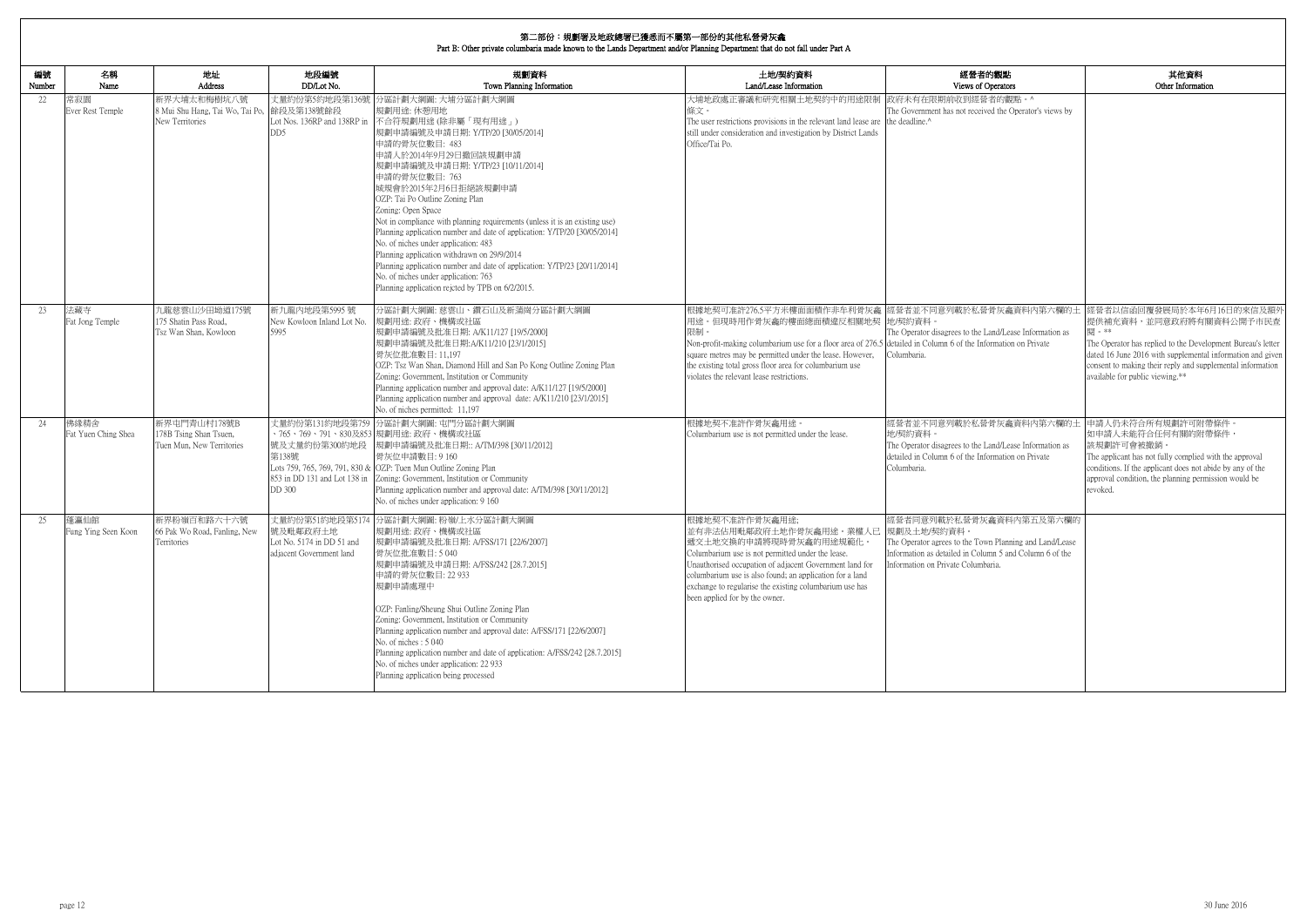|              | 第二部份:規劃署及地政總署已獲悉而不屬第一部份的其他私營骨灰龕<br>Part B: Other private columbaria made known to the Lands Department and/or Planning Department that do not fall under Part A |                                                                                       |                                                                  |                                                                                                                                                                                                                                                                                                                                                                                                                                                                                                                                                                                                                                                                                                                                                                                                                                                                                                                                                                                                                                                                                                                                                                                                                                                                                                                                                                                                                                                                                                                                                                                                                                                                                                                                                                                                                                                                                                                                                                    |                                                                                                                                                                                                                                                                                                                                                                                                                                                                                                                                                                                                            |                                                                                                             |                           |
|--------------|-----------------------------------------------------------------------------------------------------------------------------------------------------------------|---------------------------------------------------------------------------------------|------------------------------------------------------------------|--------------------------------------------------------------------------------------------------------------------------------------------------------------------------------------------------------------------------------------------------------------------------------------------------------------------------------------------------------------------------------------------------------------------------------------------------------------------------------------------------------------------------------------------------------------------------------------------------------------------------------------------------------------------------------------------------------------------------------------------------------------------------------------------------------------------------------------------------------------------------------------------------------------------------------------------------------------------------------------------------------------------------------------------------------------------------------------------------------------------------------------------------------------------------------------------------------------------------------------------------------------------------------------------------------------------------------------------------------------------------------------------------------------------------------------------------------------------------------------------------------------------------------------------------------------------------------------------------------------------------------------------------------------------------------------------------------------------------------------------------------------------------------------------------------------------------------------------------------------------------------------------------------------------------------------------------------------------|------------------------------------------------------------------------------------------------------------------------------------------------------------------------------------------------------------------------------------------------------------------------------------------------------------------------------------------------------------------------------------------------------------------------------------------------------------------------------------------------------------------------------------------------------------------------------------------------------------|-------------------------------------------------------------------------------------------------------------|---------------------------|
| 編號<br>Number | 名稱<br>Name                                                                                                                                                      | 地址<br>Address                                                                         | 地段編號<br>DD/Lot No.                                               | 規劃資料<br>Town Planning Information                                                                                                                                                                                                                                                                                                                                                                                                                                                                                                                                                                                                                                                                                                                                                                                                                                                                                                                                                                                                                                                                                                                                                                                                                                                                                                                                                                                                                                                                                                                                                                                                                                                                                                                                                                                                                                                                                                                                  | 土地/契約資料<br>Land/Lease Information                                                                                                                                                                                                                                                                                                                                                                                                                                                                                                                                                                          | 經營者的觀點<br>Views of Operators                                                                                | 其他資料<br>Other Information |
| 26           | 極樂寺<br>Gig Lok Monastery                                                                                                                                        | 新界屯門虎地屯富路/屯安里<br>Tuen On Lane / Tuen Fu Road, Fu 1號<br>Tei, Tuen Mun, New Territories | 丈量約份第132約地段第20<br>Lot No. 2011 in DD 132                         | 分區計劃大綱圖: 屯門分區計劃大綱圖<br>規劃用途: 政府、機構或社區, 住宅(乙類)10<br>不合符規劃用途(除非屬「現有用途」)<br> 規劃申請編號及申請日期: A/TM/400 [7/7/2010]<br>申請的骨灰位數目: 4 900<br>申請人於14/7/2010撤回該規劃申請<br> 修訂圖則申請編號及申請日期: Y/TM/4 [22/9/2010]<br> 申請將「住宅(乙類)10」地帶改劃為「政府、機構或社區」地帶<br>申請人於9/5/2011撤回該修訂圖則申請<br> 規劃申請編號及申請日期: A/TM/419 [11/5/2011]<br>申請的骨灰位數目: 4 900<br>擬議在申請地點部分座落於「政府、機構或社區」地帶內新建靈灰安置所設施<br>城規會於2013年2月1日在覆核時拒絕該申請。<br> 申請人於2013年4月19日,根據城市規劃條例第17B條,向上訴委員團「城市規劃」<br>提出上訴,反對城規會拒絕覆核申請的決定,但已於2014年2月6日撤回上訴。<br> 規劃申請編號及申請日期: A/TM/452 [30/1/2014] <br>申請的骨灰位數目: 4 900<br>申請人於26/11/2014撤回該規劃申請<br>OZP: Tuen Mun Outline Zoning Plan<br>Zoning: Government, Institution or Community, Residential (Group B)10<br>Not in compliance with planning requirements (unless it is an existing use)<br>Planning application number and date of application: A/TM/400 [7/7/2010]<br>No. of niches under application: 4 900<br>The application was withdrawn by the applicant on 14/7/2010.<br>Application for amendment of plan and date of application: Y/TM/4 [22/9/2010]<br>Application to rezone a portion of " $R(B)10$ " zone to "G/IC" zone.<br>The application was withdrawn by the applicant on 9/5/2011.<br>Planning application number and date of application: A/TM/419 [11/5/2011]<br>No. of niches under application: 4 900<br>Application for new columbarium facility located within portion of the site in "Government,<br>Institution or Community" zone.<br>The application was rejected by TPB upon review on 1/2/2013.<br>On 19/4/2013, the applicant lodged an appeal to the Appeal Board Panel<br>(Town Planning) under section 17B of the Town Planning Ordinance on the Town<br>Planning Board's decision to reject the review application.<br>On 6/2/2014, the applicant withdrew the appeal.<br>Planning application number and date of application: A/TM/452 [30/1/2014]<br>No. of niches under application: 4 900<br>The application was withdrawn by the applicant on 26/11/2014. | 根據地契不准許作骨灰龕用途。屯門地政處已拒絕業<br>權人將現時骨灰龕用途規範化的契約修訂申請<br>Columbarium use is not permitted under the lease. District<br>Lands Office/Tuen Mun has rejected the owner's application<br>for a lease modification to regularise the existing<br>columbarium use.                                                                                                                                                                                                                                                                                                                                                     | 政府未有在限期前收到經營者的觀點。^<br>The Government has not received the Operator's views by<br>the deadline. <sup>^</sup> |                           |
| 27           | 協天宮<br>Hip Tin Temple                                                                                                                                           | 新界元朗八鄉大江埔<br>Tai Kong Po, Pat Heung, Yuen<br>Long, New Territories                    | 丈量約份第109約地段第117<br>1號A分段(部分)及1171號B<br>分段<br>1171s.B in D.D. 109 | 分區計劃大綱圖: 錦田北分區計劃大綱圖<br>規劃用途:農業<br>在發展審批地區圖涵蓋範圍下<br>Lot Nos. 1171s.A (portion) and 不合符規劃用途 (除非屬「現有用途」)<br>OZP: Kam Tin North Outline Zoning Plan<br>Zoning: Agriculture<br>Covered by Development Permission Area Plan<br>Not in compliance with planning requirements (unless it is an existing use)                                                                                                                                                                                                                                                                                                                                                                                                                                                                                                                                                                                                                                                                                                                                                                                                                                                                                                                                                                                                                                                                                                                                                                                                                                                                                                                                                                                                                                                                                                                                                                                                                                                               | 元朗地政處正審議和研究相關土地契約中的用途限制  政府未有在限期前收到經營者的觀點。^<br>條文。<br>The user restrictions provisions in the relevant land lease are the deadline. <sup>^</sup><br>still under consideration and investigation by District Lands<br>Office/Yuen Long.                                                                                                                                                                                                                                                                                                                                                                     | The Government has not received the Operator's views by                                                     |                           |
| 28           | 寶蓮禪寺海會靈塔<br>Hoi Wui Ling Tap<br>Crematorium &<br>Columbarium in Ngong<br>Pıng<br>Po Lin Monastery Ltd.                                                          | 新界大嶼山昂坪<br>Ngong Ping, Lantau, New<br>Territories                                     | 短期租約第CX433號<br>Short Term Tenancy No.<br>CX433                   | 不包括在法定圖則內<br>Not covered by statutory plans                                                                                                                                                                                                                                                                                                                                                                                                                                                                                                                                                                                                                                                                                                                                                                                                                                                                                                                                                                                                                                                                                                                                                                                                                                                                                                                                                                                                                                                                                                                                                                                                                                                                                                                                                                                                                                                                                                                        | 根據短期租約(附註4)可准許517平方米土地作私人火  政府未有在限期前收到經營者的觀點。^<br>葬場及骨灰龕用途。但有非法佔用毗鄰政府土地作骨 The Government has not received the Operator's views by<br>灰龕用途;承租人已遞交修正相關短期租約的地界申請 the deadline.^<br>把未經許可的擴展部分規範化。<br>An area of 517 square metres for the purpose of private<br>crematorium and columbarium may be permitted under the<br>short term tenancy.(Note 4) However, unauthorised<br>occupation of adjacent Government land for columbarium<br>use is found; an application for boundary rectification of the<br>short term tenancy to regularise the unauthorised extension<br>has been applied for by the tenant. |                                                                                                             |                           |
| 29           | 弘道堂<br>Hong Dao Tang                                                                                                                                            | 新界葵涌耀榮街16號<br>16 Yiu Wing Street, Kwai Chung,<br>New Territories                      | 丈量約份第450約地段第714<br>號餘段<br>Lot No. 714RP in DD 450                | 分區計劃大綱圖: 葵涌分區計劃大綱圖<br>規劃用途: 其他指定用途註明「商貿」<br>不合符規劃用途 (除非屬「現有用途」)<br>OZP: Kwai Chung Outline Zoning Plan<br>Zoning: Other Specified Uses (Business) ("OU(B)")<br>Not in compliance with planning requirements (unless it is an existing use)                                                                                                                                                                                                                                                                                                                                                                                                                                                                                                                                                                                                                                                                                                                                                                                                                                                                                                                                                                                                                                                                                                                                                                                                                                                                                                                                                                                                                                                                                                                                                                                                                                                                                                                         | 根據地契不准許作骨灰龕用途。<br>Columbarium use is not permitted under the lease.                                                                                                                                                                                                                                                                                                                                                                                                                                                                                                                                        | 政府未有在限期前收到經營者的觀點。^<br>The Government has not received the Operator's views by<br>the deadline.^             |                           |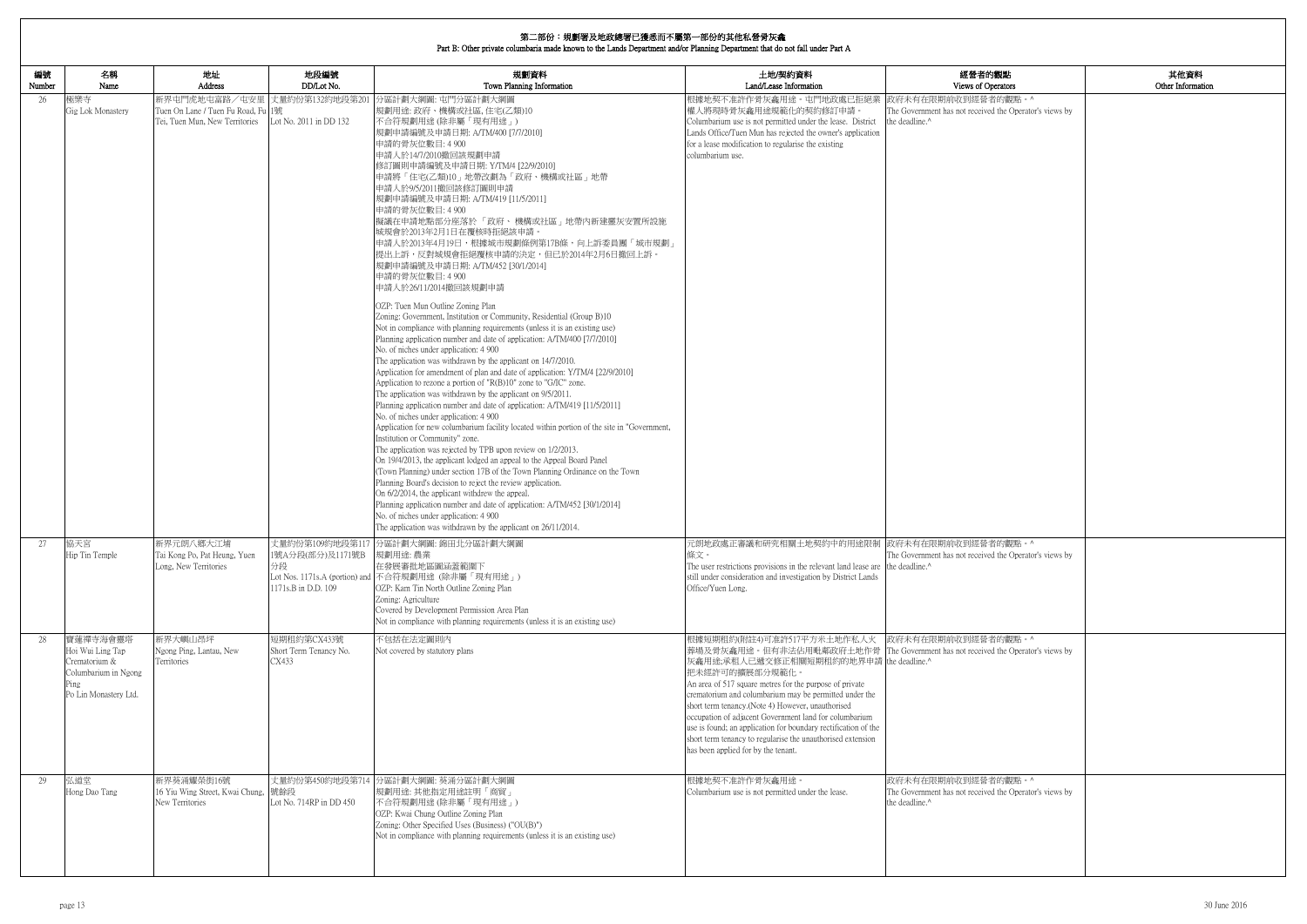|              | Part B: Other private columbaria made known to the Lands Department and/or Planning Department that do not fall under Part A |                                                                                                        |                                                                            |                                                                                                                                                                                                                                                                                                                                                                                                                                                                                                                                                                                                                                                                                                                                                                                                                                                                                                                                                                                                                                                                                                                                                                                                                                                                                                                                                                             |                                                                                                                                                                                                                             |                                                                                                                                                                                                         |                                                                                                                                                                                                                                                                                                                                                         |  |
|--------------|------------------------------------------------------------------------------------------------------------------------------|--------------------------------------------------------------------------------------------------------|----------------------------------------------------------------------------|-----------------------------------------------------------------------------------------------------------------------------------------------------------------------------------------------------------------------------------------------------------------------------------------------------------------------------------------------------------------------------------------------------------------------------------------------------------------------------------------------------------------------------------------------------------------------------------------------------------------------------------------------------------------------------------------------------------------------------------------------------------------------------------------------------------------------------------------------------------------------------------------------------------------------------------------------------------------------------------------------------------------------------------------------------------------------------------------------------------------------------------------------------------------------------------------------------------------------------------------------------------------------------------------------------------------------------------------------------------------------------|-----------------------------------------------------------------------------------------------------------------------------------------------------------------------------------------------------------------------------|---------------------------------------------------------------------------------------------------------------------------------------------------------------------------------------------------------|---------------------------------------------------------------------------------------------------------------------------------------------------------------------------------------------------------------------------------------------------------------------------------------------------------------------------------------------------------|--|
| 編號<br>Number | 名稱<br>Name                                                                                                                   | 地址<br>Address                                                                                          | 地段編號<br>DD/Lot No.                                                         | 規劃資料<br>Town Planning Information                                                                                                                                                                                                                                                                                                                                                                                                                                                                                                                                                                                                                                                                                                                                                                                                                                                                                                                                                                                                                                                                                                                                                                                                                                                                                                                                           | 土地/契約資料<br>Land/Lease Information                                                                                                                                                                                           | 經營者的觀點<br>Views of Operators                                                                                                                                                                            | 其他資料<br>Other Information                                                                                                                                                                                                                                                                                                                               |  |
| 30           | 港九福德念佛社<br>Hong Kong & Kowloon<br>Fuk Tak Buddhist<br>Association Limited                                                    | 九龍呈祥道<br>Ching Cheung Road, Kowloon                                                                    | 新九龍內地段第6071號及短<br>期租約第KX1603號<br>6071 and Short Term Tenancy<br>No. KX1603 | 分區計劃大綱圖:長沙灣分區計劃大綱圖<br>規劃用途: 政府、機構或社區以及綠化用地<br>New Kowloon Inland Lot No. 不合符規劃用途(除非屬「現有用途」)<br>OZP: Cheung Sha Wan Outline Zoning Plan<br>Zoning: "Government, Institution or Community" & "Green Belt"<br>Not in compliance with planning requirements (unless it is an existing use)                                                                                                                                                                                                                                                                                                                                                                                                                                                                                                                                                                                                                                                                                                                                                                                                                                                                                                                                                                                                                                                                                      | 九龍西區地政處正審議和研究相關土地契約及短期租<br>約(附註4)中的用途限制條文。<br>The user restrictions provisions in the relevant land lease<br>and tenancy (Note 4) are still under consideration and<br>investigation by District Lands Office/Kowloon West. | 經營者同意列載於私營骨灰龕資料內第五及第六欄的<br>規劃及土地/契約資料<br>The Operator agrees to the Town Planning and Land/Lease<br>Information as detailed in Column 5 and Column 6 of the<br>Information on Private Columbaria.       |                                                                                                                                                                                                                                                                                                                                                         |  |
| 31           | 啟明寺<br>Kai Ming Temple                                                                                                       | 香港薄扶林道119號<br>119 Pok Fu Lam Road, Hong<br>Kong                                                        | 内地段第8046號<br>Inland Lot No. 8046                                           | 分區計劃大綱圖: 薄扶林分區計劃大綱圖<br>規劃用途:政府、機構或社區<br>不合符規劃用途(除非屬「現有用途」)<br>規劃申請編號及申請日期: Y/H10/8 [31/8/2015]<br>申請的骨灰位數目:1812<br>申請人於2015年9月17日撤回規劃申請<br>OZP: Pok Fu Lam Outline Zoning Plan<br>Zoning: Government, Institution or Community<br>Not in compliance with planning requirements (unless it is an existing use)<br>Planning application number and date of application: Y/H10/8 [31/8/2015]<br>No. of niches under application: 1812<br>Planning application withdrawn by the applicant on 17/09/2015.                                                                                                                                                                                                                                                                                                                                                                                                                                                                                                                                                                                                                                                                                                                                                                                                                                                                        | 根據地契不准許作骨灰龕用途。<br>Columbarium use is not permitted under the lease.                                                                                                                                                         | 劃資料。<br>The Operator disagrees to the Town Planning Information as  則首次刊憲前已存在。<br>detailed in Column 5 of the Information on Private<br>Columbaria.                                                     | 經營者並不同意列載於私營骨灰龕資料內第五欄的規 經營者於2011年12月至2014年6月期間向規劃署額外提<br>供補充資料。資料未足以証明該骨灰龕在有關法定圖<br>The Operator has submitted supplemental information to<br>Planning Department during Dec 2011 to June 2014. The<br>information is considered not sufficient to demonstrate that<br>the columbarium use was in existence before the publication<br>of the first OZP. |  |
| 32           | 感恩堂<br>Kam Yan Tong                                                                                                          | 九龍九龍塘金巴倫道25號<br>25 Cumberland Road, Kowloon<br>Tong, Kowloon                                           | 新九龍内地段第695號<br>New Kowloon Inland Lot No.<br>695                           | 分區計劃大綱圖:九龍塘分區計劃大綱圖<br>規劃用途:住宅(丙類)1<br>不合符規劃用途 (除非屬「現有用途」)<br>OZP: Kowloon Tong Outline Zoning Plan<br>Zoning: Residential (Group C)1<br>Not in compliance with planning requirements (unless it is an existing use)                                                                                                                                                                                                                                                                                                                                                                                                                                                                                                                                                                                                                                                                                                                                                                                                                                                                                                                                                                                                                                                                                                                                                         | 根據地契不准許作骨灰龕用途。<br>Columbarium use is not permitted under the lease.                                                                                                                                                         | 經營者並不同意列載於私營骨灰龕資料內第五及第六<br>欄的規劃及土地/契約資料。<br>The Operator disagrees to the Town Planning and<br>Land/Lease Information as detailed in Column 5 and<br>Column 6 of the Information on Private Columbaria. |                                                                                                                                                                                                                                                                                                                                                         |  |
| 33           | 觀音堂<br>Koon Yam Tong                                                                                                         | 新界元朗下白泥稔灣路13號<br>No. 13, Ha Pak Nai, Nim Wan<br>Road, Yuen Long, New Territories Lot No. 118 in DD 135 | 丈量約份第135約地段第118                                                            | 8 分區計劃大綱圖: 上白泥及下白泥分區計劃大綱圖<br>規劃用途: 海岸保護區<br>在發展審批地區圖涵蓋範圍下<br>不合符規劃用途 (除非屬「現有用途」)<br> 規劃申請編號及申請日期: Y/YL-PN/4 [4/10/2011] <br>申請的骨灰位數目: 3 162<br>申請人於2012年7月16日撤回規劃申請<br> 規劃申請編號及申請日期: Y/YL-PN/5 [31/05/2013]<br>申請的骨灰位數目: 2715<br>申請人於2013年9月5日撤回規劃申請<br> 規劃申請編號及申請日期: Y/YL-PN/6 [10/04/2014]<br>申請的骨灰位數目:1200<br>申請人於2015年4月8日撤回規劃申請<br>規劃申請編號及申請日期: Y/YL-PN/7 [12.2.2016]<br>申請的骨灰位數目:1000<br>規劃申請處理中<br>OZP: Sheung Pak Nai and Ha Pak Nai Outline Zoning Plan<br>Zoning: Coastal Protection Area<br>Covered by Development Permission Area Plan<br>Not in compliance with planning requirements (unless it is an existing use)<br>Planning application number and date of application: Y/YL-PN/4 [4/10/2011]<br>No. of niches under application: 3 162<br>Planning application withdrawn by the applicant on 16/7/2012.<br>Planning application number and date of application: Y/YL-PN/5 [31/05/2013]<br>No. of niches under application: 2715<br>Planning application withdrawn by the applicant on 5/9/2013.<br>Planning application number and date of application: Y/YL-PN/6 10/04/2014]<br>No. of niches under application: 1 200<br>Planning application withdrawn by the applicant on 8.4.2015.<br>Planning application number and date of application: Y/YL-PS/7 [12.2.2016]<br>No. of niches under application: 1 000<br>Planning applicaiton being processed. | 根據地契不准許作骨灰龕用途。<br>Columbarium use is not permitted under the lease.                                                                                                                                                         | 經營者同意列載於私營骨灰龕資料內第五及第六欄的<br>規劃及土地/契約資料。<br>The Operator agrees to the Town Planning and Land/Lease<br>Information as detailed in Column 5 and Column 6 of the<br>Information on Private Columbaria.      |                                                                                                                                                                                                                                                                                                                                                         |  |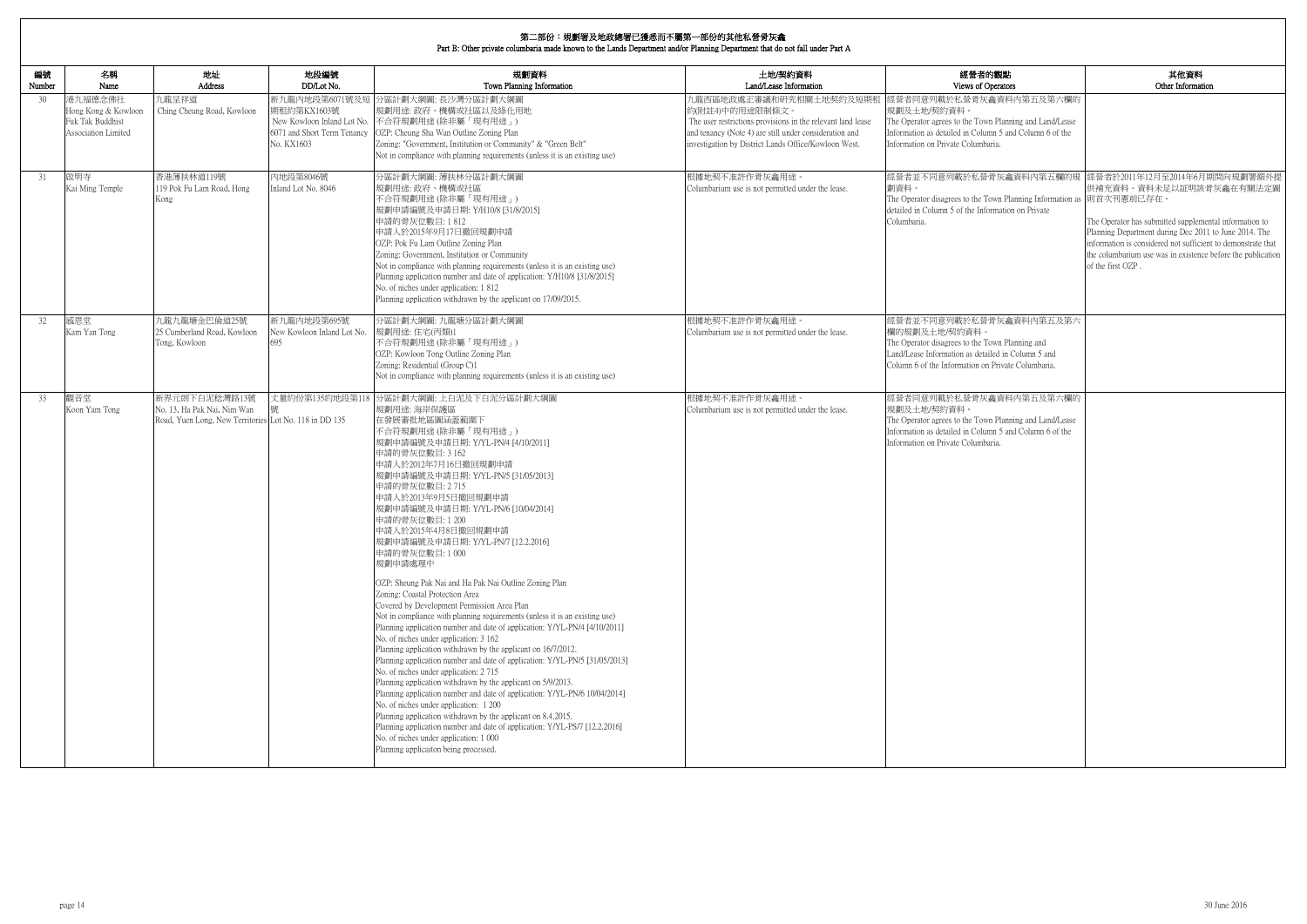Part B: Other private columbaria made known to the Lands Department and/or Planning Department that do not fall under Part A

| 的觀點                                           | 其他資料              |
|-----------------------------------------------|-------------------|
| perators                                      | Other Information |
| 者的觀點。^                                        |                   |
| ed the Operator's views by                    |                   |
|                                               |                   |
|                                               |                   |
|                                               |                   |
|                                               |                   |
|                                               |                   |
|                                               |                   |
|                                               |                   |
|                                               |                   |
| 骨灰龕資料内第五及第六                                   |                   |
| own Planning and                              |                   |
| iled in Column 5 and<br>1 Private Columbaria. |                   |
|                                               |                   |
|                                               |                   |
|                                               |                   |
|                                               |                   |
|                                               |                   |
| 者的觀點。                                         |                   |
| ed the Operator's views by                    |                   |
|                                               |                   |
|                                               |                   |
|                                               |                   |
| 者的觀點。<br>ed the Operator's views by           |                   |
|                                               |                   |
|                                               |                   |
|                                               |                   |
| 骨灰龕資料內第五欄的規                                   |                   |
| 'own Planning Information as                  |                   |
| ormation on Private                           |                   |
|                                               |                   |
|                                               |                   |
|                                               |                   |
|                                               |                   |
|                                               |                   |
|                                               |                   |
|                                               |                   |
|                                               |                   |
|                                               |                   |
|                                               |                   |
| 者的觀點。^                                        |                   |
| ed the Operator's views by                    |                   |
|                                               |                   |
|                                               |                   |
|                                               |                   |

 $\overline{\phantom{a}}$ 

| 編號<br>Number | 名稱<br>Name                                                                  | 地址<br>Address                                                                                                            | 地段編號<br>DD/Lot No.                                                                             | 規劃資料<br>Town Planning Information                                                                                                                                                                                                                                                                                                                                                                                                                                                                                                                                                                                                                                                                                                                                                                                                                                                                                                                   | 土地/契約資料<br>Land/Lease Information                                                                                                                                                                                                                                                                                                                                                                                                                                                                                                                                                                                                                                                                                 | 經營者的觀點<br>Views of Operators                                                                                                                                                                           |
|--------------|-----------------------------------------------------------------------------|--------------------------------------------------------------------------------------------------------------------------|------------------------------------------------------------------------------------------------|-----------------------------------------------------------------------------------------------------------------------------------------------------------------------------------------------------------------------------------------------------------------------------------------------------------------------------------------------------------------------------------------------------------------------------------------------------------------------------------------------------------------------------------------------------------------------------------------------------------------------------------------------------------------------------------------------------------------------------------------------------------------------------------------------------------------------------------------------------------------------------------------------------------------------------------------------------|-------------------------------------------------------------------------------------------------------------------------------------------------------------------------------------------------------------------------------------------------------------------------------------------------------------------------------------------------------------------------------------------------------------------------------------------------------------------------------------------------------------------------------------------------------------------------------------------------------------------------------------------------------------------------------------------------------------------|--------------------------------------------------------------------------------------------------------------------------------------------------------------------------------------------------------|
| 34           | 地藏殿(毗鄰妙法寺)<br>Ksitigarbha Hall<br>(adjoining Miu Fat<br>Buddhist Monastery) | 新界屯門青山公路22咪 -<br>藍地段 22 Milestone, Castle Peak Government Land Licence No.<br>Road, Lam Tei, Tuen Mun New<br>Territories | 政府土地牌照第M2131號<br>M 2131                                                                        | 分區計劃大綱圖: 藍地及亦園分區計劃大綱圖<br> 規劃用途: 政府、機構或社區<br>在發展審批地區圖涵蓋範圍下<br>現有用途(只限於地契條款中所指的建築物)<br>OZP: Lam Tei and Yick Yuen Outline Zoning Plan<br>Zoning: Government, Institution or Community<br>Covered by Development Permission Area Plan<br>Existing Use (confined to the building specified under the lease)                                                                                                                                                                                                                                                                                                                                                                                                                                                                                                                                                                                                                                             | 根據政府土地牌照(附註4)可准許作骨灰龕用途。骨灰 政府未有在限期前收到經營者的觀點。^<br>龕不得超過7.66米長,6.46米闊及3.96米高。但現時用 The Government has not received the Operator's views by<br>作骨灰龕的總樓面面積違反相關政府土地牌照的限制<br>。持牌人已遞交申請更改相關牌照的條款,將現時骨灰<br>龕的總樓面面積規範化。<br>Columbarium use may be permitted under the Government<br>Land Licence(Note 4) provided the size of the columbarium<br>shall not exceed 7.66m (Length) x 6.46m (Width) with a<br>height of 3.96m. However, the existing total gross floor area<br>for columbarium use violates the relevant licence condition.<br>An application for modification of the Government Land<br>Licence to regularise the existing total gross floor area for<br>columbarium use has been applied for by the licensee. | the deadline.^                                                                                                                                                                                         |
| 35           | 古巖淨苑<br>Ku Ngam Ching Yuen                                                  | 新界沙田大圍車公廟道1號<br>1 Che Kung Miu Road, Tai Wai,<br>Shatin, New Territories                                                 | 丈量約份第184約地段第561<br>Lot No. 561 in DD 184                                                       | 分區計劃大綱圖: 沙田分區計劃大綱圖<br>規劃用途: 鄉村式發展<br>不合符規劃用途(除非屬「現有用途」)<br>規劃申請編號及申請日期: Y/ST/31 [17.3.2015]<br>申請的骨灰位數目: 3087<br>規劃申請處理中<br>OZP: Sha Tin Outline Zoning Plan<br>Zoning: Village Type Development<br>Not in compliance with planning requirements (unless it is an existing use)<br>Planning application number and date of application: Y/ST/31[17.3.2015]<br>No. of niches under application: 3 087<br>Planning application being processed                                                                                                                                                                                                                                                                                                                                                                                                                                                                                                        | 根據地契不准許作骨灰龕用途。<br>Columbarium use is not permitted under the lease.                                                                                                                                                                                                                                                                                                                                                                                                                                                                                                                                                                                                                                               | 經營者並不同意列載於私營骨灰龕資料內第五及第六<br>欄的規劃及土地/契約資料<br>The Operator disagrees to the Town Planning and<br>Land/Lease Information as detailed in Column 5 and<br>Column 6 of the Information on Private Columbaria. |
| 36           | 乾元洞<br>Kuen Yuen Tung                                                       | 新界荃灣老圍138號<br>No. 138 Lo Wai, Tsuen Wan, New<br>Territories                                                              | 7號A段及第1237號B段餘段<br>in DD451                                                                    | 丈量約份第451約地段第123 分區計劃大綱圖: 荃灣分區計劃大綱圖<br>規劃用途: 鄉村式發展<br>Lot Nos. 1237A and 1237B RP 不合符規劃用途 (除非屬「現有用途」)<br>OZP: Tsuen Wan Outline Zoning Plan<br>Zoning: Village Type Development<br>Not in compliance with planning requirements (unless it is an existing use)                                                                                                                                                                                                                                                                                                                                                                                                                                                                                                                                                                                                                                                                                       | 荃灣葵青地政處正審議和研究相關土地契約中的用途 政府未有在限期前收到經營者的觀點。<br>限制條文。<br>The user restrictions provisions in the relevant land lease are the deadline.<br>still under consideration and investigation by District Lands<br>Office/Tsuen Wan & Kwai Tsing.                                                                                                                                                                                                                                                                                                                                                                                                                                                                            | The Government has not received the Operator's views by                                                                                                                                                |
| 37           | 李興記<br>Lee Hing Kee                                                         | 九龍紅磡曲街45號閣樓<br>Cockloft, No. 45 Cooke Street,<br>Hung Hom, Kowloon                                                       | 1小分段<br>s.C ss.1                                                                               | 紅磡內地段第232號C分段第 分區計劃大綱圖: 紅磡分區計劃大綱圖<br>規劃用途:住宅(甲類)4<br>Hung Hom Inland Lot No. 232 不合符規劃用途 (除非屬「現有用途」)<br>OZP: Hung Hom Outline Zoning Plan<br>Zoning: "Residential (Group A)4"<br>Not in compliance with planning requirements (unless it is an existing use)                                                                                                                                                                                                                                                                                                                                                                                                                                                                                                                                                                                                                                                                                        | 地政總署迄今未確定有違反批地條款。<br>Lands Department has not hitherto established breach of<br>lease conditions.                                                                                                                                                                                                                                                                                                                                                                                                                                                                                                                                                                                                                 | 政府未有在限期前收到經營者的觀點。<br>The Government has not received the Operator's views by<br>the deadline.                                                                                                          |
| 38           | 蓮池淨苑<br>Lin Chi Ching Yuen                                                  | 新界屯門青山村180號<br>180 Tsing Shan Tsuen, Tuen Mun, 8號及第1197號及政府土地( 規劃用途: 政府、機構或社區<br>New Territories                         | 牌照第Y10023號)<br>Lot Nos. 1188 & 1197 in D.D.<br>131 and Government Land<br>(Licence No. Y10023) | 丈量約份第131約地段第118 分區計劃大綱圖: 屯門分區計劃大綱圖<br>不合符規劃用途(除非屬「現有用途」)<br>規劃申請編號及申請日期: A/TM/465 [24/7/2014]<br>申請的骨灰位數目: 1,220<br> 申請人指現時在蓮池淨苑海會堂及報恩堂的280個骨灰位將會搬往申請處所(即大黑<br>天殿)<br>城規會於2015年8月21日拒絕該規劃申請<br>申請人於2015年9月14日提出根據第17條的覆核申請<br>申請人於2016年3月9日撤回該規劃申請<br>OZP: Tuen Mun Outline Zoning Plan<br>Zoning: Government, Institution or Community<br>Not in compliance with planning requirements (unless it is an existing use)<br>Planning application number and date of application: A/TM/465 [24/7/2014]<br>No. of niches under application: 1,220<br>The applicant indicates that the current 280 niches in the Hoi Wui Hall and Po Yan Hall within<br>the Lin Chi Ching Yuen will be relocated to the application premises (i.e. Tai Hak Tin Temple)<br>Planning application rejected by TPB on 21/8/2015<br>On 14/09/2015, the applicant submitted a section 17 review application.<br>Planning application withdrawn by the applicant on 09/03/2016. | 屯門地政處正審議和研究相關土地契約及牌照(附註4) 經營者並不同意列載於私營骨灰龕資料內第五欄的規<br>中的用途限制條文。<br>The user restrictions provisions in the relevant land lease and The Operator disagrees to the Town Planning Information as<br>licence(Note 4) are still under consideration and<br>investigation by District Lands Office/Tuen Mun.                                                                                                                                                                                                                                                                                                                                                                                                             | 劃資料。<br>detailed in Column 5 of the Information on Private<br>Columbaria.                                                                                                                              |
| 39           | 靈顯法院<br>Ling Hin Fat Yuen                                                   | 新界大埔石鼓壟<br>Shek Kwu Lung, Tai Po, New<br>Territories                                                                     | 丈量約份第6約地段第117<br>號,第1248號及第1249號<br>Lot Nos. 1171, 1248 and 1249<br>in DD 6                    | 分區計劃大綱圖: 大埔分區計劃大綱圖<br>規劃用途: 綠化地帶<br> 不合符規劃用途(除非屬「現有用途」)<br>OZP: Tai Po Outline Zoning Plan<br>Zoning: Green Belt<br>Not in compliance with planning requirements (unless it is an existing use)                                                                                                                                                                                                                                                                                                                                                                                                                                                                                                                                                                                                                                                                                                                                                     | 根據地契不准許作骨灰龕用途。<br>Columbarium use is not permitted under the lease.                                                                                                                                                                                                                                                                                                                                                                                                                                                                                                                                                                                                                                               | 政府未有在限期前收到經營者的觀點。^<br>The Government has not received the Operator's views by<br>the deadline.^                                                                                                        |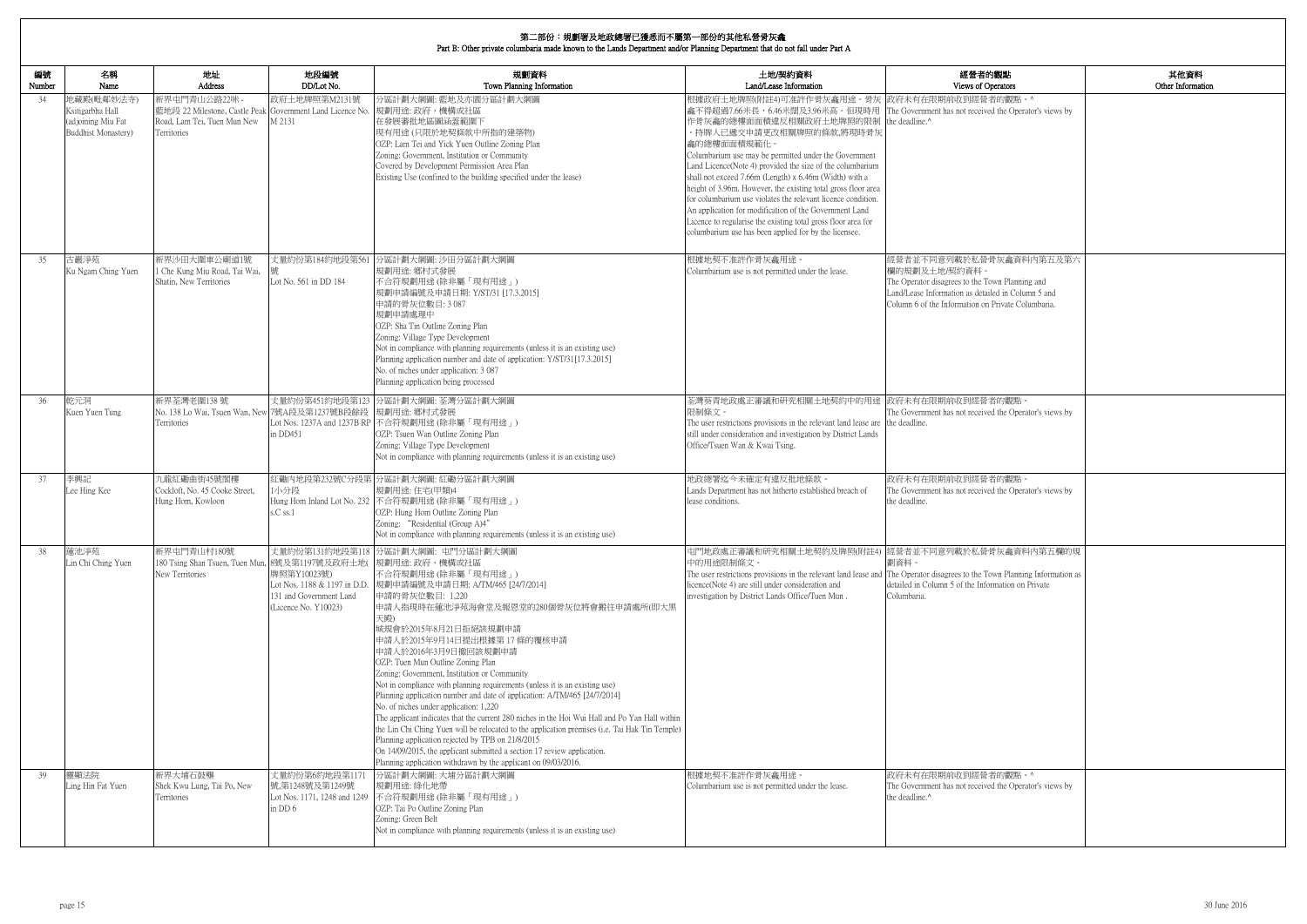| 的觀點<br>)perators                                                                  | 其他資料<br>Other Information                                                                                                                                                                                                                                                                  |
|-----------------------------------------------------------------------------------|--------------------------------------------------------------------------------------------------------------------------------------------------------------------------------------------------------------------------------------------------------------------------------------------|
| 者的觀點。^<br>ed the Operator's views by                                              |                                                                                                                                                                                                                                                                                            |
| 骨灰龕資料内第五及第六                                                                       |                                                                                                                                                                                                                                                                                            |
| 'own Planning and<br>iled in Column 5 and<br>1 Private Columbaria.                |                                                                                                                                                                                                                                                                                            |
| 骨灰龕資料内第五及第六<br>'own Planning and<br>iled in Column 5 and<br>1 Private Columbaria. | 經營者以信函回覆發展局於本年6月16日的來信及額外<br>提供補充資料,並同意政府將有關資料公開予市民查<br>閱。**<br>The Operator has replied to the Development Bureau's letter<br>dated 16 June 2016 with supplemental information and given<br>consent to making their reply and supplemental information<br>available for public viewing.** |
| 者的觀點。<br>ed the Operator's views by                                               |                                                                                                                                                                                                                                                                                            |
| 龕資料內第五及第六欄的<br>n Planning and Land/Lease<br>mn 5 and Column 6 of the<br>aria.     |                                                                                                                                                                                                                                                                                            |
| 者的觀點。^<br>ed the Operator's views by                                              |                                                                                                                                                                                                                                                                                            |
| 骨灰龕資料内第五及第六<br>'own Planning and<br>iled in Column 5 and<br>1 Private Columbaria. |                                                                                                                                                                                                                                                                                            |

| 編號<br>Number | 名稱<br>Name                                | 地址<br>Address                                                                                                                                                                                              | 地段編號<br>DD/Lot No.                                                                                                                                                                   | 規劃資料<br>Town Planning Information                                                                                                                                                                                                                                                                                                                                                                                                                                                                                                                                            | 土地/契約資料<br>Land/Lease Information                                                                                                                                                                                                                                                                                                                                                                                                                                   | 經營者的觀點<br>Views of Operators                                                                                                                                                                            |
|--------------|-------------------------------------------|------------------------------------------------------------------------------------------------------------------------------------------------------------------------------------------------------------|--------------------------------------------------------------------------------------------------------------------------------------------------------------------------------------|------------------------------------------------------------------------------------------------------------------------------------------------------------------------------------------------------------------------------------------------------------------------------------------------------------------------------------------------------------------------------------------------------------------------------------------------------------------------------------------------------------------------------------------------------------------------------|---------------------------------------------------------------------------------------------------------------------------------------------------------------------------------------------------------------------------------------------------------------------------------------------------------------------------------------------------------------------------------------------------------------------------------------------------------------------|---------------------------------------------------------------------------------------------------------------------------------------------------------------------------------------------------------|
| 40           | 凌雲寺<br>Ling Wan Temple                    | 新界元朗八鄉上村觀音山<br>Kwun Yam Shan, Sheung Tsuen,<br>Pat Heung, Yuen Long, New<br>Territories                                                                                                                    | 丈量約份第112約上村地段<br>第416號、丈量約份第114約 規劃用途: 自然保育區<br>記寮屋(附註5)<br>Sheung Tsuen Lot No.416 in<br>1630 & 1636 in D.D. 114 and<br>surveyed structures on adjacent<br>Government land (Note 5) | 分區計劃大綱圖: 石崗分區計劃大綱圖<br>地段第694、1625、1630及16 在發展審批地區圖涵蓋範圍下<br>36號及毗鄰政府土地上的登 不合符規劃用途(除非屬「現有用途」)<br>OZP: Shek Kong Outline Zoning Plan<br>Zoning: Conservation Area<br>D.D. 112, Lot Nos. 694, 1625, Covered by Development Permission Area Plan<br>Not in compliance with planning requirements (unless it is an existing use)                                                                                                                                                                                                                                                   | 根據地契不准許作骨灰龕用途,至今該地段並未建有骨 政府未有在限期前收到經營者的觀點。^<br>灰龕。但毗鄰政府土地上建有未經批准構築物作骨灰 The Government has not received the Operator's views by<br>龕用途。<br>Columbarium use is not permitted under the lease but so far<br>no columbarium use has been found on the lot. However,<br>unauthorised structures for columbarium use are found on<br>the adjacent Government Land.                                                                                                        | the deadline. <sup>^</sup>                                                                                                                                                                              |
| 41           | 大嶼山靈隱寺<br>(凡聖同居)<br>Ling Yan Temple       | 新界大嶼山下羗山<br>Lower Keung Shan, Lantau, New<br>Territories                                                                                                                                                   | 大嶼山丈量約份第311約地<br>政府土地<br>Lot Nos. 760 and 747 in DD<br>311 and adjacent Government<br>Land, Lantau                                                                                   | 分區計劃大綱圖: 鹿湖及羗山分區計劃大綱圖<br>段第760號及第747號及毗鄰 規劃用途: 政府、機構或社區(1)<br>在發展審批地區圖涵蓋範圍下<br>不合符規劃用途(除非屬「現有用途」)<br>OZP: Luk Wu and Keung Shan Outline Zoning Plan<br>Zoning: Government, Insitution or Community (1)<br>Covered by Development Permission Area Plan<br>Not in compliance with planning requirements (unless it is an existing use)                                                                                                                                                                                                                                         | 根據地契不准許作骨灰龕用途,<br>至今該地段並未建有骨灰龕。<br>但有非法佔用毗鄰政府土地作骨灰龕用途;<br>業權人已遞交短期租約的申請將現時建於政府土地上<br>的骨灰龕用途規範化。<br>Columbarium use is not permitted under the lease but so far<br>no columbarium use has been found on the lot. However,<br>unauthorised occupation of adjacent Government land for<br>columbarium use is found; an application for a short term<br>tenancy to regularise the existing columbarium use on the<br>Government land has been applied for by the owner. | 經營者並不同意列載於私營骨灰龕資料內第五及第六<br>欄的規劃及土地/契約資料<br>The Operator disagrees to the Town Planning and<br>Land/Lease Information as detailed in Column 5 and<br>Column 6 of the Information on Private Columbaria.  |
| 42           | 孝思園<br>Memorial Park Hong<br>Kong Limited | 新界沙田火炭村93號<br>No. 93, Fo Tan Village,<br>Shatin, New Territories                                                                                                                                           | 號A分段及餘段、第640號及 規劃用途: 鄉村式發展<br>Lot Nos. 551A, 551RP, 640,<br>644A, 644B & 644RP in DD<br>176                                                                                          | 丈量約份第176約地段第551 分區計劃大綱圖: 沙田分區計劃大綱圖<br>第644號A分段、B分段及餘 不合符規劃用途 (除非屬「現有用途」)<br>OZP: Sha Tin Outline Zoning Plan<br>Zoning: Village Type Development<br>Not in compliance with planning requirements (unless it is an existing use)                                                                                                                                                                                                                                                                                                                                              | 業權人已向政府展開法律程序。<br>The owner has commenced legal proceedings against the<br>Government.                                                                                                                                                                                                                                                                                                                                                                              | 經營者並不同意列載於私營骨灰龕資料內第五及第六<br>欄的規劃及土地/契約資料<br>The Operator disagrees to the Town Planning and<br>Land/Lease Information as detailed in Column 5 and<br>Column 6 of the Information on Private Columbaria.  |
| 43           | 明發<br>Ming Fa                             | 九龍紅磡漆咸道北264至268號<br>及寶其利街183至187號寶其利 段,第269號B分段餘段及第2 規劃用途: 住宅(甲類)4<br>大廈1樓A室<br>Flat A, 1/F, Bulkeley Building,<br>Nos. 264-268 Chatham Road<br>North & Nos. 183-187 Bulkeley<br>Street, Hung Hom, Kowloon | 69號C分段餘段<br>R.P.                                                                                                                                                                     | 紅磡內地段第269號A分段餘 分區計劃大綱圖: 紅磡分區計劃大綱圖<br>不合符規劃用途(除非屬「現有用途」)<br>Hung Hom Inland Lot Nos. 269 OZP: Hung Hom Outline Zoning Plan<br>s.A RP, 269 s.B RP & 269 s.C Zoning: Residential (Group A)4<br>Not in compliance with planning requirements (unless it is an existing use)                                                                                                                                                                                                                                                                                                      | 九龍西區地政處正審議和研究相關土地契約中的用途  政府未有在限期前收到經營者的觀點。<br>限制條文。<br>The user restrictions provisions in the relevant land lease are the deadline.<br>under consideration and investigation by District Lands<br>Office/Kowloon West.                                                                                                                                                                                                                                             | The Government has not received the Operator's views by                                                                                                                                                 |
| 44           | 明元仙觀<br>Ming Yuen Sin Koon                | 九龍旺角新填地街327號二樓<br>$1/F$ , 327 Reclamation Street,<br>Mong Kok, Kowloon                                                                                                                                     | 九龍內地段第8783號餘段<br>Kowloon Inland Lot Nos.<br>8301RP & 8783RP                                                                                                                          | 九龍內地段第8301號餘段及 分區計劃大綱圖: 旺角分區計劃大綱圖<br> 規劃用途: 住宅(甲類)<br>不合符規劃用途(除非屬「現有用途」)<br>OZP: Mong Kok Outline Zoning Plan<br>Zoning: Residential (Group A)<br>Not in compliance with planning requirements (unless it is an existing use)                                                                                                                                                                                                                                                                                                                                                | 根據地契可准許作骨灰龕用途<br>Columbarium use may be permitted under the lease.                                                                                                                                                                                                                                                                                                                                                                                                  | 經營者同意列載於私營骨灰龕資料內第五及第六欄的<br>規劃及土地/契約資料。<br>The Operator agrees to the Town Planning and Land/Lease<br>Information as detailed in Column 5 and Column 6 of the<br>Information on Private Columbaria.      |
| 45           | 南天竺寺                                      | 新界荃灣芙蓉山路<br>Nam Tin Chuk Monastery Fu Yung Shan Road, Tsuen Wan,<br>New Territories                                                                                                                        | 5號餘段及第1196號餘段<br>in DD453                                                                                                                                                            | 丈量約份第453約地段第123 分區計劃大綱圖: 荃灣分區計劃大綱圖<br>規劃用途: 政府、機構或社區(7)<br>Lot Nos. 1235RP and 1196 RP 不合符規劃用途 (除非屬「現有用途」)<br> 規劃申請編號及申請日期: A/TW/444 [23/1/2013] <br>骨灰位申請數目: 843 (944 甕盎)<br>申請人於2013年5月15日撤回該規劃申請<br>OZP: Tsuen Wan Outline Zoning Plan<br>Zoning: Government, Institution or Community (7)<br>Not in compliance with planning requirements (unless it is an existing use)<br>Planning application number and date of application: A/TW/444 [23/1/2013]<br>No. of niches under application: 843 (944urns)<br>Planning application withdrawn by the applicant on 15/5/2013. | 根據地契不准許作骨灰龕用途。<br>Columbarium use is not permitted under the lease.                                                                                                                                                                                                                                                                                                                                                                                                 | 政府未有在限期前收到經營者的觀點。^<br>The Government has not received the Operator's views by<br>the deadline. <sup>^</sup>                                                                                             |
| 46           | 普光園<br>Po Kwong Yuen                      | 新界荃灣老圍<br>Lo Wai, Tsuen Wan, New<br>Territories                                                                                                                                                            | 號餘段及延展地段<br>451                                                                                                                                                                      | 丈量約份第451約地段第486 分區計劃大綱圖: 荃灣分區計劃大綱圖<br>規劃用途: 鄉村式發展<br>Lot No. 486RP and Ext. in DD 不合符規劃用途 (除非屬「現有用途」)<br>OZP: Tsuen Wan Outline Zoning Plan<br>Zoning: Village Type Development<br>Not in compliance with planning requirements (unless it is an existing use)                                                                                                                                                                                                                                                                                                               | 該地段建有未經批准構築物。<br>Unauthorised structures are found on the lot.                                                                                                                                                                                                                                                                                                                                                                                                      | 經營者並不同意列載於私營骨灰龕資料內第五及第六<br>欄的規劃及土地/契約資料。<br>The Operator disagrees to the Town Planning and<br>Land/Lease Information as detailed in Column 5 and<br>Column 6 of the Information on Private Columbaria. |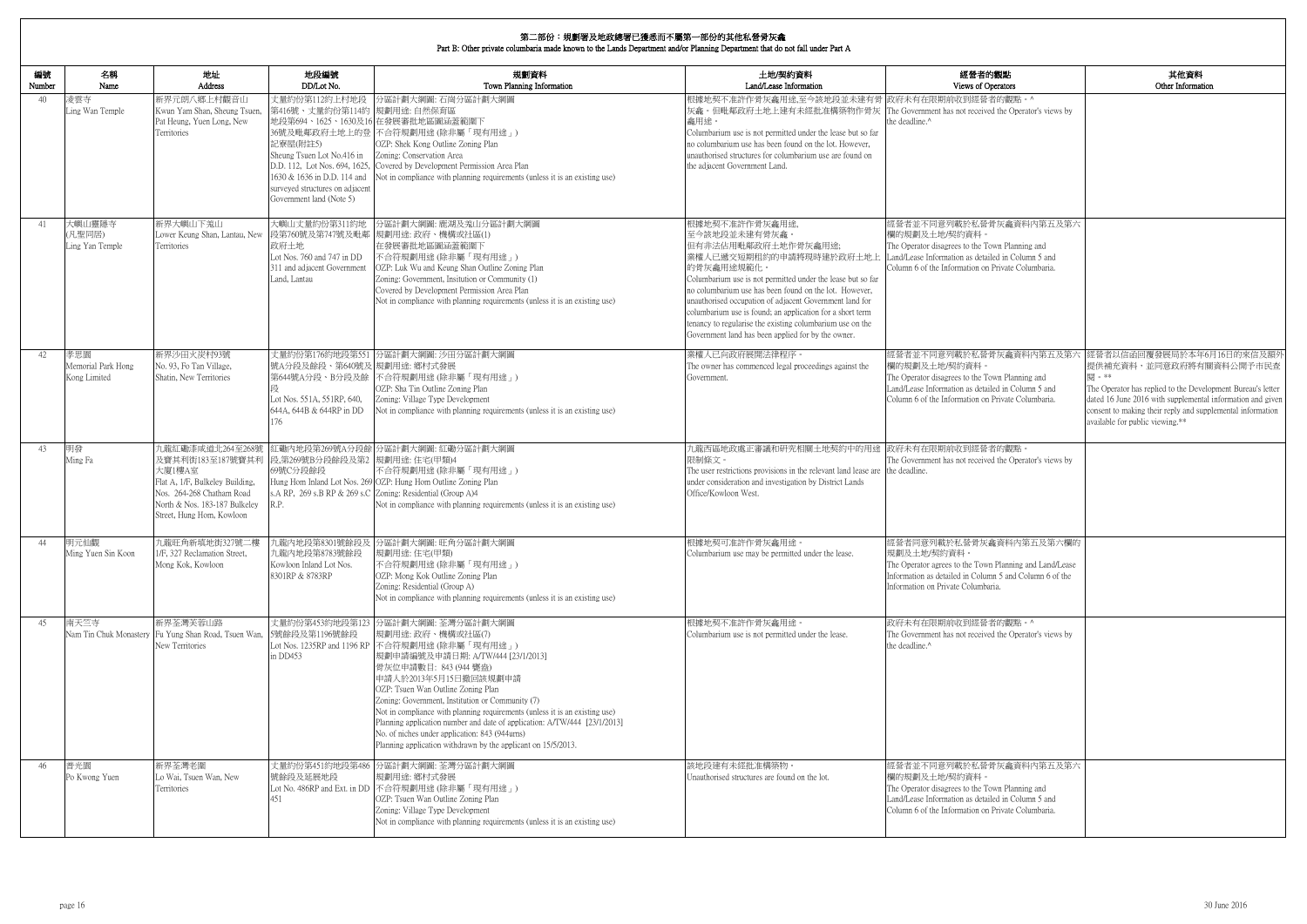| 編號<br>Number | 名稱<br>Name                                                                         | 地址<br><b>Address</b>                                                             | 地段編號<br>DD/Lot No.                                                                                                                                                    | 規劃資料<br>Town Planning Information                                                                                                                                                                                                                                                                                                                                                                                                                                                                                                                                                                                                                                                                                                                                     | 土地/契約資料<br>Land/Lease Information                                                                                                                                                                                                                                                                                                                                                                                                                                   | 經營者的觀點<br>Views of Operators                                                                                                                                                                            |
|--------------|------------------------------------------------------------------------------------|----------------------------------------------------------------------------------|-----------------------------------------------------------------------------------------------------------------------------------------------------------------------|-----------------------------------------------------------------------------------------------------------------------------------------------------------------------------------------------------------------------------------------------------------------------------------------------------------------------------------------------------------------------------------------------------------------------------------------------------------------------------------------------------------------------------------------------------------------------------------------------------------------------------------------------------------------------------------------------------------------------------------------------------------------------|---------------------------------------------------------------------------------------------------------------------------------------------------------------------------------------------------------------------------------------------------------------------------------------------------------------------------------------------------------------------------------------------------------------------------------------------------------------------|---------------------------------------------------------------------------------------------------------------------------------------------------------------------------------------------------------|
| 47           | 寶林禪寺<br>Po Lam Monastery                                                           | 新界大嶼山地塘仔<br>Tei Tong Tsai, Lantau Island                                         | 大嶼山地塘仔丈量約份地段 不包括在法定圖則內<br>第237號及毗鄰政府土地<br>Lot No. 237 in DD Tei Tong<br>Tsai and adjacent Government<br>Land,<br>Lantau Island                                        | Not covered by statutory plans                                                                                                                                                                                                                                                                                                                                                                                                                                                                                                                                                                                                                                                                                                                                        | 根據地契不准許作骨灰龕用途,<br>至今該地段並未建有骨灰龕。<br>但有非法佔用毗鄰政府土地作骨灰龕用途;<br>業權人已遞交短期租約的申請將現時建於政府土地上<br>的骨灰龕用途規範化。<br>Columbarium use is not permitted under the lease but so far<br>no columbarium use has been found on the lot. However,<br>unauthorised occupation of adjacent Government land for<br>columbarium use is found; an application for a short term<br>tenancy to regularise the existing columbarium use on the<br>Government land has been applied for by the owner. | 政府未有在限期前收到經營者的觀點。^<br>The Government has not received the Operator's views by<br>the deadline. <sup>^</sup>                                                                                             |
| 48           | 般若精舍<br>Poh Yea Ching Shea                                                         | 新界大埔梅樹坑2號<br>2 Mui Shue Hang, Tai Po, New<br>Territories                         | 丈量約份第5約地段第1006<br>號餘段<br>Lot No. 1006RP in DD 5                                                                                                                       | 分區計劃大綱圖: 大埔分區計劃大綱圖<br>規劃用途: 政府、機構或社區<br>規劃申請編號及申請日期: A/TP/461 [16/9/2010]<br>申請的骨灰位數目: 5 993<br>該規劃申請在2012年3月16日被拒絕。<br>2012年4月19日提交的覆檢申請已於2013年8月16日撤回。<br>規劃申請編號及申請日期: A/TP/549 [2/4/2014]<br>申請的骨灰位數目:5000<br>申請人於2015年1月29日撤回該規劃申請<br>OZP: Tai Po Outline Zoning Plan<br>Zoning: Government, Institution or Community<br>Planning application number and date of application: A/TP/461 [16/9/2010]<br>No. of niches under application: 5 993<br>The application was rejected on 16/3/2012. An application for review submitted on 19/4/2012<br>was withdrawn on 16/8/2013.<br>Planning application number and date of application: A/TP/549 [2/4/2014]<br>No. of niches under application: 5 000<br>Planning application withdrawn by the applicant on 29/1/2015. | 根據地契不准許作骨灰龕用途;<br>業權人已遞交契約修訂/土地交換的申請將現時骨灰龕 欄的規劃及土地/契約資料<br>的用途規範化。<br>Columbarium use is not permitted under the lease; an<br>application for a lease modification/land exchange to<br>regularise the existing columbarium use has been applied for<br>by the owner.                                                                                                                                                                                                | 經營者並不同意列載於私營骨灰龕資料內第五及第六<br>The Operator disagrees to the Town Planning and<br>Land/Lease Information as detailed in Column 5 and<br>Column 6 of the Information on Private Columbaria.                  |
| 49           | 般若精舍<br>(佛教般若安老院)<br>Poh Yea Ching Shea<br>(Buddhist Poh Yea Home<br>for the Aged) | 新界沙田排頭村<br>Pai Tau Village,<br>Sha Tin, New Territories                          | Lot No. 528 in DD 183                                                                                                                                                 | 丈量約份第183約地段第528 分區計劃大綱圖: 沙田分區計劃大綱圖<br>規劃用途:政府、機構或社區<br>不合符規劃用途 (除非屬「現有用途」)<br>OZP: Sha Tin Outline Zoning Plan<br>Zoning: Government, Institution or Community<br>Not in compliance with planning requirements (unless it is an existing use)                                                                                                                                                                                                                                                                                                                                                                                                                                                                                                                         | 根據地契不准許作骨灰龕用途。<br>Columbarium use is not permitted under the lease.                                                                                                                                                                                                                                                                                                                                                                                                 | 政府未有在限期前收到經營者的觀點。^<br>The Government has not received the Operator's views by<br>the deadline. <sup>^</sup>                                                                                             |
| 50           | 普光明寺<br>Puguangming Temple                                                         | 新界大圍白田二區近美松苑<br>Pak Tin Area 2 near Mei Chung<br>Court, Tai Wai, New Territories | 及第671號<br>Lot Nos. 2 and 671 in DD181                                                                                                                                 | 丈量約份第181約地段第2號 分區計劃大綱圖: 沙田分區計劃大綱圖<br>規劃用途: 綠化地帶, 住宅(乙類)<br>不合符規劃用途 (除非屬「現有用途」)<br>OZP: Sha Tin Outline Zoning Plan<br>Zoning: Green Belt, Residential (Group B)<br>Not in compliance with planning requirements (unless it is an existing use)                                                                                                                                                                                                                                                                                                                                                                                                                                                                                                                        | 根據地契不准許作骨灰龕用途。<br>Columbarium use is not permitted under the lease.                                                                                                                                                                                                                                                                                                                                                                                                 | 經營者並不同意列載於私營骨灰龕資料內第五及第六<br>欄的規劃及土地/契約資料<br>The Operator disagrees to the Town Planning and<br>Land/Lease Information as detailed in Column 5 and<br>Column 6 of the Information on Private Columbaria.  |
| 51           | 半春園<br>Pun Chun Yuen                                                               | 新界大埔石蓮路<br>Shek Lin Road,<br>Tai Po, New Territories                             | 丈量約份第6約地段第1119<br>號餘段, 1180號, 1253號,<br>1254號,<br> 1260號餘段及1270號餘段(部 A/TP/64[4/1/1991]<br>份)<br>Lot Nos. 1119RP, 1180, 1253,<br>1254, 1260RP and 1270RP(P)<br>in DD 6 | 分區計劃大綱圖: 大埔分區計劃大綱圖<br>規劃用途: 綠化地帶<br>規劃申請編號及批准日期:<br>A/TP/71[7/6/1991]<br>骨灰位批准數目:只限於一座位於1180地段內兩層高建築物<br>OZP: Tai Po Outline Zoning Plan<br>Zoning: Green Belt<br>Planning application number and approval date:<br>A/TP/64[4/1/1991]<br>A/TP/71[7/6/1991]<br>No. of niches permitted: Confined to a 2-storey building in Lot 1180                                                                                                                                                                                                                                                                                                                                                                                                                                    | 根據地契不准許作骨灰龕用途。<br>Columbarium use is not permitted under the lease.                                                                                                                                                                                                                                                                                                                                                                                                 | 經營者並不同意列載於私營骨灰龕資料內第六欄的土<br>地/契約資料。<br>The Operator disagrees to the Land/Lease Information as<br>detailed in Column 6 of the Information on Private<br>Columbaria.                                      |
| 52           | 西林寺<br>Sai Lam Temple                                                              | 新界沙田上禾輋<br>Sheung Wo Che, Shatin, New<br>Territories                             | 丈量約份第185約地段第63<br>號及第296號                                                                                                                                             | 分區計劃大綱圖: 沙田分區計劃大綱圖<br>規劃用途: 鄉村式發展<br>Lot Nos. 63 and 296 in DD 185 不合符規劃用途 (除非屬「現有用途」)<br>規劃申請編號及申請日期: Y/ST/16 [20/2/2012]<br>申請的骨灰位數目: 6 000 (可容納-8 000骨灰甕)<br>申請人於2013年11月15日撤回規劃申請<br>OZP: Sha Tin Outline Zoning Plan<br>Zoning: Village Type Development<br>Not in compliance with planning requirements (unless it is an existing use)<br>Planning application number and date of application: Y/ST/16 [20/2/2012]<br>No. of niches under application: 6 000 (to place 8 000 urns)<br>Planning application withdrawn by the applicant on 15/11/2013                                                                                                                                                                                                             | 根據地契不准許作骨灰龕用途。<br>Columbarium use is not permitted under the lease.                                                                                                                                                                                                                                                                                                                                                                                                 | 經營者並不同意列載於私營骨灰龕資料內第五及第六<br>欄的規劃及土地/契約資料。<br>The Operator disagrees to the Town Planning and<br>Land/Lease Information as detailed in Column 5 and<br>Column 6 of the Information on Private Columbaria. |

| <b>付観點</b><br>)perators                                                        | 其他資料<br>Other Information                                                                                                                                                                                                                                                                   |
|--------------------------------------------------------------------------------|---------------------------------------------------------------------------------------------------------------------------------------------------------------------------------------------------------------------------------------------------------------------------------------------|
| 者的觀點。^<br>ed the Operator's views by                                           |                                                                                                                                                                                                                                                                                             |
|                                                                                |                                                                                                                                                                                                                                                                                             |
| 骨灰龕資料内第五及第六<br>own Planning and<br>iled in Column 5 and<br>Private Columbaria. | 經營者以信函回覆發展局於本年6月16日的來信及額外<br>提供補充資料,並同意政府將有關資料公開予市民查<br>閱。**<br>The Operator has replied to the Development Bureau's letter<br>dated 16 June 2016 with supplemental information and given<br>consent to making their reply and supplemental information<br>available for public viewing.**  |
| 者的觀點。^                                                                         |                                                                                                                                                                                                                                                                                             |
| ed the Operator's views by                                                     |                                                                                                                                                                                                                                                                                             |
| 骨灰龕資料内第五及第六<br>own Planning and<br>iled in Column 5 and<br>Private Columbaria. | 經營者以信函回覆發展局於本年6月16日的來信及額外<br>提供補充資料,並同意政府將有關資料公開予市民查<br>閣 。**<br>The Operator has replied to the Development Bureau's letter<br>dated 16 June 2016 with supplemental information and given<br>consent to making their reply and supplemental information<br>available for public viewing.** |
| 骨灰龕資料内第六欄的土<br>and/Lease Information as<br>ormation on Private                 | 經營者以信函回覆發展局於本年6月16日的來信及額外<br>提供補充資料。<br>The Operator has replied to the Development Bureau's letter<br>dated 16 June 2016 with supplemental information.                                                                                                                                    |
|                                                                                |                                                                                                                                                                                                                                                                                             |
| 骨灰龕資料内第五及第六<br>own Planning and<br>iled in Column 5 and<br>Private Columbaria. | 經營者以信函回覆發展局於本年6月16日的來信及額外<br>提供補充資料,並同意政府將有關資料公開予市民查<br>閱。**<br>The Operator has replied to the Development Bureau's letter<br>dated 16 June 2016 with supplemental information and given<br>consent to making their reply and supplemental information<br>available for public viewing.**  |
|                                                                                |                                                                                                                                                                                                                                                                                             |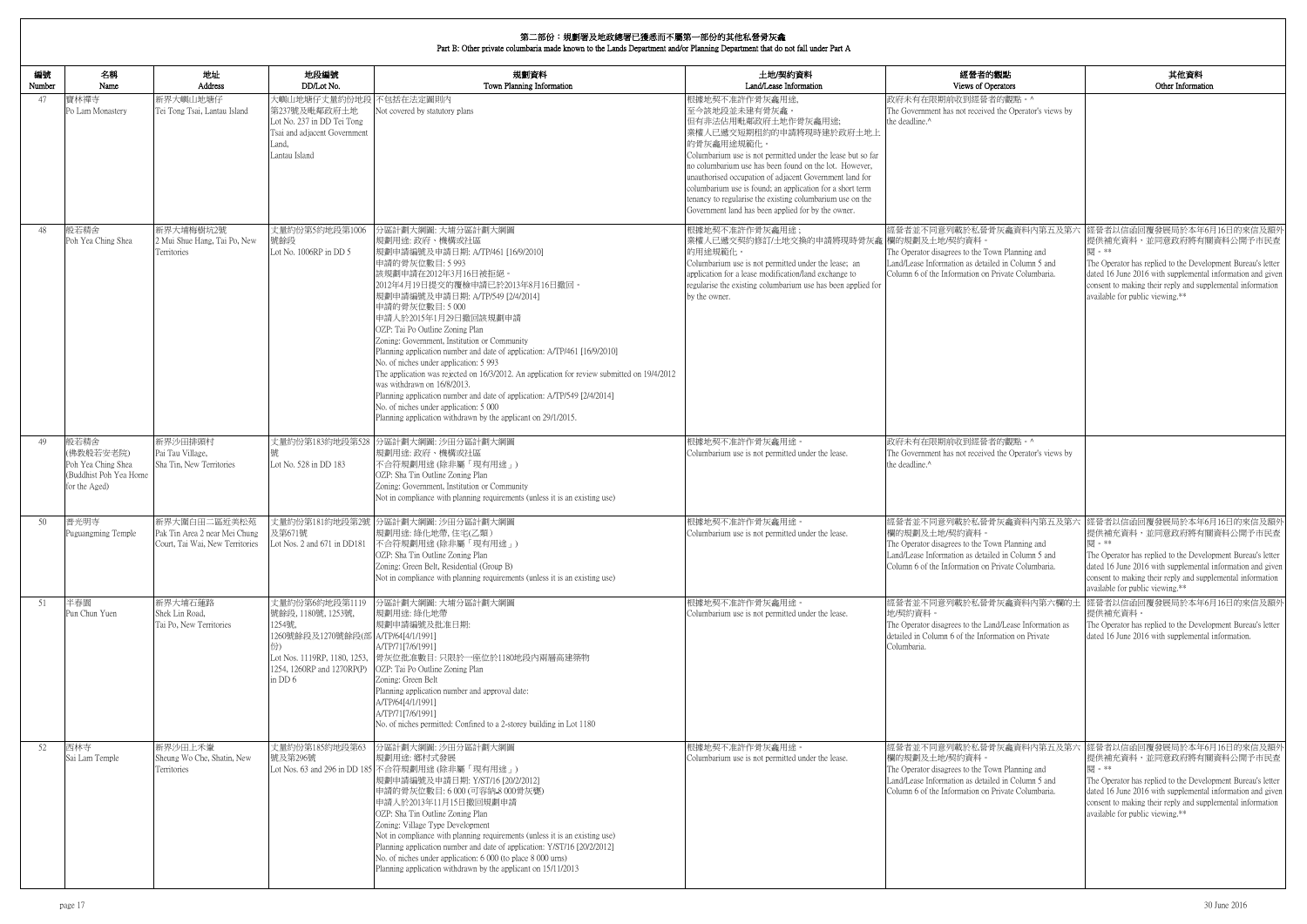| <b>内観點</b><br>perators                                                         | 其他資料<br>Other Information                                                                                                                                                                                                                                                                  |
|--------------------------------------------------------------------------------|--------------------------------------------------------------------------------------------------------------------------------------------------------------------------------------------------------------------------------------------------------------------------------------------|
| 骨灰龕資料内第五及第六                                                                    |                                                                                                                                                                                                                                                                                            |
| own Planning and<br>iled in Column 5 and<br>Private Columbaria.                |                                                                                                                                                                                                                                                                                            |
|                                                                                |                                                                                                                                                                                                                                                                                            |
| 者的觀點。^<br>ed the Operator's views by                                           |                                                                                                                                                                                                                                                                                            |
|                                                                                |                                                                                                                                                                                                                                                                                            |
|                                                                                |                                                                                                                                                                                                                                                                                            |
|                                                                                |                                                                                                                                                                                                                                                                                            |
|                                                                                |                                                                                                                                                                                                                                                                                            |
| 骨灰龕資料内第五及第六<br>own Planning and<br>iled in Column 5 and<br>Private Columbaria. | 經營者以信函回覆發展局於本年6月16日的來信及額外<br>提供補充資料,並同意政府將有關資料公開予市民查<br>閱。**<br>The Operator has replied to the Development Bureau's letter<br>dated 16 June 2016 with supplemental information and given<br>consent to making their reply and supplemental information<br>available for public viewing.** |
| 骨灰龕資料內第五欄的規                                                                    |                                                                                                                                                                                                                                                                                            |
| own Planning Information as<br>ormation on Private                             |                                                                                                                                                                                                                                                                                            |
| 龕資料內第五及第六欄的                                                                    |                                                                                                                                                                                                                                                                                            |
| n Planning and Land/Lease<br>nn 5 and Column 6 of the<br>aria.                 |                                                                                                                                                                                                                                                                                            |
| 者的觀點。<br>ed the Operator's views by                                            |                                                                                                                                                                                                                                                                                            |
|                                                                                |                                                                                                                                                                                                                                                                                            |
| 者的觀點。^<br>ed the Operator's views by                                           |                                                                                                                                                                                                                                                                                            |
|                                                                                |                                                                                                                                                                                                                                                                                            |

| 編號<br>Number | 名稱<br>Name                                         | 地址<br><b>Address</b>                                                               | 地段編號<br>DD/Lot No.                                                                      | 規劃資料<br>Town Planning Information                                                                                                                                                                                                                                                                                                                                                                                                                                                                                                                                                                                                                                                                                                                                  | 土地/契約資料<br>Land/Lease Information                                                                                                                                                                                                                                                                                                                 | 經營者的觀點<br>Views of Operators                                                                                                                                                                            |
|--------------|----------------------------------------------------|------------------------------------------------------------------------------------|-----------------------------------------------------------------------------------------|--------------------------------------------------------------------------------------------------------------------------------------------------------------------------------------------------------------------------------------------------------------------------------------------------------------------------------------------------------------------------------------------------------------------------------------------------------------------------------------------------------------------------------------------------------------------------------------------------------------------------------------------------------------------------------------------------------------------------------------------------------------------|---------------------------------------------------------------------------------------------------------------------------------------------------------------------------------------------------------------------------------------------------------------------------------------------------------------------------------------------------|---------------------------------------------------------------------------------------------------------------------------------------------------------------------------------------------------------|
| 53           | 西來意苑<br>Sai Loi Yee Yuen                           | 新界大嶼山羗山<br>Keung Shan, Lantau Island, New<br>Territories                           | 724號<br>Lot Nos. 413, 414, 415 & 724<br>in D.D. 311                                     | 丈量約份第311約地段第413 分區計劃大綱圖: 鹿湖及羗山分區計劃大綱圖<br> 號、第414號、第415號及第  規劃用途: 政府、機構或社區(1)<br>在發展審批地區圖涵蓋範圍下<br>不合符規劃用途 (除非屬「現有用途」)<br>OZP: Luk Wu and Keung Shan Outline Zoning Plan<br>Zoning: Government, Insitution or Community (1)<br>Covered by Development Permission Area Plan<br>Not in compliance with planning requirements (unless it is an existing use)                                                                                                                                                                                                                                                                                                                                                                                                            | 根據地契不准許作骨灰龕用途。<br>Columbarium use is not permitted under the lease.                                                                                                                                                                                                                                                                               | 經營者並不同意列載於私營骨灰龕資料內第五及第六<br>欄的規劃及土地/契約資料。<br>The Operator disagrees to the Town Planning and<br>Land/Lease Information as detailed in Column 5 and<br>Column 6 of the Information on Private Columbaria. |
| 54           | 聖廟<br>Saint Temple                                 | 新界屯門三聖墟<br>Sam Shing Hui, Tuen Mun, New<br>Territories                             | 丈量約份第376<br>約地段第294號A分段及第35 規劃用途: 綠化地帶<br>1號<br>Lot Nos. 294 S.A and 351 in<br>D.D. 376 | 分區計劃大綱圖: 屯門分區計劃大綱圖<br>不合符規劃用途(除非屬「現有用途」)<br> 規劃申請編號及申請日期: A/TM/450 [16/10/2013]<br> 申請的骨灰位數目: 不超過2,580 骨灰龕位或不超過3,150 甕盎位<br>城規會轄下鄉郊及新市鎮規劃小組委員會於2014年9月12日拒絕該申請。<br>申請人於2014年10月16日提出根據第17條的覆核申請<br>城規會於2015年12月11日在覆核時拒絕該申請<br>OZP: Tuen Mun Outline Zoning Plan<br>Zoning: Green Belt<br>Not in compliance with planning requirements (unless it is an existing use)<br>Planning application number and date of application: A/TM/450 [16/10/2013]<br>No. of niches under application: Not more than 2,580 niches or not more than 3,150 urns<br>Planning application was rejected by the RNTPC of TPB on 12.9.2014.<br>On 16.10.2014, the applicant submitted a section 17 review application.<br>The application was rejected by TPB upon review on 11.12.2015. | 屯門地政處正審議和研究相關土地契約中的用途限制<br>條文。<br>The user restrictions provisions in the relevant land lease are the deadline.^<br>still under consideration and investigation by District Lands<br>Office/Tuen Mun.                                                                                                                                             | 政府未有在限期前收到經營者的觀點。^<br>The Government has not received the Operator's views by                                                                                                                           |
| 55           | 普眾善舍<br>Salvation Benevolent<br>Association        | 九龍紅磡溫思勞街37號<br>No. 37 Winslow Street,<br>Hung Hom, Kowloon                         | 段及G分段<br>sFRP & sG                                                                      | 紅磡內地段第238號F分段餘 分區計劃大綱圖: 紅磡分區計劃大綱圖<br>規劃用途:住宅(甲類)4<br>Hung Hom Inland Lot No. 238 不合符規劃用途 (除非屬「現有用途」)<br>OZP: Hung Hom Outline Zoning Plan<br>Zoning: Residential (Group A)4<br>Not in compliance with planning requirements (unless it is an existing use)                                                                                                                                                                                                                                                                                                                                                                                                                                                                                                         | 根據地契不准許作骨灰龕用途。<br>Columbarium use is not permitted under the lease.                                                                                                                                                                                                                                                                               | 經營者並不同意列載於私營骨灰龕資料內第五及第六<br>欄的規劃及土地/契約資料。<br>The Operator disagrees to the Town Planning and<br>Land/Lease Information as detailed in Column 5 and<br>Column 6 of the Information on Private Columbaria. |
| 56           | 沙田靜苑<br>Sha Tin Ching Yuen                         | 新界沙田赤泥坪110號村屋<br>House No. 110, Chek Nai Ping<br>Village, Sha Tin, New Territories | 丈量約份第42約地段第503<br>Lot No. 503 in DD 42                                                  | 分區計劃大綱圖: 沙田分區計劃大綱圖<br>規劃用涂: 綠化地帶<br>不合符規劃用途 (除非屬「現有用途」)<br>OZP: Sha Tin Outline Zoning Plan<br>Zoning: Green Belt<br>Not in compliance with planning requirements (unless it is an existing use)                                                                                                                                                                                                                                                                                                                                                                                                                                                                                                                                                                   | 根據地契可准許作骨灰龕用途。<br>Columbarium use may be permitted under the lease.                                                                                                                                                                                                                                                                               | 經營者並不同意列載於私營骨灰龕資料內第五欄的規<br>劃資料。<br>The Operator disagrees to the Town Planning Information as<br>detailed in Column 5 of the Information on Private<br>Columbaria.                                      |
| 57           | 省善真堂<br>Shang Sin Chun Tong                        | 九龍九龍塘律倫街7及8號<br>7 & 8 Rutland Quadrant, Kowloon 14號<br>Tong, Kowloon               | 813 & 814                                                                               | 新九龍內地段第813號及第8 分區計劃大綱圖: 九龍塘分區計劃大綱圖<br>規劃用途:住宅(丙類)1<br>New Kowloon Inland Lot Nos. 不合符規劃用途 (除非屬「現有用途」)<br>OZP: Kowloon Tong Outline Zoning Plan<br>Zoning: Residential (Group C)1<br>Not in compliance with planning requirements (unless it is an existing use)                                                                                                                                                                                                                                                                                                                                                                                                                                                                                                    | 根據地契不准許作骨灰龕用途。<br>Columbarium use is not permitted under the lease.                                                                                                                                                                                                                                                                               | 逕營者同意列載於私營骨灰龕資料內第五及第六欄的<br>規劃及土地/契約資料。<br>The Operator agrees to the Town Planning and Land/Lease<br>Information as detailed in Column 5 and Column 6 of the<br>Information on Private Columbaria.      |
| 58           | 淳風仙觀(前名「六壬<br>仙殿」)<br>Shun Fung Temple             | 新界葵涌石梨坑村<br>Shek Lei Hang Village,<br>Kwai Chung, New Territories                  | 葵涌短期租約3229<br>Short Term Tenancy 3229 K & 規劃用途: 綠化地帶                                    | 分區計劃大綱圖: 葵涌分區計劃大綱圖<br>規劃申請編號及批准日期: A/KC/394 [9/11/2012]<br>骨灰位批准數目: 993<br>OZP: Kwai Chung Outline Zoning Plan<br>Zoning: Green Belt<br>Planning application number and approval date: A/KC/394 [9/11/2012]<br>Number of niches permitted: 993                                                                                                                                                                                                                                                                                                                                                                                                                                                                                                                     | 荃灣葵青地政處正審議和研究相關短期租約(附註4)中 政府未有在限期前收到經營者的觀點。<br>的用途限制條文。<br>The user restrictions provisions in the relevant tenancy (Note the deadline.<br>4) are still under consideration and investigation by District<br>Lands Office/ Tsuen Wan & Kwai Tsing.                                                                                                | The Government has not received the Operator's views by                                                                                                                                                 |
| 59           | 信善紫闕玄觀<br>(信善玄宮)<br>Shun Shin Chee Kit Yin<br>Koon | 新界沙田大圍白田<br>Pak Tin, Tai Wai,<br>Sha Tin, New Territories                          | 短期租約第677號<br>Short Term Tenancy No. 677                                                 | 分區計劃大綱圖: 沙田分區計劃大綱圖<br>規劃用途: 綠化地帶<br>規劃申請編號及批准日期: A/ST/665 [18/1/2008]<br>骨灰位批准數目: 766<br>OZP: Sha Tin Outline Zoning Plan<br>Zoning: Green Belt<br>Planning application number and approval date: A/ST/665 [18/1/2008]<br>No. of niches permitted: 766                                                                                                                                                                                                                                                                                                                                                                                                                                                                                                             | 根據短期租約(附註4)不准許作骨灰龕用途;<br>承租人已遞交申請更改相關短期租約的條款將現時骨 The Government has not received the Operator's views by<br>灰龕的用途規範化。<br>Columbarium use is not permitted under the short term<br>tenancy(Note 4); an application for modification of the short<br>term tenancy to regularise the existing columbarium use has<br>been applied for by the tenant. | 政府未有在限期前收到經營者的觀點。^<br>the deadline.^                                                                                                                                                                    |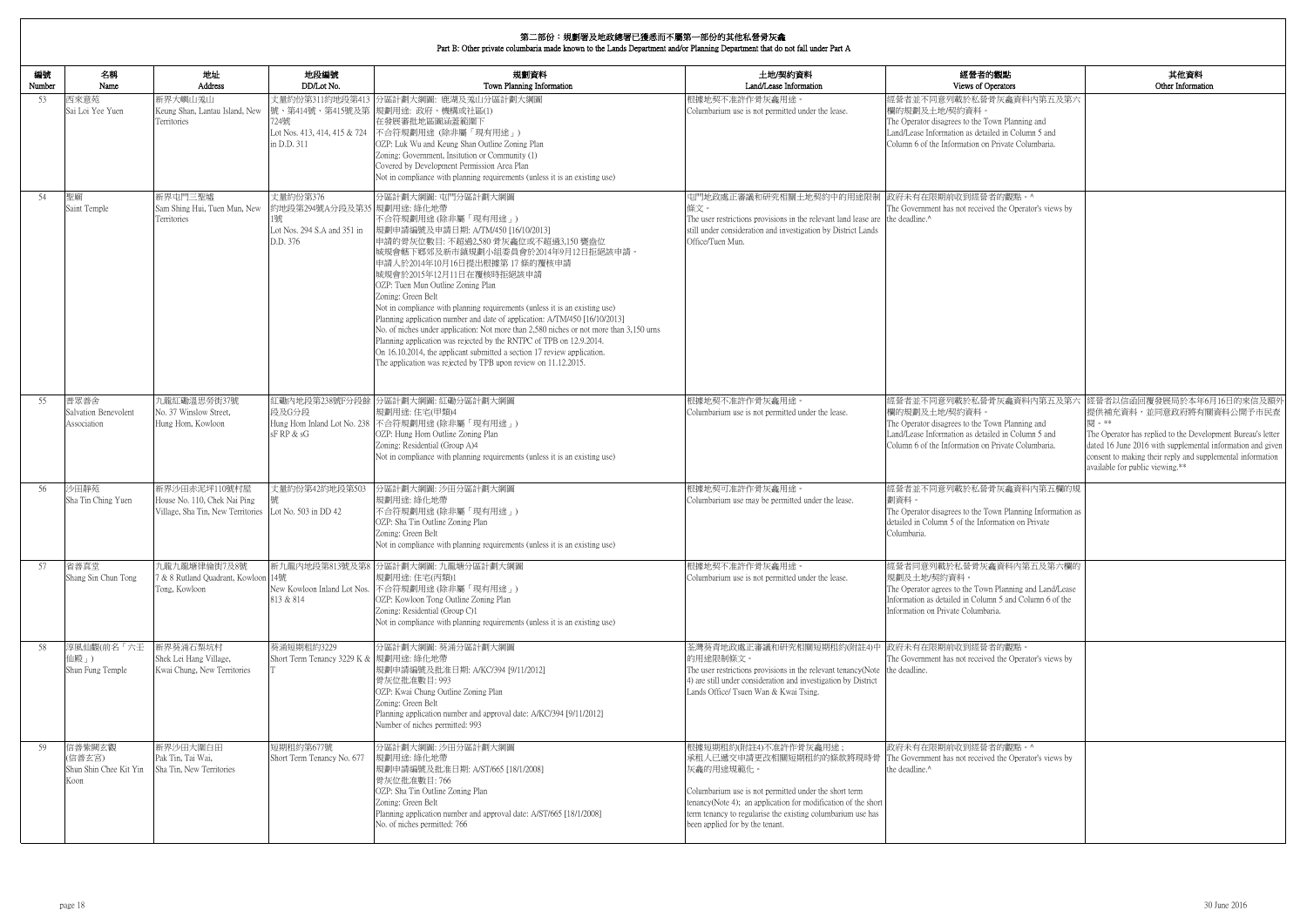| 編號<br>Number | 名稱<br>Name                                                                        | 地址<br>Address                                                                  | 地段編號<br>DD/Lot No.                                                           | 規劃資料<br>Town Planning Information                                                                                                                                                                                                                                                                                                                                                                                                    | 土地/契約資料<br>Land/Lease Information                                                                                                                                                                                                                                   | 經營者的觀點<br>Views of Operators                                                                                                                                                                            | 其他資料<br>Other Information                                                                                                                                                                                                                                                                                                                                                                                                                                                                                                                                                                                                                                                  |
|--------------|-----------------------------------------------------------------------------------|--------------------------------------------------------------------------------|------------------------------------------------------------------------------|--------------------------------------------------------------------------------------------------------------------------------------------------------------------------------------------------------------------------------------------------------------------------------------------------------------------------------------------------------------------------------------------------------------------------------------|---------------------------------------------------------------------------------------------------------------------------------------------------------------------------------------------------------------------------------------------------------------------|---------------------------------------------------------------------------------------------------------------------------------------------------------------------------------------------------------|----------------------------------------------------------------------------------------------------------------------------------------------------------------------------------------------------------------------------------------------------------------------------------------------------------------------------------------------------------------------------------------------------------------------------------------------------------------------------------------------------------------------------------------------------------------------------------------------------------------------------------------------------------------------------|
| 60           | 純陽呂祖仙壇<br>Shun Yeung Lui Cho Sin<br>Teen                                          | 油麻地新填地街167號二樓<br>1st Floor, 167 Reclamation Street,<br>Yau Ma Tei, Kowloon     | 九龍內地段第10068號及第1<br>0076號<br>Kowloon Inland Lot Nos.<br>10068 & 10076         | 分區計劃大綱圖:油麻地分區計劃大綱圖<br>規劃用途:住宅(甲類)<br>不合符規劃用途(除非屬「現有用途」)<br>OZP: Yau Ma Tei Outline Zoning Plan<br>Zoning: Residential (Group A)<br>Not in compliance with planning requirements (unless it is an existing use)                                                                                                                                                                                                                       | 根據地契不准許作骨灰龕用途<br>Columbarium use is not permitted under the lease.                                                                                                                                                                                                  | 經營者並不同意列載於私營骨灰龕資料內第五及第六<br>欄的規劃及土地/契約資料。<br>The Operator disagrees to the Town Planning and<br>Land/Lease Information as detailed in Column 5 and<br>Column 6 of the Information on Private Columbaria. | 經營者以信函回覆發展局於本年6月16日的來信及額外<br>提供補充資料,並同意政府將有關資料公開予市民查<br>閣 。**<br>The Operator has replied to the Development Bureau's letter<br>dated 16 June 2016 with supplemental information and given<br>consent to making their reply and supplemental information<br>available for public viewing.**                                                                                                                                                                                                                                                                                                                                                                                |
| 61           | 善慶洞<br>Sin Hing Tung                                                              | 新界屯門屯發路11號<br>Tuen Fat Road, Tuen Mun, New<br>Territories                      | 號餘段, 712號,<br>門市地段第369號<br>809RP in DD 131, and Tuen<br>Mun Town Lot No. 369 | 丈量約份第131約地段第646 分區計劃大綱圖: 屯門分區計劃大綱圖<br>規劃用途: 政府、機構或社區, 住宅(甲類)6<br>779號餘段及809號餘段及屯  規劃申請編號及批准日期: A/TM/203 [18/8/1995]<br>骨灰位批准數目: (只限於兩座現有的紀念樓)<br>Lot Nos. 646RP, 712, 779RP & OZP: Tuen Mun Outline Zoning Plan<br>Zoning: Government, Institution or Community, Residential (Group A)6<br>Planning application number and approval date: A/TM/203 [18/8/1995]<br>No. of niches permitted: (Confined to two existing memorial halls) | 根據地契不准許作骨灰龕用途。<br>Columbarium use is not permitted under the lease.                                                                                                                                                                                                 | 經營者要求更多時間以回應列載於第五欄及第六欄的<br>規劃及土地/契約資料。<br>The Operator asked for more time to respond on the<br>information as detailed in Column 5 and Column 6 of the<br>Information on Private Columbaria.           | 經營者以信函回覆發展局於本年6月16日的來信及額タ<br>提供補充資料。<br>The Operator has replied to the Development Bureau's letter<br>dated 16 June 2016 with supplemental information.                                                                                                                                                                                                                                                                                                                                                                                                                                                                                                                   |
| 62           | 先天道安老院<br>Aged                                                                    | 新界沙田上禾輋<br>Sin Tin Tao Home for the Sheung Wo Che, Shatin, New<br>Territories  | 0070號)<br>Lot No. 475RP in DD 185 &<br>Z0070)                                | 丈量約份第185約地段第475 分區計劃大綱圖: 沙田分區計劃大綱圖<br>號餘段及政府土地(牌照第Z 規劃用途: 政府、機構或社區及鄉村式發展<br>不合符規劃用途(除非屬「現有用途」)<br>OZP: Sha Tin Outline Zoning Plan<br>Government Land (Licence No. Zoning: Government, Institution or Community and Village Type Development<br>Not in compliance with planning requirements (unless it is an existing use)                                                                                                          | 根據地契及相關牌照(附註4)不准許作骨灰龕用途<br>Columbarium use is not permitted under the lease and the<br>relevant licence (Note 4).                                                                                                                                                   | 經營者並不同意列載於私營骨灰龕資料內第五及第六<br>欄的規劃及土地/契約資料。<br>The Operator disagrees to the Town Planning and<br>Land/Lease Information as detailed in Column 5 and<br>Column 6 of the Information on Private Columbaria. | 經營者以信函回覆發展局於本年6月16日的來信及額タ<br>提供補充資料,並同意政府將有關資料公開予市民查<br>閣 。**<br>此外,經營者及其顧問於2015年7月與規劃署會面並提<br>交資料(包括相片、剪報等)。但有關資料未能足以證<br>明有關骨灰龕為「現有用途」。<br>The Operator has replied to the Development Bureau's letter<br>dated 16 June 2016 with supplemental information and given<br>consent to making their reply and supplemental information<br>available for public viewing.** Besides, the operator and his<br>consultants held a meeting with Planning Department in July<br>2015 and submitted information (including photos and news<br>clipping, etc.) but the information was considered not<br>sufficient to demontrate that the columbarium use was an<br>"existing use". |
| 63           | 思親園<br>Sincerity Park                                                             | 新界大嶼山東涌石門甲<br>Shek Mun Kap, Tung Chung,<br>Lantau Island, New Territories      | 902號至第2906號及第2908號 規劃用途: 鄉村式發展<br>in D.D.1 Tung Chung                        | 東涌丈量約份第1約地段第2 分區計劃大綱圖: 東涌谷分區計劃大綱圖<br>Lot No. 2902 to 2906 and 2908 在發展審批地區圖涵蓋範圍下<br>現有用途(只限近入口東面一幢一層高構築物)<br>OZP: Tung Chung Valley Outline Zoning Plan<br>Zoning: Village Type Development<br>Covered by Development Permission Area Plan<br>Existing Use (confined to a one storey structure near eastern side of the entrance of the site)                                                                                        | 離島地政處正審議和研究相關土地契約中的用途限制<br>條文。<br>The user restrictions provisions in the relevant land lease are Government.<br>still under consideration and investigation by District Lands<br>Office/Islands.                                                                   | 政府發給經營者的郵件被退回<br>The mail sent to the Operator has been returned to the                                                                                                                                 |                                                                                                                                                                                                                                                                                                                                                                                                                                                                                                                                                                                                                                                                            |
| 64           | 崇謙堂崇真會基督教墳 粉嶺崇謙堂村20A,<br>Sung Him Tong Sung<br>Chan Wui Kei Tuk Kau<br>Fan Cheung | 折龍躍頭文物徑 (No known<br>English Address)                                          | 丈量約份第83約地段第<br>2213號<br>Lot No. 2213 in DD 83                                | 分區計劃大綱圖: 龍躍頭及軍地南分區計劃大綱圖 / 鶴藪分區計劃大綱圖<br>規劃用途:農業、綠化地帶<br>在發展審批地區圖涵蓋範圍下<br>不合符規劃用途 (除非屬「現有用途」)<br>OZP: Lung Yeuk Tau and Kwan Tei South Outline Zoning Plan / Hok Tau Outline Zoning Plan Health and Municipal Services Ordinance Chapter 132, any<br>Zoning: Agriculture, Green Belt<br>Covered by Development Permission Area Plan<br>Not in compliance with planning requirements (unless it is an existing use)                     | 該地段可作《公眾衞生及市政條例》(第132章)、任何 政府未有在限期前收到經營者的觀點。^<br> 據以訂立的規例及任何予以修訂的法例下的私人墳場 The Government has not received the Operator's views by<br>用途。<br>The lot may be used as a private cemetery under the Public<br>regulations made thereunder and any amending legislation. | the deadline. <sup>^</sup>                                                                                                                                                                              |                                                                                                                                                                                                                                                                                                                                                                                                                                                                                                                                                                                                                                                                            |
| 65           | 天恭堂<br>Sky Concourse                                                              | 九龍紅磡溫思勞街15號地下<br>G/F, No. 15 Winslow Street, Hung 段及第241號C分段餘段<br>Hom, Kowloon | s.A R.P. & 241 s.C R.P.                                                      | 紅磡內地段第240號A分段餘 分區計劃大綱圖: 紅磡分區計劃大綱圖<br>規劃用途:住宅(甲類)4<br>Hung Hom Inland Lot Nos. 240 不合符規劃用途 (除非屬「現有用途」)<br>OZP: Hung Hom Outline Zoning Plan<br>Zoning: Residential (Group A)4<br>Not in compliance with planning requirements (unless it is an existing use)                                                                                                                                                                          | 地政總署迄今未確定有違反批地條款。<br>Lands Department has not hitherto established breach of<br>lease conditions.                                                                                                                                                                   | 政府未有在限期前收到經營者的觀點。^<br>The Government has not received the Operator's views by<br>the deadline.^                                                                                                         |                                                                                                                                                                                                                                                                                                                                                                                                                                                                                                                                                                                                                                                                            |
| 66           | 尸羅精舍<br>Sze Lo Temple                                                             | 新界屯門青山村132<br>132 Tsing Shan Tsuen, Tuen Mun, 號<br>New Territories             | M2031                                                                        | 丈量約份第131約地段第119 分區計劃大綱圖: 屯門分區計劃大綱圖<br>4號及政府土地牌照第M2031 規劃用途: 政府、機構或社區<br>不合符規劃用途 (除非屬「現有用途」)<br>Lot No. 1194 in D.D. 131 and OZP: Tuen Mun Outline Zoning Plan<br>Government Land Licence No. Zoning: Government, Institution or Community<br>Not in compliance with planning requirements (unless it is an existing use)                                                                                                             | 根據相關牌照(附註4)不准許作骨灰龕用途。<br>Columbarium use is not permitted under the relevant licence 地契約資料。<br>(Note 4).                                                                                                                                                            | 經營者並不同意列載於私營骨灰龕資料內第六欄的土<br>The Operator disagrees to the Land/Lease Information as<br>detailed in Column 6 of the Information on Private<br>Columbaria.                                                 |                                                                                                                                                                                                                                                                                                                                                                                                                                                                                                                                                                                                                                                                            |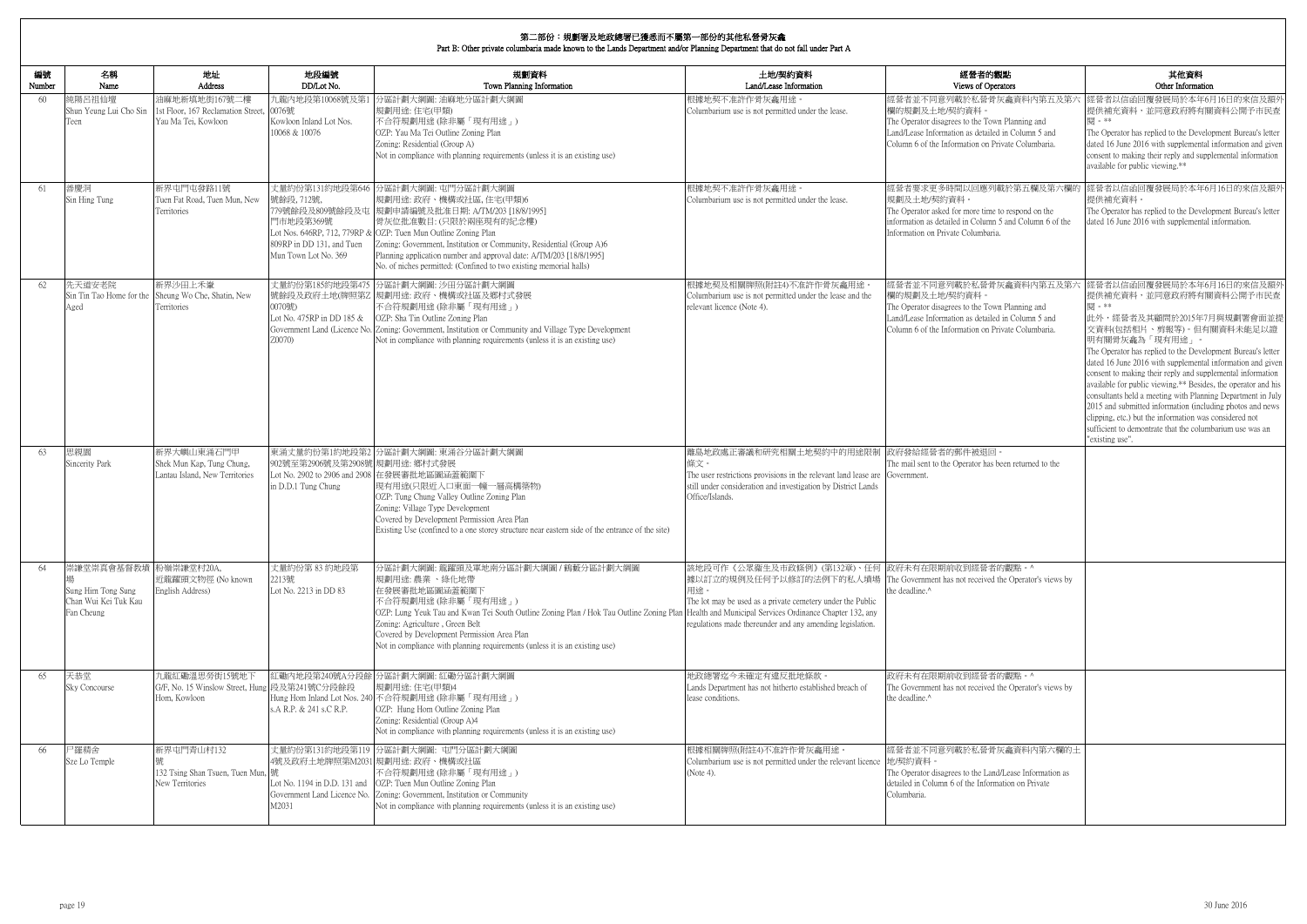| 編號           | 名稱                                       | 地址                                                                                                     | 地段編號                                                                                                        | 規劃資料                                                                                                                                                                                                                                                                                                                                                                                                                                                                                                                                                                                                                                                                                                                  | 土地/契約資料                                                                                                                                                                                                                                                                                                                                                                                        | 經營者的觀點                                                                                                                                                                                                    | 其他資料                                                                                                                                                                                                                                                                                                                                                                                                                                                                                                                                                                                                                                                                                                                                                                                                                                                                                                                                                                                                          |
|--------------|------------------------------------------|--------------------------------------------------------------------------------------------------------|-------------------------------------------------------------------------------------------------------------|-----------------------------------------------------------------------------------------------------------------------------------------------------------------------------------------------------------------------------------------------------------------------------------------------------------------------------------------------------------------------------------------------------------------------------------------------------------------------------------------------------------------------------------------------------------------------------------------------------------------------------------------------------------------------------------------------------------------------|------------------------------------------------------------------------------------------------------------------------------------------------------------------------------------------------------------------------------------------------------------------------------------------------------------------------------------------------------------------------------------------------|-----------------------------------------------------------------------------------------------------------------------------------------------------------------------------------------------------------|---------------------------------------------------------------------------------------------------------------------------------------------------------------------------------------------------------------------------------------------------------------------------------------------------------------------------------------------------------------------------------------------------------------------------------------------------------------------------------------------------------------------------------------------------------------------------------------------------------------------------------------------------------------------------------------------------------------------------------------------------------------------------------------------------------------------------------------------------------------------------------------------------------------------------------------------------------------------------------------------------------------|
| Number<br>67 | Name<br>德教保慶愛壇有限公司<br>Limited<br>(大王爺古廟) | Address<br>九龍觀塘翠屏道<br>Tak Kow Po Hing Oi Tun Tsui Ping Road, Kwun Tong,<br>Kowloon                     | DD/Lot No.<br>短期租約第 KX 1348號<br>Short Term Tenancy No. KX<br>1348                                           | Town Planning Information<br>分區計劃大綱圖:觀塘(南部)分區計劃大綱圖<br>規劃用途:住宅(甲類)<br>不合符規劃用途(除非屬「現有用途」)<br>OZP: Kwun Tong (South) Outline Zoning Plan<br>Zoning: Residential (Group A)<br>Not in compliance with planning requirements (unless it is an existing use)                                                                                                                                                                                                                                                                                                                                                                                                                                                                 | Land/Lease Information<br>現有共約833個骨灰龕位抵觸短期租約(附註4)有關最<br>多131個骨灰龕位的上限條款。承租人已遞交申請更改 規劃及土地/契約資料<br>相關短期租約的條款,將現有的骨灰龕位數目規範化<br>The existing 833 niches violate the restriction of maximum<br>131 niches under the short term tenancy. (Note 4)<br>An application for modification of the short term tenancy to<br>regularise the existing number of niches has been applied for<br>by the tenant.  | Views of Operators<br>經營者同意列載於私營骨灰龕資料內第五及第六欄的<br>The Operator agrees to the Town Planning and Land/Lease<br>Information as detailed in Column 5 and Column 6 of the<br>Information on Private Columbaria. | Other Information<br>逕營者於2013年1月17日及2015年11月30日回覆九龍東<br>區地政處以提供補充資料(包括相片、剪報等),但<br>有關資料未足以證明有關骨灰龕為「現有用途」。<br>The Operator replied on 17.1.2013 and 30.11.2015 to District<br>Lands Office/Kowloon East with supplementary information<br>(including photos and news clippings, etc.) but the<br>information is considered not sufficient to demonstrate that<br>the columbarium use is an "existing use".                                                                                                                                                                                                                                                                                                                                                                                                                                                                                                                                                                                                     |
| 68           | 萬佛寺<br>Ten Thousand Buddhas<br>Monastery | 新界沙田排頭村<br>Pai Tau Village, Sha Tin, New<br>Territories                                                | 丈量約份第185約地段第323<br>359號及毗鄰政府土地<br>Lot Nos. 323, 324, 358 & 359<br>in DD 185 and adjacent<br>Government land | 分區計劃大綱圖: 沙田分區計劃大綱圖<br>號、第324號、第358號及第 規劃用途: 政府、機構或社區, 鄉村式發展, 綠化地帶<br>不合符規劃用途(除非屬「現有用途」)<br>OZP: Sha Tin Outline Zoning Plan<br>Zoning: Government, Institution or Community, Village Type Development and Green Belt<br>Not in compliance with planning requirements (unless it is an existing use)                                                                                                                                                                                                                                                                                                                                                                                                                   | 根據地契不准許作骨灰龕用途;<br>並有非法佔用毗鄰政府土地作骨灰龕用途。<br>沙田地政處已就有關非法佔用政府土地展開土地管制 the deadline.^<br>行動。<br>Columbarium use is not permitted under the lease.<br>Unauthorised occupation of adjacent Government land for<br>columbarium use is also found. District Lands Office/Sha<br>Tin has commenced land control action against the<br>unauthorised occupation of the Government land.                     | 政府未有在限期前收到經營者的觀點。^<br>The Government has not received the Operator's views by                                                                                                                             |                                                                                                                                                                                                                                                                                                                                                                                                                                                                                                                                                                                                                                                                                                                                                                                                                                                                                                                                                                                                               |
| 69           | 天罡隆義<br>Tin Kwong Lun Yee                | 新界屯門礦山村<br>Kwong Shan Tsuen, Tuen Mun,<br>New Territories                                              | 4號A至C分段及1744號F分段 規劃用途: 綠化地帶<br>至I分段<br>Lot Nos. 1744 S.A to S.C and<br>1744 S.F to S.I<br>in D.D. 132       | 丈量約份第132約地段第174 分區計劃大綱圖: 屯門分區計劃大綱圖<br>不合符規劃用途(除非屬「現有用途」)<br> 規劃申請編號及申請日期: Y/TM/8 [9/5/2012] <br>申請的骨灰位數目:6000<br>城規會在2013年4月19日否決申請<br>規劃申請編號及申請日期: Y/TM/13 [12/8/2013]<br>申請的骨灰位數目: 3000<br>申請人於2014年5月28日撤回該規劃申請。<br>OZP: Tuen Mun Outline Zoning Plan<br>Zoning: Green Belt<br>Not in compliance with planning requirements (unless it is an existing use)<br>Planning application number and date of application: Y/TM/8 [9/5/2012]<br>No. of niches under application: 6 000<br>Planning application rejected on 19/4/2013<br>Planning application number and date of application: Y/TM/13 [12/8/2013]<br>No. of niches under application: 3 000<br>The application was withdrawn by the applicant on 28/5/2014. | 根據地契不准許作骨灰龕用途。<br>Columbarium use is not permitted under the lease.                                                                                                                                                                                                                                                                                                                            | 政府未有在限期前收到經營者的觀點。<br>The Government has not received the Operator's views by<br>the deadline.                                                                                                             |                                                                                                                                                                                                                                                                                                                                                                                                                                                                                                                                                                                                                                                                                                                                                                                                                                                                                                                                                                                                               |
| 70           | 天德佛社<br>in Tak Buddhism                  | 新界元朗八鄉<br>Pat Heung, Yuen Long, New<br>Territories                                                     | Lot No. 403 in DD 114                                                                                       | 丈量約份第114約地段第403 分區計劃大綱圖: 八鄉分區計劃大綱圖<br>規劃用途: 露天貯物<br>在發展審批地區圖涵蓋範圍下<br>不合符規劃用途 (除非屬「現有用途」)<br>OZP: Pat Heung Outline Zoning Plan<br>Zoning: Open Storage<br>Covered by Development Permission Area Plan<br>Not in compliance with planning requirements (unless it is an existing use)                                                                                                                                                                                                                                                                                                                                                                                                                                  | 該地段建有未經批准構築物。<br>Jnauthorised structures are found on the lot.                                                                                                                                                                                                                                                                                                                                 | 政府未有在限期前收到經營者的觀點。<br>The Government has not received the Operator's views by<br>the deadline.                                                                                                             | 申請者/經營者於2013年10月15日再次致函發展局,指<br>出有關地點部分(丈量約份第114約地段第403號)建有<br> 廟宇並在70年代起用作骨灰龕用途(約3,000至4,000個<br> 骨灰龕位),來函亦附有相關圖則以及村民及有關人士 <br>的信件作證明。就此,規劃署指出申請人/經營者須提<br>供實質/有力證據(例如土地契約/租約或已批核的土地<br>文件、批核的圖則/建築圖則、單據/合約/報價單、照<br>片/航攝照片或其他有關資料/法律文件等),以證明有<br>關的骨灰龕為「現有用途」,而且自展開以來沒有作<br>出任何重大改動。<br>On 15.10.2013, the applicant/operator has written again to<br>the Development Bureau with plans and letters from the<br>local villagers/concerned party, claiming that there was a<br>temple at portion of the subject site ( <i>i.e.</i> Lot 403 in D.D.<br>114) which has been used as a columbarium with 3,000 to<br>4,000 urns/bags since 1970s. Planning Department has<br>responded that the applicant/operator should provide<br>concrete/strong evidence (e.g. lease/tenancy or other<br>approved land documents, approved plans/building plans,<br>receipts/contracts/quotations, photos/aerial photos or other<br>and there is no material change of the columbarium use since<br>it came into existence. |
| 71           | 定慧寺<br>Ting Wai Monastery                | 新界大埔馬窩路53號及毗鄰政<br>府土地<br>No. 53 Ma Wo Road,<br>Tai Po, New Territories and<br>adjacent Government land | 段及毗鄰政府土地<br>Lot Nos. 32RP, 435 & 436RP<br>in DD 24 and adjacent<br>Government land                          | 丈量約份第24約地段第32號 分區計劃大綱圖: 大埔分區計劃大綱圖<br>餘段、第435號及第436號餘 規劃用途: 政府、機構或社區<br>不合符規劃用途 (除非屬「現有用途」)<br>OZP: Tai Po Outline Zoning Plan<br>Zoning: Government, Institution or Community<br>Not in compliance with planning requirements (unless it is an existing use)                                                                                                                                                                                                                                                                                                                                                                                                                                                          | 根據地契不准許作骨灰龕用途;並有非法佔用毗鄰政 經營者並不同意列載於私營骨灰龕資料內第五及第六<br> 府土地作骨灰龕用途。大埔地政處已就有關非法佔用  欄的規劃及土地/契約資料。<br>政府土地展開土地管制行動。<br>Columbarium use is not permitted under the lease.<br>Unauthorised occupation of adjacent Government land for<br>columbarium use is also found. District Lands Office/Tai Po<br>has commenced land control action against the unauthorised<br>occupation of the Government land. | The Operator disagrees to the Town Planning and<br>Land/Lease Information as detailed in Column 5 and<br>Column 6 of the Information on Private Columbaria.                                               |                                                                                                                                                                                                                                                                                                                                                                                                                                                                                                                                                                                                                                                                                                                                                                                                                                                                                                                                                                                                               |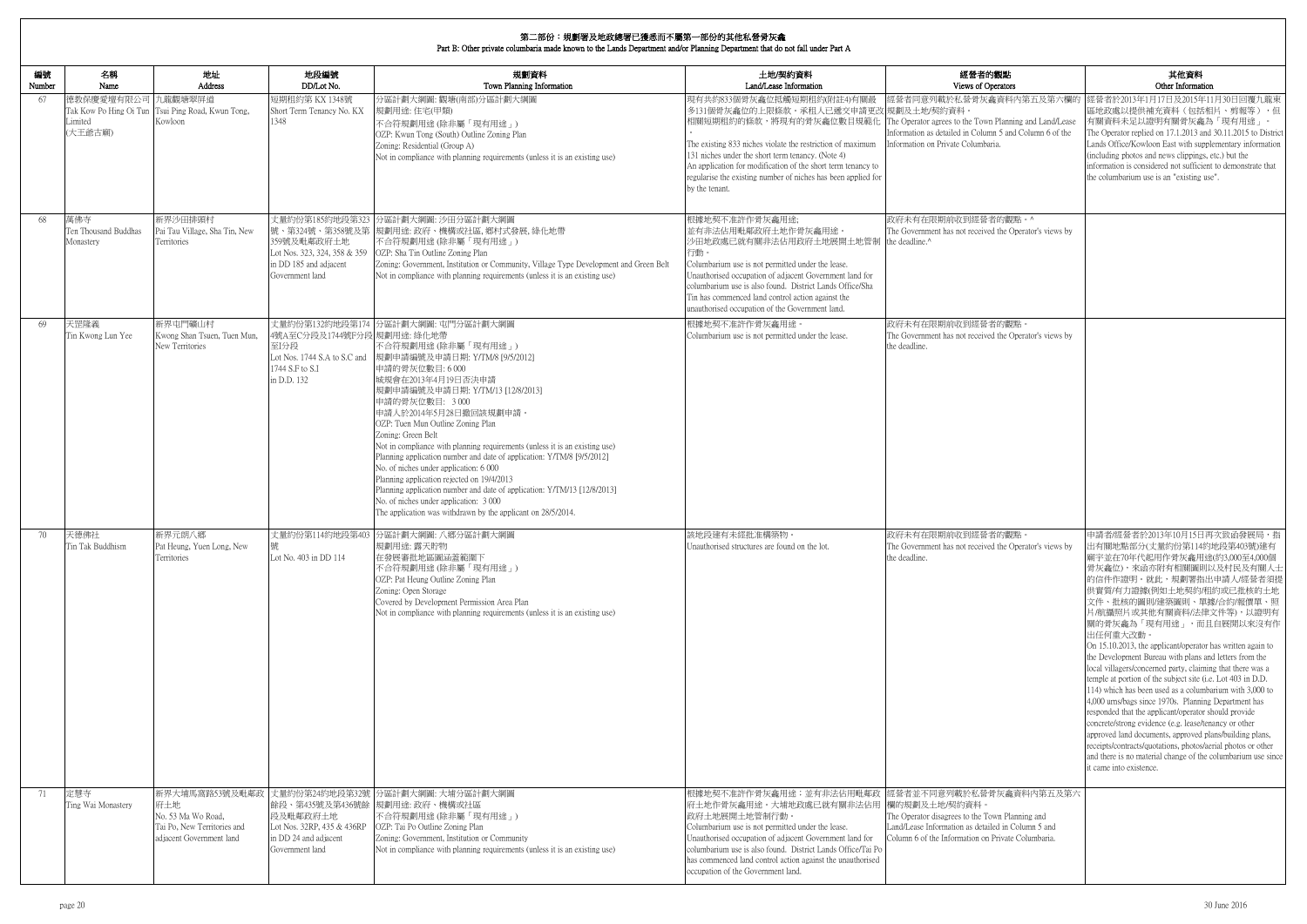| )perators<br>骨灰龕資料內第五及第六<br>閱。**<br>available for public viewing.**<br>提供補充資料,並同意政府將有關資料公開予市民查<br>閱。**<br>available for public viewing.**                                                                                      | 内觀點                                                             | 其他資料<br>Other Information                                                                                                                                                                                          |
|--------------------------------------------------------------------------------------------------------------------------------------------------------------------------------------------------------------------------------|-----------------------------------------------------------------|--------------------------------------------------------------------------------------------------------------------------------------------------------------------------------------------------------------------|
|                                                                                                                                                                                                                                |                                                                 |                                                                                                                                                                                                                    |
| 者的觀點。^<br>ed the Operator's views by                                                                                                                                                                                           | own Planning and<br>iled in Column 5 and<br>Private Columbaria. |                                                                                                                                                                                                                    |
|                                                                                                                                                                                                                                |                                                                 |                                                                                                                                                                                                                    |
| 骨灰龕資料内第六欄的土<br>and/Lease Information as<br>ormation on Private<br>者的觀點。<br>ed the Operator's views by<br>者的觀點。^<br>ed the Operator's views by<br>龕資料內第五及第六欄的<br>n Planning and Land/Lease<br>nn 5 and Column 6 of the<br>aria. |                                                                 |                                                                                                                                                                                                                    |
|                                                                                                                                                                                                                                |                                                                 | 經營者以信函回覆發展局於本年6月16日的來信及額外                                                                                                                                                                                          |
|                                                                                                                                                                                                                                |                                                                 | 提供補充資料,並同意政府將有關資料公開予市民查<br>The Operator has replied to the Development Bureau's letter<br>dated 16 June 2016 with supplemental information and given<br>consent to making their reply and supplemental information |
|                                                                                                                                                                                                                                |                                                                 |                                                                                                                                                                                                                    |
|                                                                                                                                                                                                                                |                                                                 |                                                                                                                                                                                                                    |
|                                                                                                                                                                                                                                |                                                                 |                                                                                                                                                                                                                    |
|                                                                                                                                                                                                                                |                                                                 | 經營者以信函回覆發展局於本年6月16日的來信及額外                                                                                                                                                                                          |
|                                                                                                                                                                                                                                |                                                                 | The Operator has replied to the Development Bureau's letter<br>dated 16 June 2016 with supplemental information and given<br>consent to making their reply and supplemental information                            |
|                                                                                                                                                                                                                                |                                                                 |                                                                                                                                                                                                                    |
| 者的觀點。^<br>ed the Operator's views by                                                                                                                                                                                           |                                                                 |                                                                                                                                                                                                                    |

| 編號<br>Number | 名稱<br>Name                                                                 | 地址<br>Address                                                                                        | 地段編號<br>DD/Lot No.                                                                                                                                         | 規劃資料<br>Town Planning Information                                                                                                                                                                                                                                                                                                                                                                                                                                                                                                                                                                                                                                                                                                                              | 土地/契約資料<br>Land/Lease Information                                                                                                                                                                                                  | 經營者的觀點<br>Views of Operators                                                                                                                                                                            |
|--------------|----------------------------------------------------------------------------|------------------------------------------------------------------------------------------------------|------------------------------------------------------------------------------------------------------------------------------------------------------------|----------------------------------------------------------------------------------------------------------------------------------------------------------------------------------------------------------------------------------------------------------------------------------------------------------------------------------------------------------------------------------------------------------------------------------------------------------------------------------------------------------------------------------------------------------------------------------------------------------------------------------------------------------------------------------------------------------------------------------------------------------------|------------------------------------------------------------------------------------------------------------------------------------------------------------------------------------------------------------------------------------|---------------------------------------------------------------------------------------------------------------------------------------------------------------------------------------------------------|
| 72           | 道福山祠<br>To Fuk Shan Tsz                                                    | 新界沙田上禾輋<br>Sheung Wo Che, Sha Tin, New<br>Territories                                                | 號,第494號,第495號,<br>第511號, 第525號,<br>Lot Nos. 484, 494, 495, 511,<br>525, 540s.A and 540R.P. in DD<br>185                                                    | 丈量約份第185約地段第484 分區計劃大綱圖: 沙田分區計劃大綱圖<br> 規劃用途: 鄉村式發展, 休憩用地<br>不合符規劃用途(除非屬「現有用途」)<br>第540號A分段及第540號餘 OZP: Sha Tin Outline Zoning Plan<br>Zoning: Village Type Development, Open Space<br>Not in compliance with planning requirements (unless it is an existing use)                                                                                                                                                                                                                                                                                                                                                                                                                                                                                              | 根據地契不准許作骨灰龕用途。<br>Columbarium use is not permitted under the lease.                                                                                                                                                                | 經營者並不同意列載於私營骨灰龕資料內第五及第六<br>欄的規劃及土地/契約資料。<br>The Operator disagrees to the Town Planning and<br>Land/Lease Information as detailed in Column 5 and<br>Column 6 of the Information on Private Columbaria. |
| 73           | 道合園<br>To Hop Yuen                                                         | 新界沙田排頭村190號<br>No. 190, Pai Tau Village,<br>Sha Tin, New Territories                                 | 號、第474號及第526號及毗 規劃用途: 鄉村式發展<br>鄰政府土地<br>Lot Nos. 398, 474 and 526 in<br>DD 185 and adjacent<br>Government land                                             | 丈量約份第185約地段第398 分區計劃大綱圖: 沙田分區計劃大綱圖<br>不合符規劃用途(除非屬「現有用途」)<br>OZP: Sha Tin Outline Zoning Plan<br>Zoning: Village Type Development<br>Not in compliance with planning requirements (unless it is an existing use)                                                                                                                                                                                                                                                                                                                                                                                                                                                                                                                                                | 根據地契不准許作骨灰龕用涂。沙田地政處已就有關<br>非法佔用政府土地展開土地管制行動<br>Columbarium use is not permitted under the lease. District<br>Lands Office/Sha Tin has commenced land control action<br>against the unauthorised occupation of the Government land. | 政府未有在限期前收到經營者的觀點。^<br>The Government has not received the Operator's views by<br>the deadline. <sup>^</sup>                                                                                             |
| 74           | 道榮園<br>To Wing Yuen                                                        | 新界沙田排頭村<br>Pai Tau Village, Sha Tin, New<br>Territories                                              | Lot No. 613 in DD 185                                                                                                                                      | 丈量約份第185約地段第613 分區計劃大綱圖: 沙田分區計劃大綱圖<br>規劃用途: 鄉村式發展<br>不合符規劃用途(除非屬「現有用途」)<br>OZP: Sha Tin Outline Zoning Plan<br>Zoning: Village Type Development<br>Not in compliance with planning requirements (unless it is an existing use)                                                                                                                                                                                                                                                                                                                                                                                                                                                                                                                                 | 根據地契不准許作骨灰龕用途。<br>Columbarium use is not permitted under the lease.                                                                                                                                                                | 經營者並不同意列載於私營骨灰龕資料內第六欄的土<br>地/契約資料。<br>The Operator disagrees to the Land/Lease Information as<br>detailed in Column 6 of the Information on Private<br>Columbaria.                                      |
| 75           | 桃源洞<br>To Yuen Tung Temple                                                 | 新界大嶼山梅窩鹿地塘44號及<br>45號<br>Nos. 44-45, Luk Tei Tong, Mui<br>Wo. Lantau, New Territories                | 18號                                                                                                                                                        | 梅窩丈量約份第4約地段第6 分區計劃大綱圖: 梅窩邊緣分區計劃大綱圖<br>規劃用途: 鄉村式發展<br>Lot No. 648 in D.D. 4 Mui Wo 在發展審批地區圖涵蓋範圍下<br>不合符規劃用途 (除非屬「現有用途」)<br>OZP: Mui Wo Fringe Outline Zoning Plan<br>Zoning: Village Type Development<br>Covered by Development Permission Area Plan<br>Not in compliance with planning requirements (unless it is an existing use)                                                                                                                                                                                                                                                                                                                                                                                                                             | 根據地契不准許作骨灰龕用途。<br>Columbarium use is not permitted under the lease.                                                                                                                                                                | 政府未有在限期前收到經營者的觀點。<br>The Government has not received the Operator's views by<br>the deadline.                                                                                                           |
| 76           | 青山寺<br>Tsing Shan Monastery                                                | 新界屯門青山<br>Castle Peak, Tuen Mun, New<br>Territories                                                  | 418, 440, 484, 564, 565, 604,<br>628, 718, 719 及729號<br>Lot Nos. 417, 418, 440, 484,<br>564, 565, 604, 628, 718, 719 & Zoning: Green Belt<br>729 in DD 131 | 丈量約份第131約地段第417, 分區計劃大綱圖: 屯門分區計劃大綱圖<br>規劃用途: 綠化地帶<br>不合符規劃用途(除非屬「現有用途」)<br>OZP: Tuen Mun Outline Zoning Plan<br>Not in compliance with planning requirements (unless it is an existing use)                                                                                                                                                                                                                                                                                                                                                                                                                                                                                                                                                                    | 根據地契不准許作骨灰龕用途。<br>Columbarium use is not permitted under the lease.                                                                                                                                                                | 政府未有在限期前收到經營者的觀點。^<br>The Government has not received the Operator's views by<br>the deadline.^                                                                                                         |
| 77           | 青雲觀<br>(又名青雲觀堂)<br>Tsing Wan Kun<br>(also known as T'ong<br>Tsing Wan Kun) | 新界屯門青山<br>Castle Peak, Tuen Mun, New<br>Territories                                                  | 丈量約份第131約青山地段<br>第1、<br>and Lot Nos. 416 and 559 in<br>D.D. 131                                                                                            | 分區計劃大綱圖:屯門分區計劃大綱圖<br>規劃用途: 綠化地帶<br>2及3號及地段第416及559號 不合符規劃用途(除非屬「現有用途」)<br>Tsing Shan Lot Nos. 1, 2 and 3  規劃申請編號及申請日期: A/TM/405 [20/9/2010]<br>骨灰位申請數目: 4884<br>申請人於2015年3月17日撤回該規劃申請。<br> 規劃申請編號及申請日期: A/TM/487 [07/04/2016] <br>申請的骨灰位數目: 4884<br>規劃申請處理中<br>OZP: Tuen Mun Outline Zoning Plan<br>Zoning: Green Belt<br>Not in compliance with planning requirements (unless it is an existing use)<br>Planning application number and date of application: A/TM/405 [20/9/2010]<br>No. of niches under application: 4 884<br>Planning application withdrawn by the applicant on 17/3/2015.<br>Planning application number and date of application: A/TM/487 [07/04/2010]<br>No. of niches under application: 4 884<br>Planning application being processed. | 根據地契不准許作骨灰龕用途。<br>Columbarium use is not permitted under the lease.                                                                                                                                                                | 經營者同意列載於私營骨灰龕資料內第五及第六欄的<br>規劃及土地/契約資料。<br>The Operator agrees to the Town Planning and Land/Lease<br>Information as detailed in Column 5 and Column 6 of the<br>Information on Private Columbaria.      |
| 78           | 紫竹林觀音堂<br>Tong                                                             | 新界元朗十八鄉南坑村<br>Tsu Chuk Lam Koon Yam Nam Hung Tsuen, Shap Pat<br>Heung.<br>Yuen Long, New Territories | 號A分段第2小分段<br>Lot No. 736 S.A ss.2 in DD<br>118                                                                                                             | 丈量約份第118約地段第736 分區計劃大綱圖: 大棠分區計劃大綱圖<br> 規劃用途: 農業<br>在發展審批地區圖涵蓋範圍下<br> 現有用途(只限於與有關廟宇相連的一個廳堂)。<br>OZP: Tai Tong Outline Zoning Plan<br>Zoning: Agriculture<br>Covered by Development Permission Area Plan<br>Existing use (Confined to the hall adjoining the subject temple)                                                                                                                                                                                                                                                                                                                                                                                                                                                                                     | 該地段建有未經批准構築物。<br>Unauthorised structures are found on the lot.                                                                                                                                                                     | 政府未有在限期前收到經營者的觀點。^<br>The Government has not received the Operator's views by<br>the deadline.^                                                                                                         |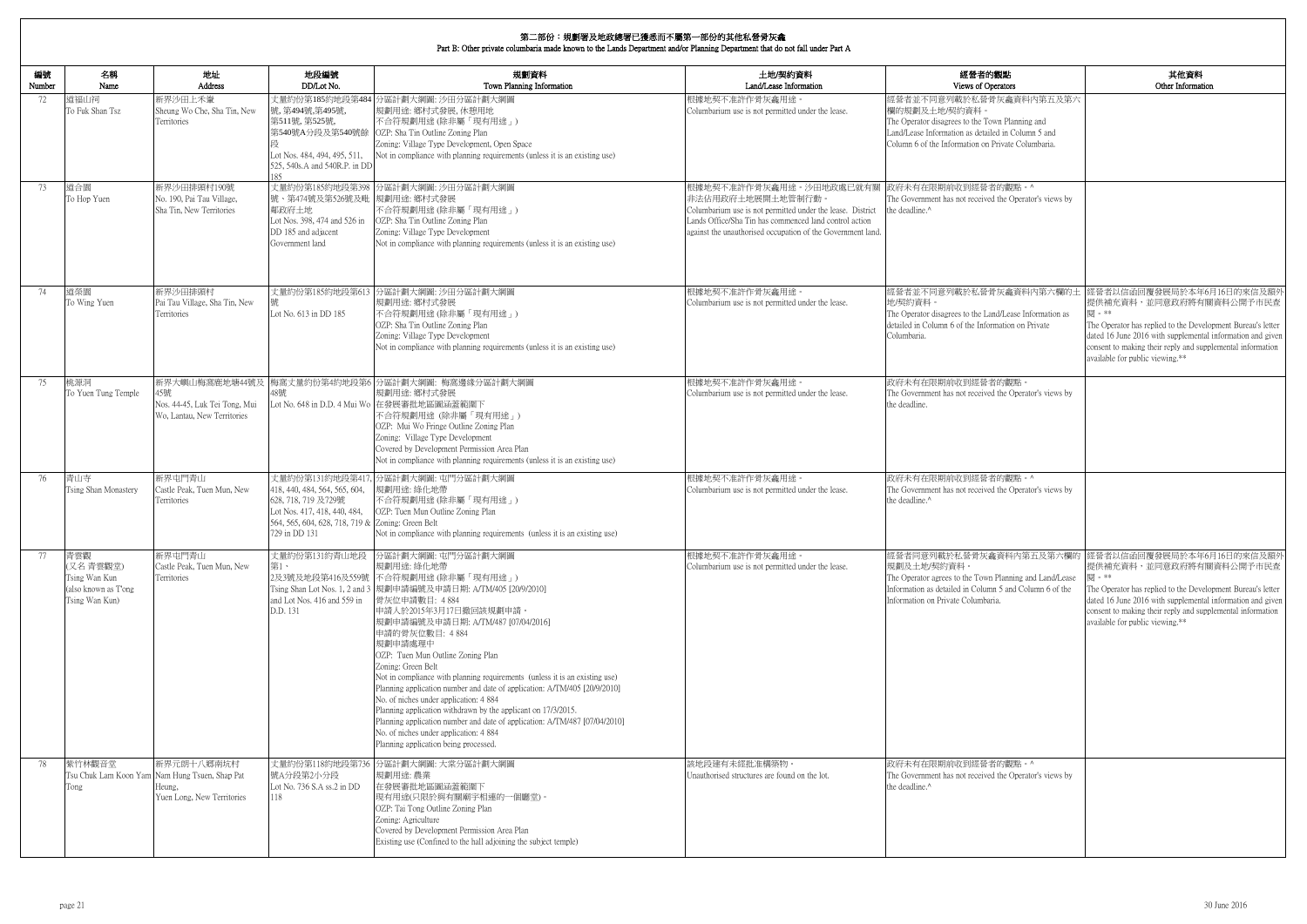| 的觀點<br>berators                                                   | 其他資料<br>Other Information |
|-------------------------------------------------------------------|---------------------------|
| 我們沒有尋求經營者的觀                                                       |                           |
| red the lots concerned, we<br>operator.                           |                           |
|                                                                   |                           |
| 者的觀點。<br>ed the Operator's views by                               |                           |
|                                                                   |                           |
| 者的觀點。^<br>ed the Operator's views by                              |                           |
| 者的觀點。^                                                            |                           |
| ed the Operator's views by                                        |                           |
| 骨灰龕資料内第五及第六                                                       |                           |
| own Planning and<br>iled in Column 5 and<br>1 Private Columbaria. |                           |
| 者的觀點。^                                                            |                           |
| ed the Operator's views by                                        |                           |
| 者的觀點。                                                             |                           |
| ed the Operator's views by                                        |                           |
|                                                                   |                           |

| 編號<br>Number | 名稱<br>Name                                  | 地址<br><b>Address</b>                                                                                                         | 地段編號<br>DD/Lot No.                                                                                                                                                                   | 規劃資料<br>Town Planning Information                                                                                                                                                                                                                                                                                                 | 土地/契約資料<br>Land/Lease Information                                                                                                                                                                                                              | 經營者的觀點<br>Views of Operators                                                                                                                                                           |
|--------------|---------------------------------------------|------------------------------------------------------------------------------------------------------------------------------|--------------------------------------------------------------------------------------------------------------------------------------------------------------------------------------|-----------------------------------------------------------------------------------------------------------------------------------------------------------------------------------------------------------------------------------------------------------------------------------------------------------------------------------|------------------------------------------------------------------------------------------------------------------------------------------------------------------------------------------------------------------------------------------------|----------------------------------------------------------------------------------------------------------------------------------------------------------------------------------------|
| 79           | 東涌念園<br>Tung Chung Nim Yuen                 | 新界大嶼山東涌石榴埔<br>Tung Chung Shek Lau Po, Lantau<br>Island, New Territories                                                      | 前東涌丈量約份第1約地段<br>第2754號、第2755號、第275 規劃用途: 鄉村式發展<br>6號、第2757號、第2758號<br>等2760號及第2761號<br>The former Lot Nos. 2754,<br>2755, 2756, 2757, 2758, 2760<br>and 2761 in D.D. 1 Tung<br>Chung | 分區計劃大綱圖: 東涌谷分區計劃大綱圖<br>在發展審批地區圖涵蓋範圍下<br>現有用途(只限於六幢三層高的構築物及一幢兩層高的構築物)<br>OZP: Tung Chung Valley Outline Zoning Plan<br>Zoning: Village Type Development<br>Covered by Development Permission Area Plan<br>Existing Use (Confined to six 3-storey and one 2-storey structures)                                                      | 前業權人已向政府展開法律程序。<br>The former lots' owner has commenced legal proceedings<br>against the Government.                                                                                                                                           | 由於政府已收回相關地段,我們沒有尋求經營者的觀<br>As the Government has re-entered the lots concerned, we<br>have not sought views from the operator.                                                         |
| 80           | 東覺禪林<br>Tung Kwok Shim Lam                  | 新界荃灣老圍三疊潭<br>Sam Dip Tam, Lo Wai, Tsuen<br>Wan, New Territories                                                              | 號A分段,<br>第610號餘段及第1188號<br>Lot Nos. 610 s.A, 610 R.P. &<br>1188 in D.D. 453                                                                                                          | 丈量約份第453約地段第610 分區計劃大綱圖: 荃灣分區計劃大綱圖<br>規劃用途: 政府、機構或社區(8)<br>不合符規劃用途 (除非屬「現有用途」)<br>OZP: Tsuen Wan Outline Zoning Plan<br>Zoning: Government, Institution or Community(8)<br>Not in compliance with planning requirements (unless it is an existing use)                                                                            | 根據地契不准許作骨灰龕用途<br>Columbarium use is not permitted under the lease.                                                                                                                                                                             | 政府未有在限期前收到經營者的觀點。<br>The Government has not received the Operator's views by<br>the deadline.                                                                                          |
| 81           | 東林念佛堂<br>Tung Lum Nien Fah Tong             | 新界荃灣芙蓉山<br>Fu Yung Shan, Tsuen Wan, New<br>Territories                                                                       | 丈量約份第453約地段第123<br>3號餘段<br>Lot No. 1233RP in DD 453                                                                                                                                  | 分區計劃大綱圖: 荃灣分區計劃大綱圖<br>規劃用途: 政府、機構或社區(6)<br>不合符規劃用途(除非屬「現有用途」)<br>OZP: Tsuen Wan Outline Zoning Plan<br>Zoning: Government, Institution or Community(6)<br>Not in compliance with planning requirements (unless it is an existing use)                                                                                             | 根據地契不准許作骨灰龕用途。<br>Columbarium use is not permitted under the lease.                                                                                                                                                                            | 政府未有在限期前收到經營者的觀點。^<br>The Government has not received the Operator's views by<br>the deadline.^                                                                                        |
| 82           | 東普陀講寺<br>Tung Po Tor Monastery              | 新界荃灣老圍<br>Lo Wai, Tsuen Wan, New<br>Territories                                                                              | 0號餘段<br>Lot No. 1240RP in DD 451                                                                                                                                                     | 丈量約份第451約地段第124 分區計劃大綱圖: 荃灣分區計劃大綱圖<br>規劃用途: 鄉村式發展<br>不合符規劃用途 (除非屬「現有用途」)<br>OZP: Tsuen Wan Outline Zoning Plan<br>Zoning: Village Type Development<br>Not in compliance with planning requirements (unless it is an existing use)                                                                                                 | 根據地契不准許作骨灰龕用途<br>Columbarium use is not permitted under the lease.                                                                                                                                                                             | 政府未有在限期前收到經營者的觀點。^<br>The Government has not received the Operator's views by<br>the deadline.^                                                                                        |
| -83          | 通善壇安老院<br>Tung Sin Tan Home for<br>the Aged | 新界西貢大涌口<br>Tai Chung Hau, Sai Kung, New<br>Territories                                                                       | Lot No. 1119 in DD 217                                                                                                                                                               | 丈量約份第217約地段第111 分區計劃大綱圖: 北港及沙角尾分區計劃大綱圖<br>規劃用途: 政府、機構或社區<br>在發展審批地區圖涵蓋範圍下<br>現有用途(只限於有關建築物的地下下層)<br>OZP: Pak Kong and Sha Kok Mei Outline Zoning Plan<br>Zoning: Government, Institution or Community<br>Covered by Development Permission Area Plan<br>Existing use (Confined to the lower ground floor of the subject building) | 根據地契不准許作骨灰龕用途;<br>業權人已遞交短期豁免書的申請將現時骨灰龕的用途 欄的規劃及土地/契約資料。<br>規範化。<br>Columbarium use is not permitted under the lease; an<br>application for a temporary waiver to regularise the existing<br>columbarium use has been applied for by the owner. | 經營者並不同意列載於私營骨灰龕資料內第五及第六<br>The Operator disagrees to the Town Planning and<br>Land/Lease Information as detailed in Column 5 and<br>Column 6 of the Information on Private Columbaria. |
| 84           | 臻誠道堂<br>Ultima                              | 九龍紅磡漆咸道北220號及224 紅磡內地段第530號<br>號榮豐大樓地下<br>G/F, Wing Fung Building Nos.<br>220 & 224 Chatham Road North,<br>Hung Hom, Kowloon | Hung Hom Inland Lot No. 530 規劃用途: 住宅(甲類)4                                                                                                                                            | 分區計劃大綱圖:紅磡分區計劃大綱圖<br>不合符規劃用途 (除非屬「現有用途」)<br>OZP: Hung Hom Outline Zoning Plan<br>Zoning: "Residential (Group A)4"<br>Not in compliance with planning requirements (unless it is an existing use)                                                                                                                                  | 地政總署迄今未確定有違反批地條款。<br>Lands Department has not hitherto established breach of<br>lease conditions.                                                                                                                                              | 政府未有在限期前收到經營者的觀點。^<br>The Government has not received the Operator's views by<br>the deadline.^                                                                                        |
| 85           | 佛教華嚴閣<br>Wah Yim Kwok                       | 九龍鯉魚門海傍道西八十二號 政府土地上的登記寮屋(附<br>No.82, Hoi Pong Road West, Lei<br>Yue Mun, Kowloon                                             | 註5)<br>A surveyed structure on<br>Government land(Note 5)                                                                                                                            | 分區計劃大綱圖: 茶果嶺、油塘、鯉魚門分區計劃大綱圖<br>規劃用途: 鄉村式發展<br>不合符規劃用途 (除非屬「現有用途」)<br>OZP: Cha Kwo Ling, Yau Tong, Lei Yue Mun Outline Zoning Plan<br>Zoning: Village Type Development<br>Not in compliance with planning requirements (unless it is an existing use)                                                                               | 政府土地上建有未經批准構築物作骨灰龕用途。<br>Unauthorised structure for columbarium use is found on the<br>Government Land.                                                                                                                                        | 政府未有在限期前收到經營者的觀點。<br>The Government has not received the Operator's views by<br>the deadline.                                                                                          |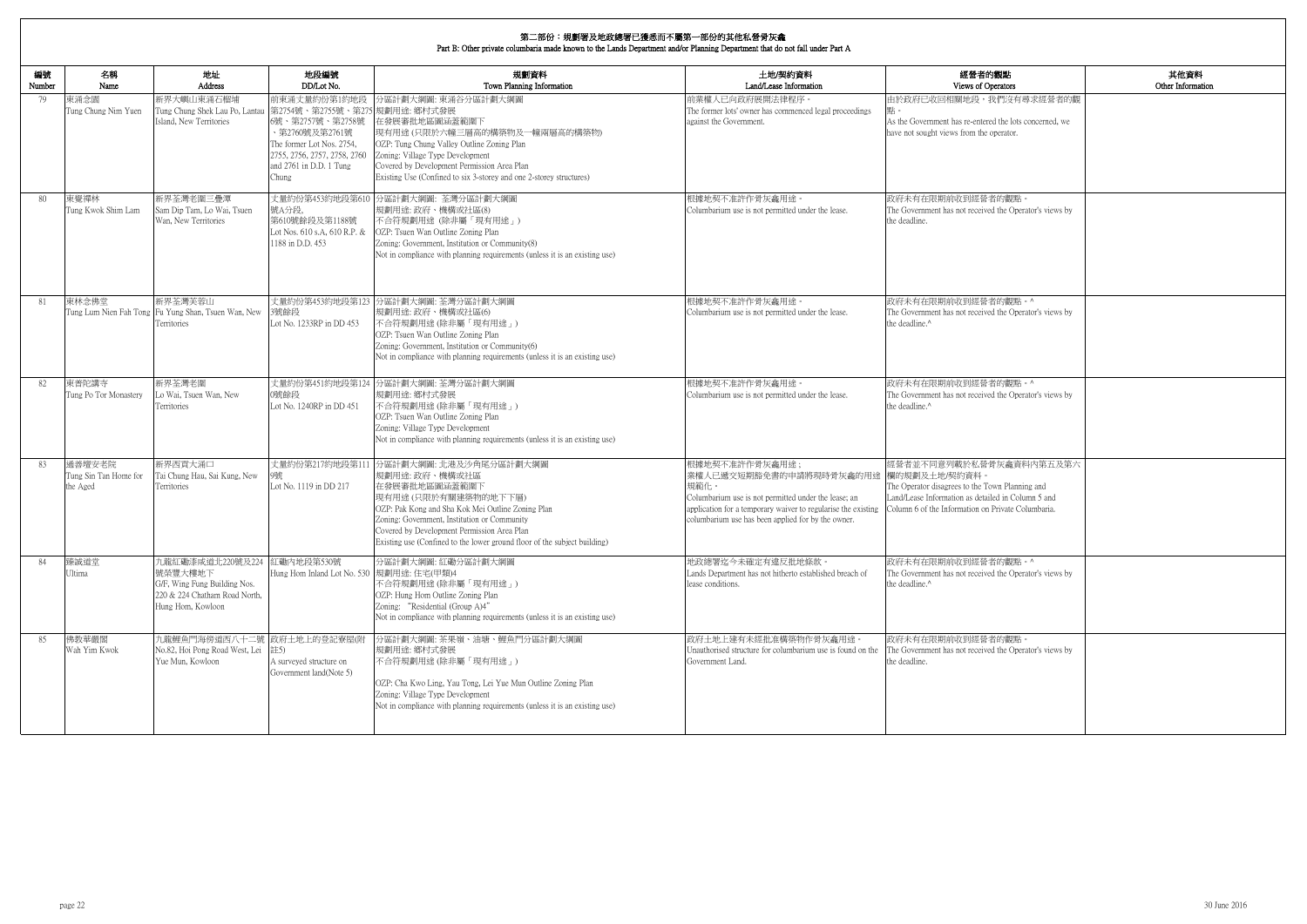| 内觀點                                                                           | 其他資料                                                                                                                                                                                                                                                          |
|-------------------------------------------------------------------------------|---------------------------------------------------------------------------------------------------------------------------------------------------------------------------------------------------------------------------------------------------------------|
| perators<br>骨灰龕資料内第五及第六                                                       | Other Information<br>經營者以信函回覆發展局於本年6月16日的來信及額外                                                                                                                                                                                                                |
| own Planning and<br>iled in Column 5 and<br>Private Columbaria.               | 提供補充資料,並同意政府將有關資料公開予市民查<br>閱。**<br>The Operator has replied to the Development Bureau's letter<br>dated 16 June 2016 with supplemental information and given<br>consent to making their reply and supplemental information<br>available for public viewing.** |
|                                                                               |                                                                                                                                                                                                                                                               |
|                                                                               |                                                                                                                                                                                                                                                               |
| 者的觀點。^<br>ed the Operator's views by                                          |                                                                                                                                                                                                                                                               |
|                                                                               |                                                                                                                                                                                                                                                               |
|                                                                               |                                                                                                                                                                                                                                                               |
|                                                                               |                                                                                                                                                                                                                                                               |
| 龕資料内第五及第六欄的<br>n Planning and Land/Lease<br>nn 5 and Column 6 of the<br>aria. |                                                                                                                                                                                                                                                               |
| 者的觀點。^<br>ed the Operator's views by                                          |                                                                                                                                                                                                                                                               |
|                                                                               |                                                                                                                                                                                                                                                               |
|                                                                               |                                                                                                                                                                                                                                                               |
|                                                                               |                                                                                                                                                                                                                                                               |
|                                                                               |                                                                                                                                                                                                                                                               |

| 編號<br>Number | 名稱<br>Name                  | 地址<br>Address                                                            | 地段編號<br>DD/Lot No.                                                                                           | 規劃資料<br>Town Planning Information                                                                                                                                                                                                                                                                                                                                                                                                                                                                                                                                                                                                                                                                                                                                                                                                                                                                            | 土地/契約資料<br>Land/Lease Information                                                                                                                                                                                                                                                                                                                                                                                                                                                       | 經營者的觀點<br>Views of Operators                                                                                                                                                                       |
|--------------|-----------------------------|--------------------------------------------------------------------------|--------------------------------------------------------------------------------------------------------------|--------------------------------------------------------------------------------------------------------------------------------------------------------------------------------------------------------------------------------------------------------------------------------------------------------------------------------------------------------------------------------------------------------------------------------------------------------------------------------------------------------------------------------------------------------------------------------------------------------------------------------------------------------------------------------------------------------------------------------------------------------------------------------------------------------------------------------------------------------------------------------------------------------------|-----------------------------------------------------------------------------------------------------------------------------------------------------------------------------------------------------------------------------------------------------------------------------------------------------------------------------------------------------------------------------------------------------------------------------------------------------------------------------------------|----------------------------------------------------------------------------------------------------------------------------------------------------------------------------------------------------|
| 86           | 雲浮仙觀<br>Wan Fau Sin Koon    | 新界元朗流浮山深灣路<br>Deep Bay Road, Lau Fau Shan,<br>Yuen Long, New Territories | 丈量約份第129約地段第185<br>7至1859號及短期租約1345<br>Lot Nos. 1857 to 1859 in DD<br>129 and Short Term Tenancy<br>No. 1345 | 分區計劃大綱圖: 流浮山及尖鼻咀分區計劃大綱圖<br>規劃用途: 政府、機構或社區<br>在發展審批地區圖涵蓋範圍下<br>規劃申請編號及批准日期:<br>A/YL-LFS/54 [3/8/2001]<br>A/YL-LFS/77 [21/12/2001]<br>Z/YL-LFS/P003 [12/4/1996]<br>骨灰位批准數目: 2000<br>上述規劃申請外,另有2 998龕位獲確認為「現有用途」。<br>OZP: Lau Fau Shan and Tsim Bei Tsui Outline Zoning Plan<br>Zoning: Government, Institution or Community<br>Covered by Development Permission Area Plan<br>Planning application number and approval date:<br>A/YL-LFS/54 [3/8/2001]<br>A/YL-LFS/77 [21/12/2001]<br>Z/YL-LFS/P003 [12/4/1996]<br>No. of niches permitted: 2000<br>Other than the above planning applications, there are 2 998 niches recognised as "Existing"<br>Use".                                                                                                                                                                                                                                                       | 現有的骨灰龕位抵觸短期豁免書及短期租約(附註4)有<br> 關不多於2998個骨灰龕位的條款。業權人已遞交申請<br>更改相關短期豁免書及短期租約的條款,將現有的骨  The Operator disagrees to the Town Planning and<br>灰龕位數目規範化。<br>The existing number of niches violates the restriction of<br>maximum number of 2 998 niches under the Short Term<br>Waiver and Short Term Tenancy (Note 4). An application<br>for modification of the Short Term Waiver and Short Term<br>Tenancy to regularise the existing number of niches has been<br>applied for by the owner. | 經營者並不同意列載於私營骨灰龕資料內第五及第六<br>欄的規劃及土地/契約資料<br>Land/Lease Information as detailed in Column 5 and<br>Column 6 of the Information on Private Columbaria.                                                |
| 87           | 西方寺<br>Western Monastery    | 新界荃灣老圍三疊潭<br>Sam Dip Tam, Lo Wai, Tsuen<br>Wan, New Territories          | 號、第1253號及第1499號<br>DD 453                                                                                    | 丈量約份第453約地段第660 分區計劃大綱圖: 荃灣分區計劃大綱圖<br>規劃用途: 政府、機構或社區(4)<br>Lot Nos. 660, 1253 & 1499 in 不合符規劃用途 (除非屬「現有用途」)<br> 規劃申請編號及申請日期: Y/TW/4 [5/5/2011]<br>骨灰位申請數目: 17,000<br>申請人於15/3/2013撤回該規劃申請<br> 規劃申請編號及申請日期: Y/TW/7 [10/1/2014]<br>骨灰位申請數目: 8,000<br>申請人於2014年7月21日撤回該規劃申請<br>OZP: Tsuen Wan Outline Zoning Plan<br>Zoning: Government, Institution or Community (4)<br>Not in compliance with planning requirements (unless it is an existing use)<br>The planning application number and date of application: Y/TW/4 [5/5/2011]<br>No. of niches under application: 17,000<br>Planning application withdrawn by the applicant on 15/3/2013<br>The planning application number and date of application: Y/TW/7 [10/1/2014]<br>No. of niches under application: 8,000<br>Planning application withdrawn by the applicant on 21/7/2014                                                                          | 根據地契不准許作骨灰龕用途;<br>業權人已遞交土地交換的申請將現時骨灰龕的用途規 The Government has not received the Operator's views by<br>範化。<br>Columbarium use is not permitted under the lease; an<br>application for a land exchange to regularise the existing<br>columbarium use has been applied for by the owner.                                                                                                                                                                                                    | 政府未有在限期前收到經營者的觀點。^<br>the deadline.^                                                                                                                                                               |
| 88           | 永利石廠<br>Wing Lee Stone Fty. | 九龍紅磡温思勞街11A號地下<br>G/F, No. 11A Winslow Street,<br>Hung Hom, Kowloon      | 紅磡内地段第241號餘段<br>Hung Hom Inland Lot No. 241 規劃用途: 住宅(甲類)4<br>R.P.                                            | 分區計劃大綱圖:紅磡分區計劃大綱圖<br>不合符規劃用途(除非屬「現有用途」)<br>OZP: Hung Hom Outline Zoning Plan<br>Zoning: Residential (Group A)4<br>Not in compliance with planning requirements (unless it is an existing use)                                                                                                                                                                                                                                                                                                                                                                                                                                                                                                                                                                                                                                                                                                                | 地政總署迄今未確定有違反批地條款。<br>Lands Department has not hitherto established breach of<br>lease conditions.                                                                                                                                                                                                                                                                                                                                                                                       | 經營者同意列載於私營骨灰龕資料內第五及第六欄的<br>規劃及土地/契約資料。<br>The Operator agrees to the Town Planning and Land/Lease<br>Information as detailed in Column 5 and Column 6 of the<br>Information on Private Columbaria. |
| 89           | 永盛園<br>Wing Shing Yuen      | 荃灣老圍三疊潭<br>Sam Tip Tam, Lo Wai, Tsuen<br>Wan                             | 號餘段(部份)、第614號及第 規劃用途: 綠化地帶<br>1229號<br>Lot Nos. 613RP(Part), 614 &<br>1229 in DD 453                         | 丈量約份第453約地段第613 分區計劃大綱圖: 荃灣分區計劃大綱圖<br> 規劃申請編號及申請日期: Y/TW/2 [15/10/2010] <br>骨灰位申請數目: 8 850<br>申請人於25/9/2012撤回該規劃申請<br> 規劃申請編號及申請日期: Y/TW/6 [24/9/2012]<br>骨灰位申請數目: 8 850<br>申請人於21/3/2014撤回該規劃申請<br> 規劃申請編號及申請日期: Y/TW/8 [21/3/2014]<br>骨灰位申請數目:6000<br>申請人於2015年12月2日撤回該規劃申請<br>OZP: Tsuen Wan Outline Zoning Plan<br>Zoning: Green Belt<br>Planning application number and date of application: Y/TW/2 [15/10/2010]<br>No. of niches under application: 8 850<br>The applicantion was withdrawn by the applicant on 25/9/2012.<br>Planning application number and date of application: Y/TW/6 [24/9/2012]<br>No. of niches under application: 8 850<br>The applicantion was withdrawn by the applicant on 21/3/2014.<br>Planning application number and date of application: Y/TW/8 [21/3/2014]<br>No. of niches under application: 6 000<br>The applicantion was withdrawn by the applicant on 2/12/2015. | 根據地契不准許作骨灰龕用途<br>Columbarium use is not permitted under the lease.                                                                                                                                                                                                                                                                                                                                                                                                                      | 政府未有在限期前收到經營者的觀點。^<br>The Government has not received the Operator's views by<br>the deadline. <sup>^</sup>                                                                                        |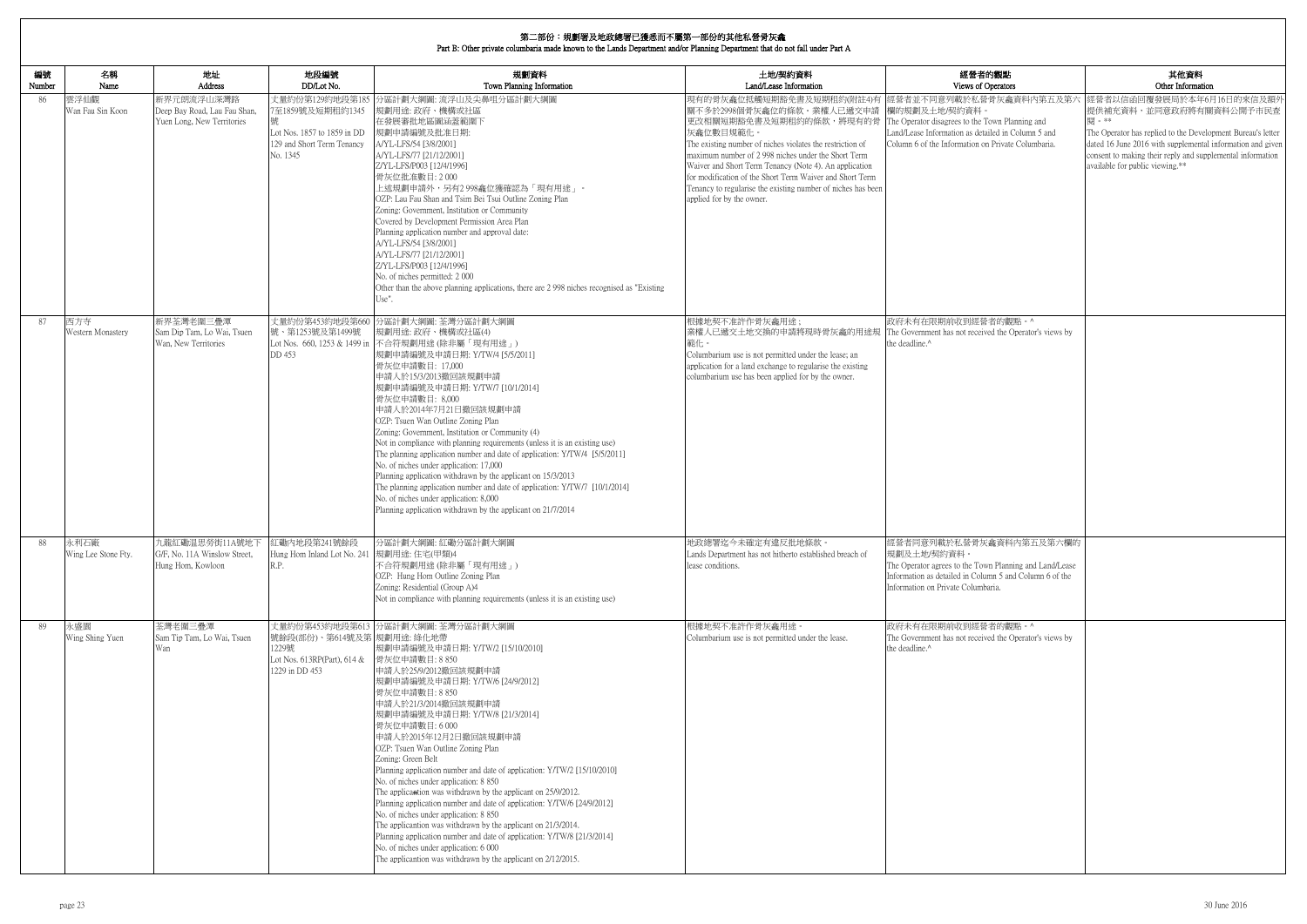| 的觀點                                                            | 其他資料              |
|----------------------------------------------------------------|-------------------|
| )perators                                                      | Other Information |
| 龕資料內第五及第六欄的                                                    |                   |
| n Planning and Land/Lease<br>mn 5 and Column 6 of the<br>aria. |                   |
|                                                                |                   |
|                                                                |                   |
|                                                                |                   |
|                                                                |                   |
|                                                                |                   |
| 者的觀點。^<br>ed the Operator's views by                           |                   |
|                                                                |                   |
| 者的觀點。^                                                         |                   |
| ed the Operator's views by                                     |                   |
|                                                                |                   |
|                                                                |                   |
|                                                                |                   |
|                                                                |                   |
|                                                                |                   |
|                                                                |                   |
|                                                                |                   |
|                                                                |                   |
|                                                                |                   |
|                                                                |                   |

| 編號<br>Number | 名稱<br>Name                             | 地址<br>Address                                                                                                               | 地段編號<br>DD/Lot No.                                                                                                                                                                                                                                                                                                  | 規劃資料<br>Town Planning Information                                                                                                                                                                                                                                                                                                                                                                                                                                                                                                                                                                                                                                                                                                                                                                                                                                                                                                                                                                                                                                                                                                                                                                                                                                                                                                                                                                                   | 土地/契約資料<br>Land/Lease Information                                                                                                                                                                                           | 經營者的觀點<br>Views of Operators                                                                                                                                                                       |
|--------------|----------------------------------------|-----------------------------------------------------------------------------------------------------------------------------|---------------------------------------------------------------------------------------------------------------------------------------------------------------------------------------------------------------------------------------------------------------------------------------------------------------------|---------------------------------------------------------------------------------------------------------------------------------------------------------------------------------------------------------------------------------------------------------------------------------------------------------------------------------------------------------------------------------------------------------------------------------------------------------------------------------------------------------------------------------------------------------------------------------------------------------------------------------------------------------------------------------------------------------------------------------------------------------------------------------------------------------------------------------------------------------------------------------------------------------------------------------------------------------------------------------------------------------------------------------------------------------------------------------------------------------------------------------------------------------------------------------------------------------------------------------------------------------------------------------------------------------------------------------------------------------------------------------------------------------------------|-----------------------------------------------------------------------------------------------------------------------------------------------------------------------------------------------------------------------------|----------------------------------------------------------------------------------------------------------------------------------------------------------------------------------------------------|
| -90          | 雲泉仙館<br>Wun Chuen Sin Kwoon            | 新界粉嶺打鼓嶺坪輋<br>Ping Che, Ta Kwu Ling,<br>Fanling, New Territories                                                             | 丈量約份第77約地段第1627<br>號、第5號、第6號、第8<br>號A分段、第8號餘段、<br>第10號、第11號<br>A分段、第11號 B分段、<br>第15號、第16號<br>B分段 餘段 及 第17號,<br>丈量約份第79約地段第6號<br>、第7號及第11<br>1317號<br>Lot Nos. 1627, 5, 6, 8 s.A, 8<br>RP, 10, 11 s.A, 11 s.B, 15, 16<br>s.B. s.s.1, 16 s.B. RP & 17 in<br>DD77, Lot Nos. 6, 7 & 11 in<br>DD 79 & Lot No. 1317 in DD | 分區計劃大綱圖: 坪輋及打鼓嶺分區計劃大綱圖<br>規劃用途: 政府、機構或社區(1)<br>在發展審批地區圖涵蓋範圍下<br>規劃申請編號及批准日期: A/NE-TKL/331[28/1/2011]<br>骨灰位批准數目: 12 848 (分區計劃大綱圖經常准許的6 776<br>個骨灰位以及已核准規劃申請的6072個骨灰位)<br>B分段第一小分段、第16號 OZP: Ping Che and Ta Kwu Ling Outline Zoning Plan<br>Zoning: Government, Institution or Community (1)<br>Covered by Development Permission Area Plan<br>Planning application number and approval date: A/NE-TKL/331 [28/1/2011]<br>號及丈量約份第82約地段第 No. of niches permitted: 12 848 (6 776 niches always permitted under Outline Zoning Plan and<br>6 072 niches approved under application)                                                                                                                                                                                                                                                                                                                                                                                                                                                                                                                                                                                                                                                                                                                                                                                                                                    | 恨據地契不准許作骨灰龕用途<br>業權人已遞交土地交換的申請將現時骨灰龕的用途規<br>範化。<br>Columbarium use is not permitted under the lease; an<br>application for a land exchange to regularise the existing<br>columbarium use has been applied for by the owner. | 經營者同意列載於私營骨灰龕資料內第五及第六欄的<br>規劃及土地/契約資料。<br>The Operator agrees to the Town Planning and Land/Lease<br>Information as detailed in Column 5 and Column 6 of the<br>Information on Private Columbaria. |
| 91           | 恩臨殯儀顧問公司<br>Yam Lam Funeral<br>Company | 九龍紅磡温思勞街7A號1樓B室 紅磡內地段第274號<br>Unit B, 1/F, No. 7A Winslow<br>Street, Hung Hom, Kowloon                                      | Hung Hom Inland Lot No. 274 規劃用途: 住宅(甲類)4                                                                                                                                                                                                                                                                           | 分區計劃大綱圖:紅磡分區計劃大綱圖<br>不合符規劃用途 (除非屬「現有用途」)<br>OZP: Hung Hom Outline Zoning Plan<br>Zoning: Residential (Group A)4<br>Not in compliance with planning requirements (unless it is an existing use)                                                                                                                                                                                                                                                                                                                                                                                                                                                                                                                                                                                                                                                                                                                                                                                                                                                                                                                                                                                                                                                                                                                                                                                                                      | 根據地契可准許作骨灰龕用途<br>Columbarium use may be permitted under the lease.                                                                                                                                                          | 政府未有在限期前收到經營者的觀點。^<br>The Government has not received the Operator's views by<br>the deadline.^                                                                                                    |
| 92           | 仁孝宗祠<br>Yan Hau Chung Tze              | 新界沙田火炭禾寮坑路禾寮坑 丈量約份第176約地段第35<br>村7-10號<br>7-10 Wo Liu Hang Village, Wo<br>Liu Hang Road, Fo Tan, Shatin,<br>New Territories | 號、第36號、第38A號、第6 規劃用途: 鄉村式發展<br>24號、第676號及第699號<br>and 699 in DD 176                                                                                                                                                                                                                                                 | 分區計劃大綱圖: 沙田分區計劃大綱圖<br>不合符規劃用途(除非屬「現有用途」)<br>Lot Nos. 35, 36, 38A, 624, 676 規劃申請編號及申請日期: Y/ST/12 [29/4/2011]<br>申請的骨灰位數目:8000<br>申請人於2012年1月16日撤銷規劃申請<br>規劃申請編號及申請日期: Y/ST/22 [21/12/2012]<br>申請的骨灰位數目:8000<br>申請人於2013年7月29日撤回規劃申請<br>規劃申請編號及申請日期: Y/ST/25 [6/3/2014]<br>申請的骨灰位數目:8000<br>申請人於2014年5月20日撤回規劃申請<br>規劃申請編號及申請日期: Y/ST/30 [6/3/2015]<br>申請的骨灰位數目: 8 828<br>申請人於2015年6月4日撤回規劃申請<br>OZP: Sha Tin Outline Zoning Plan<br>Zoning: Village Type Development<br>Not in compliance with planning requirements (unless it is an existing use)<br>Planning application number and date of application: Y/ST/12 [29/4/2011]<br>No. of niches under application: 8 000<br>Planning application withdrawn by the applicant on 16.1.2012.<br>Planning application number and date of application: Y/ST/22 [21/12/2012]<br>No. of niches under application: 8 000<br>Planning application withdrawn by the applicant on 29/7/2013<br>Planning application number and date of application: Y/ST/25 [6/3/2014]<br>No. of niches under application: 8 000<br>Planning application withdrawn by the applicant on 20/5/2014<br>No. of niches under application: 8 000<br>Planning application withdrawn by the applicant on 20/5/2014<br>Planning application number and date of application: Y/ST/30 [6/3/2015]<br>No. of niches under application: 8 828<br>Planning application withdrawn by the applicant on 4/6/2015 | 根據地契不准許作骨灰龕用途。<br>Columbarium use is not permitted under the lease.                                                                                                                                                         | 政府未有在限期前收到經營者的觀點。^<br>The Government has not received the Operator's views by<br>the deadline.^                                                                                                    |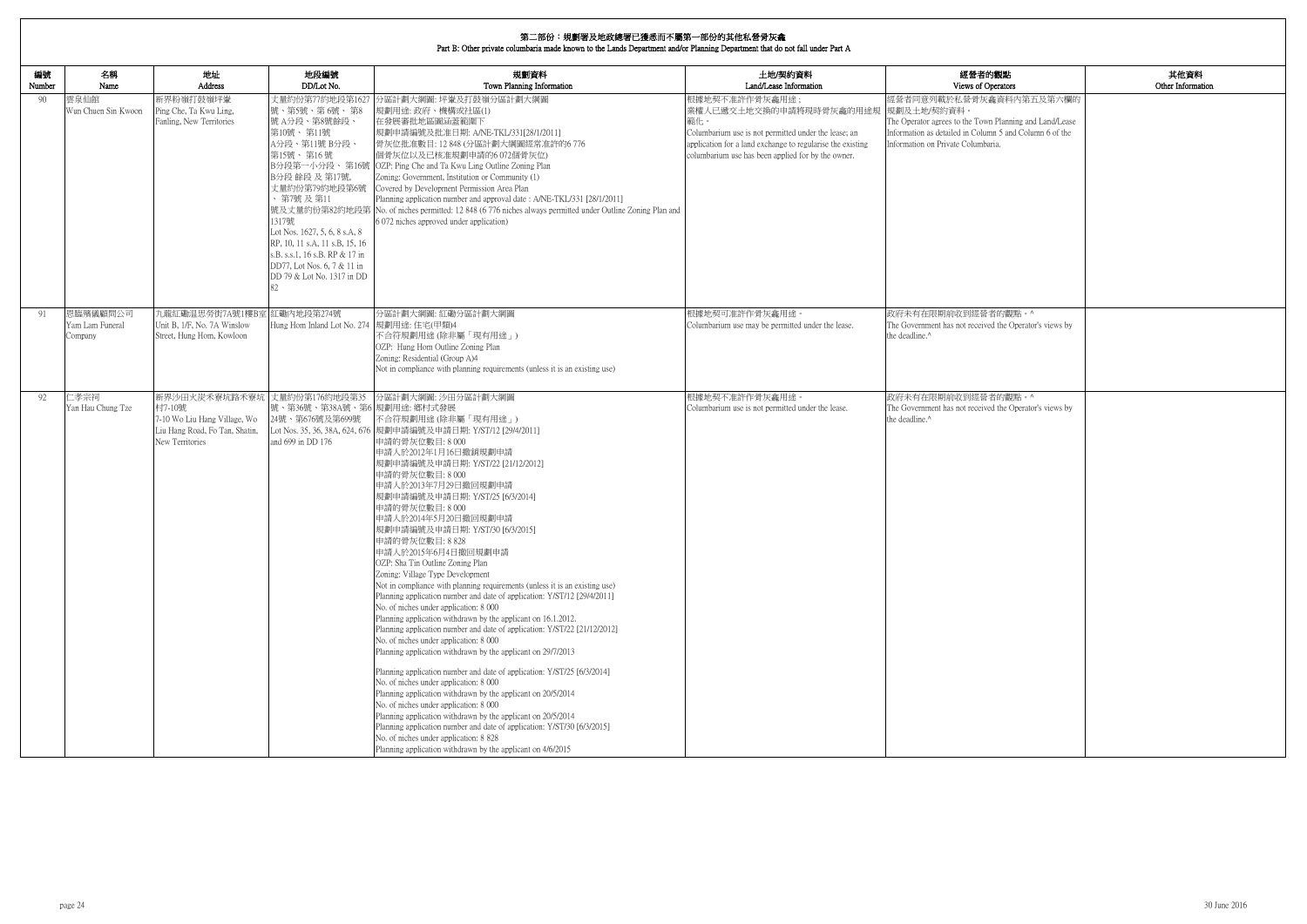| 内觀點<br>perators                                    | 其他資料<br>Other Information                                                                           |
|----------------------------------------------------|-----------------------------------------------------------------------------------------------------|
| 者的觀點。                                              |                                                                                                     |
| ed the Operator's views by                         |                                                                                                     |
|                                                    |                                                                                                     |
|                                                    |                                                                                                     |
|                                                    |                                                                                                     |
|                                                    |                                                                                                     |
|                                                    |                                                                                                     |
|                                                    |                                                                                                     |
|                                                    |                                                                                                     |
|                                                    |                                                                                                     |
|                                                    |                                                                                                     |
| 者的觀點。^                                             |                                                                                                     |
| ed the Operator's views by                         |                                                                                                     |
|                                                    |                                                                                                     |
|                                                    |                                                                                                     |
|                                                    |                                                                                                     |
|                                                    |                                                                                                     |
| 者的觀點。^                                             | 經營者以信函回覆發展局於本年3月21日的來信及額外                                                                           |
| ed the Operator's views by                         | 提供補充資料,並同意政府將有關資料公開予市民查                                                                             |
|                                                    | 閱。**<br>The Operator has replied to the Development Bureau's letter                                 |
|                                                    | dated 21 March 2016 with supplemental information and                                               |
|                                                    | given consent to making their reply and supplemental<br>information available for public viewing.** |
|                                                    |                                                                                                     |
|                                                    |                                                                                                     |
| 者的觀點。                                              |                                                                                                     |
| ed the Operator's views by                         |                                                                                                     |
|                                                    |                                                                                                     |
|                                                    |                                                                                                     |
|                                                    |                                                                                                     |
|                                                    |                                                                                                     |
| 龕資料內第五及第六欄的                                        |                                                                                                     |
| n Planning and Land/Lease                          |                                                                                                     |
| nn 5 and Column 6 of the                           |                                                                                                     |
| aria.                                              |                                                                                                     |
|                                                    |                                                                                                     |
| 者的觀點。<br>ed the Operator's views by                |                                                                                                     |
|                                                    |                                                                                                     |
|                                                    |                                                                                                     |
|                                                    |                                                                                                     |
|                                                    |                                                                                                     |
| 骨灰龕資料內第五欄的規                                        |                                                                                                     |
|                                                    |                                                                                                     |
| own Planning Information as<br>ormation on Private |                                                                                                     |
|                                                    |                                                                                                     |
|                                                    |                                                                                                     |
|                                                    |                                                                                                     |
|                                                    |                                                                                                     |

| 編號<br>Number | 名稱<br>Name                                                       | 地址<br><b>Address</b>                                                                                                    | 地段編號<br>DD/Lot No.                                                                                               | 規劃資料<br>Town Planning Information                                                                                                                                                                                                                                                                                                                                                                                                                                                                                                                             | 土地/契約資料<br>Land/Lease Information                                                                                                                                                                                                                                                                                    | 經營者的觀點<br>Views of Operators                                                                                                                                                                       |
|--------------|------------------------------------------------------------------|-------------------------------------------------------------------------------------------------------------------------|------------------------------------------------------------------------------------------------------------------|---------------------------------------------------------------------------------------------------------------------------------------------------------------------------------------------------------------------------------------------------------------------------------------------------------------------------------------------------------------------------------------------------------------------------------------------------------------------------------------------------------------------------------------------------------------|----------------------------------------------------------------------------------------------------------------------------------------------------------------------------------------------------------------------------------------------------------------------------------------------------------------------|----------------------------------------------------------------------------------------------------------------------------------------------------------------------------------------------------|
| 93           | -德觀<br>Yat Tak Kwun                                              | 新界元朗洪水橋丹桂村45號<br>No. 45, Tan Kwai Tsuen, Hung<br>Shui Kiu, Yuen Long, New<br>Territories                                | 丈量約份第124約地段第397<br>1號餘段<br>Lot No. 3971 RP in D.D. 124                                                           | 分區計劃大綱圖: 唐人新村分區計劃大綱圖<br>規劃用途:住宅(乙類)3<br>在發展審批地區圖涵蓋範圍下<br>不合符規劃用途 (除非屬「現有用途」)<br>規劃申請編號及申請日期: Y/YL-TYST/1 [14/11/2012]<br>申請的骨灰位數目: 7 983<br>城規會在2013年9月27日否決申請<br>OZP: Tong Yan San Tsuen Outline Zoning Plan<br>Zoning: Residential (Group B)3<br>Covered by Development Permission Area Plan<br>Not in compliance with planning requirements (unless it is an existing use)<br>Planning application number and date of application: Y/YL-TYST/1 [14/11/2012]<br>No. of niches under application: 7 983<br>Planning application rejected by TPB on 27/9/2013 | 根據地契不准許作骨灰龕用途。<br>Columbarium use is not permitted under the lease.                                                                                                                                                                                                                                                  | 政府未有在限期前收到經營者的觀點。<br>The Government has not received the Operator's views by<br>the deadline.                                                                                                      |
| 94           | 延慶寺<br>Yin Hing Monastery                                        | 新界大嶼山羌山<br>Keung Shan, Lantau Island, New<br>Territories                                                                | 大嶼山丈量約份第310約地<br>段第395號                                                                                          | 分區計劃大綱圖: 鹿湖及羗山分區計劃大綱圖<br>規劃用途: 政府、機構或社區(1)<br>Lot No.395 in DD 310, Lantau 在發展審批地區圖涵蓋範圍下<br>不合符規劃用途(除非屬「現有用途」)<br>OZP: Luk Wu and Keung Shan Outline Zoning Plan<br>Zoning: Government, Insitution or Community (1)<br>Covered by Development Perrmission Area Plan<br>Not in compliance with planning requirements (unless it is an existing use)                                                                                                                                                                                                            | 業權人已向政府展開法律程序。<br>The owner has commenced legal proceedings against the<br>Government.                                                                                                                                                                                                                               | 政府未有在限期前收到經營者的觀點。^<br>The Government has not received the Operator's views by<br>the deadline. <sup>^</sup>                                                                                        |
| 95           | 御福堂有限公司<br>Yue Fook Tong Limited                                 | 九龍紅磡漆咸道北248號益羣<br>大廈地下<br>G/F, Yick Kwan House,<br>No. 248 Chatham Road North,<br>Hung Hom, Kowloon                     | 工磡内地段第266號餘段<br>Hung Hom Inland Lot No. 266  規劃用途: 住宅(甲類)4<br>R.P.                                               | 分區計劃大綱圖:紅磡分區計劃大綱圖<br>不合符規劃用途 (除非屬「現有用途」)<br>OZP: Hung Hom Outline Zoning Plan<br>Zoning: Residential (Group A)4<br>Not in compliance with planning requirements (unless it is an existing use)                                                                                                                                                                                                                                                                                                                                                                | 地政總署迄今未確定有違反批地條款。<br>Lands Department has not hitherto established breach of<br>lease conditions.                                                                                                                                                                                                                    | 政府未有在限期前收到經營者的觀點。^<br>The Government has not received the Operator's views by<br>the deadline. <sup>^</sup>                                                                                        |
| 96           | 圓覺禪院<br>Yuen Kok Sim Yuen                                        | 新界屯門青山村96G號<br>96G Tsing Shan Tsuen, New<br>Territories                                                                 | 號及毗鄰政府土地<br>Lot No. 427 in D.D. 131 and<br>adjacent Government land                                              | 丈量約份第131約地段第427 分區計劃大綱圖: 屯門分區計劃大綱圖<br>規劃用途: 綠化地帶<br>不合符規劃用途 (除非屬「現有用途」)<br>OZP: Tuen Mun Outline Zoning Plan<br>Zoning: Green Belt<br>Not in compliance with planning requirements (unless it is an existing use)                                                                                                                                                                                                                                                                                                                                             | 屯門地政處正審議和研究相關土地契約中的用途限制<br>條文。但有非法佔用毗鄰政府土地作骨灰龕用途。<br>The user restrictions provisions in the relevant land lease are the deadline.<br>still under consideration and investigation by District Lands<br>Office/Tuen Mun. However, unauthorised occupation of<br>adjacent Government land for columbarium use is found | 政府未有在限期前收到經營者的觀點。<br>The Government has not received the Operator's views by                                                                                                                       |
| 97           | 玄德堂<br>Yuen Tak Tong                                             | 九龍紅磡漆咸道北240號及242<br>號樂嘉大廈地下5號舖<br>Shop 5, G/F, Lok Ka House, Nos.<br>240 & 242 Chatham Road North,<br>Hung Hom, Kowloon | 江磡内地段第354號<br>Hung Hom Inland Lot No. 354  規劃用途: 住宅(甲類)4                                                         | 分區計劃大綱圖:紅磡分區計劃大綱圖<br>不合符規劃用途 (除非屬「現有用途」)<br>OZP: Hung Hom Outline Zoning Plan<br>Zoning: Residential (Group A)4<br>Not in compliance with planning requirements (unless it is an existing use)                                                                                                                                                                                                                                                                                                                                                                | 根據地契可准許作骨灰龕用途。<br>Columbarium use may be permitted under the lease.                                                                                                                                                                                                                                                  | 經營者同意列載於私營骨灰龕資料內第五及第六欄的<br>規劃及土地/契約資料。<br>The Operator agrees to the Town Planning and Land/Lease<br>Information as detailed in Column 5 and Column 6 of the<br>Information on Private Columbaria. |
| 98           | 圓通寺<br>Yuen Tung Tze                                             | No. 52, Lui Kung Tin, Pak Heung<br>Sheung Tsuen, Yuen Long, New<br>Territories                                          | 6號、第1527號、第1528號<br>號及第1656號<br>Lot Nos. 1526, 1527, 1528,<br>1530, 1531, 1532, 1533, 1655<br>& 1656 in D.D. 114 | 新界元朗八鄉上村雷公田52號 文量約份第114約地段第152 分區計劃大綱圖: 石崗分區計劃大綱圖<br>規劃用途:住宅(丁類)<br>、第1530號、第1531號、第│在發展審批地區圖涵蓋範圍下<br>1532號、第1533號、第1655 不合符規劃用途 (除非屬「現有用途」)<br>OZP: Shek Kong Outline Zoning Plan<br>Zoning: Residential (Group D)<br>Covered by Development Permission Area Plan<br>Not in compliance with planning requirements (unless it is an existing use)                                                                                                                                                                                                             | 根據地契不准許作骨灰龕用途。<br>Columbarium use is not permitted under the lease.                                                                                                                                                                                                                                                  | 政府未有在限期前收到經營者的觀點。<br>The Government has not received the Operator's views by<br>the deadline.                                                                                                      |
| 99           | 佛教證覺精舍(證覺園)<br>(No known English name) No. 101, Pai Tau Village, | 新界沙田排頭村101號<br>Sha Tin, New Territories                                                                                 | 號、第375號及第376號<br>185                                                                                             | 丈量約份第185約地段第326 分區計劃大綱圖: 沙田分區計劃大綱圖<br> 規劃用途: 鄉村式發展<br>Lot Nos. 326, 375 & 376 in DD 不合符規劃用途 (除非屬「現有用途」)<br>OZP: Sha Tin Outline Zoning Plan<br>Zoning: Village Type Development<br>Not in compliance with planning requirements (unless it is an existing use)                                                                                                                                                                                                                                                                                                | 該地段建有未經批准構築物<br>Unauthorised structures are found on the lots.                                                                                                                                                                                                                                                       | 經營者並不同意列載於私營骨灰龕資料內第五欄的規<br>劃資料。<br>The Operator disagrees to the Town Planning Information as<br>detailed in Column 5 of the Information on Private<br>Columbaria.                                 |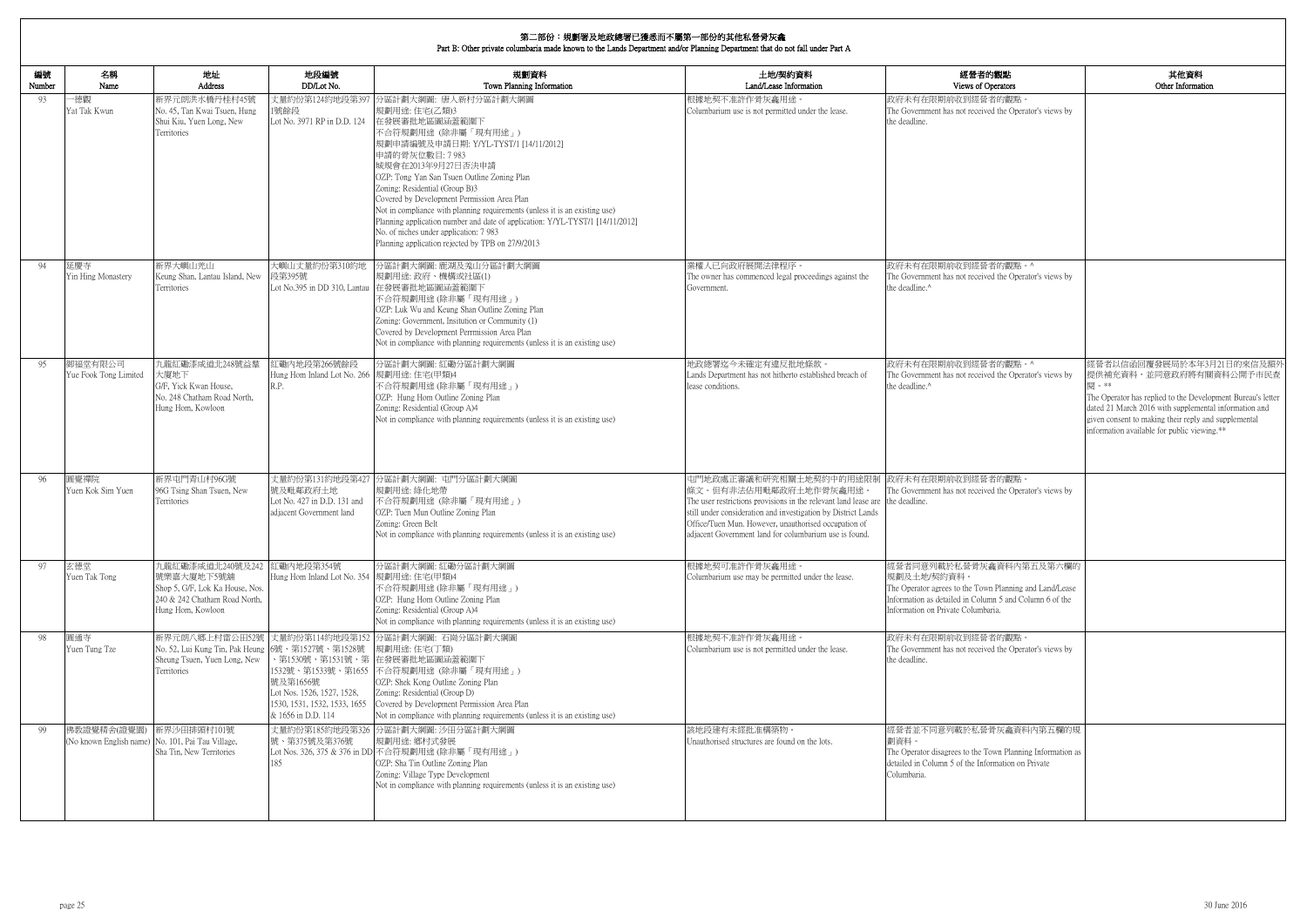| 的觀點                                                                | 其他資料              |
|--------------------------------------------------------------------|-------------------|
| )perators                                                          | Other Information |
| 骨灰龕資料内第五及第六                                                        |                   |
| 'own Planning and<br>iled in Column 5 and<br>1 Private Columbaria. |                   |
| 者的觀點。^                                                             |                   |
| ed the Operator's views by                                         |                   |
| $\square$                                                          |                   |
| as been returned to the                                            |                   |
| 骨灰龕資料內第五欄的規                                                        |                   |
| own Planning Information as<br>ormation on Private                 |                   |
| 者的觀點。^                                                             |                   |
| ed the Operator's views by                                         |                   |
| 骨灰龕資料内第五及第六                                                        |                   |
| 'own Planning and<br>iled in Column 5 and<br>1 Private Columbaria. |                   |
| 骨灰龕資料内第六欄的土                                                        |                   |
| and/Lease Information as<br>ormation on Private                    |                   |
|                                                                    |                   |
|                                                                    |                   |

| 編號<br>Number | 名稱<br>Name                                      | 地址<br>Address                                                                                                | 地段編號<br>DD/Lot No.                                                                                                                                                                                                                                                | 規劃資料<br>Town Planning Information                                                                                                                                                                                                                                                                                                                                                                                                                                                                                                                                                                                                                                                                                                                     | 土地/契約資料<br>Land/Lease Information                                                                                                                                                                                           | 經營者的觀點<br>Views of Operators                                                                                                                                                                            |
|--------------|-------------------------------------------------|--------------------------------------------------------------------------------------------------------------|-------------------------------------------------------------------------------------------------------------------------------------------------------------------------------------------------------------------------------------------------------------------|-------------------------------------------------------------------------------------------------------------------------------------------------------------------------------------------------------------------------------------------------------------------------------------------------------------------------------------------------------------------------------------------------------------------------------------------------------------------------------------------------------------------------------------------------------------------------------------------------------------------------------------------------------------------------------------------------------------------------------------------------------|-----------------------------------------------------------------------------------------------------------------------------------------------------------------------------------------------------------------------------|---------------------------------------------------------------------------------------------------------------------------------------------------------------------------------------------------------|
| 100          | 德和道堂<br>(No known English name) Wong Kong Shan, | 新界粉嶺黃崗山<br>Fanling, New Territories                                                                          | 政府土地上的登記寮屋(附<br>註5)<br>A surveyed structure on<br>Government Land(Note 5)                                                                                                                                                                                         | 分區計劃大綱圖: 粉嶺/上水分區計劃大綱圖<br>規劃用途: 綠化地帶<br>不合符規劃用途 (除非屬「現有用途」)<br>OZP: Fanling/Sheung Shui Outline Zoning Plan<br>Zoning: Green Belt<br>Not in compliance with planning requirements (unless it is an existing use)                                                                                                                                                                                                                                                                                                                                                                                                                                                                                                                                       | 不准許作骨灰龕用途。<br>Columbarium use is not permitted.                                                                                                                                                                             | 經營者並不同意列載於私營骨灰龕資料內第五及第六<br>欄的規劃及土地/契約資料。<br>The Operator disagrees to the Town Planning and<br>Land/Lease Information as detailed in Column 5 and<br>Column 6 of the Information on Private Columbaria. |
| 101          | 覺塵禪寺<br>(No known English Name)                 | 新界屯門青山村96號E<br>96E Tsing Shan Tsuen, Tuen Mun. 號、第775號、第776號及第  規劃用途: 綠化地帶<br>New Territories                | /77號<br>Lot Nos. 706, 775, 776 & 777<br>in DD 131                                                                                                                                                                                                                 | 丈量約份第131約地段第706 分區計劃大綱圖: 屯門分區計劃大綱圖<br>不合符規劃用途(除非屬「現有用途」)<br>OZP: Tuen Mun Outline Zoning Plan<br>Zoning: Green Belt<br>Not in compliance with planning requirements (unless it is an existing use)                                                                                                                                                                                                                                                                                                                                                                                                                                                                                                                                                    | 根據地契不准許作骨灰龕用途。<br>Columbarium use is not permitted under the lease.                                                                                                                                                         | 政府未有在限期前收到經營者的觀點。^<br>The Government has not received the Operator's views by<br>the deadline.^                                                                                                         |
| 102          | 龍福山紀念花園                                         | 新界屯門龍鼓灘<br>(No known English name) Lung Kwu Tan, Tuen Mun, New<br>Territories                                | 丈量約份第137約地段第723 不包括在法定圖則內<br>號A分段第1至253小分段及<br>餘段; 地段第723號B分段第<br>1至139小分段及餘段; 地段<br>第723號C分段第1至132小分<br>段及餘段;以及地段第723<br>號餘段<br>Lots Nos 723 S.A ss.1 to ss.253<br>& RP; 723 S.B ss.1 to ss.139 &<br>RP; 723 S.C ss.1 to ss.132 &<br>RP; and 723RP all in DD 137 | Not covered by statutory plans                                                                                                                                                                                                                                                                                                                                                                                                                                                                                                                                                                                                                                                                                                                        | 根據地契不准許作骨灰龕用途;<br>業權人已遞交土地交換的申請將現時骨灰龕的用途規<br>範化<br>Columbarium use is not permitted under the lease; an<br>application for a land exchange to regularise the existing<br>columbarium use has been applied for by the owner. | 政府發給經營者的郵件被退回<br>The mail sent to the Operator has been returned to the<br>Government.                                                                                                                  |
| 103          | 明道堂                                             | 九龍紅磡溫思勞街7A號地下<br>(No known English name) Ground Floor, No. 7A Winslow<br>Street, Hung Hom, Kowloon           | 工磡内地段第274號<br>Hung Hom Inland Lot No. 274 規劃用途: 住宅(甲類)4                                                                                                                                                                                                           | 分區計劃大綱圖:紅磡分區計劃大綱圖<br>不合符規劃用途 (除非屬「現有用途」)<br>OZP: Hung Hom Outline Zoning Plan<br>Zoning: "Residential (Group A)4"<br>Not in compliance with planning requirements (unless it is an existing use)                                                                                                                                                                                                                                                                                                                                                                                                                                                                                                                                                      | 根據地契可准許作骨灰龕用途。<br>Columbarium use may be permitted under the lease.                                                                                                                                                         | 經營者並不同意列載於私營骨灰龕資料內第五欄的規<br>劃資料。<br>The Operator disagrees to the Town Planning Information as<br>detailed in Column 5 of the Information on Private<br>Columbaria.                                      |
| 104          | 三清道堂                                            | 九龍紅磡溫思勞街21號地下<br>(No known English name) Ground Floor, No. 21 Winslow<br>Street, Hung Hom, Kowloon           | 工磡内地段第239號餘段<br>Hung Hom Inland Lot No. 239 規劃用途: 住宅(甲類)4<br>R.P.                                                                                                                                                                                                 | 分區計劃大綱圖:紅磡分區計劃大綱圖<br>不合符規劃用途(除非屬「現有用途」)<br>OZP: Hung Hom Outline Zoning Plan<br>Zoning: "Residential (Group A)4"<br>Not in compliance with planning requirements (unless it is an existing use)                                                                                                                                                                                                                                                                                                                                                                                                                                                                                                                                                       | 根據地契不准許作骨灰龕用途<br>Columbarium use is not permitted under the lease.                                                                                                                                                          | 政府未有在限期前收到經營者的觀點。^<br>The Government has not received the Operator's views by<br>the deadline.^                                                                                                         |
| 105          | 聚玄軒                                             | 九龍紅磡華豐街30號地下<br>(No known English name) Ground Floor, No. 30 Wa Fung<br>Street, Hung Hom, Kowloon            | 紅磡內地段第530號<br>Hung Hom Inland Lot No. 530 規劃用途: 住宅(甲類)4                                                                                                                                                                                                           | 分區計劃大綱圖:紅磡分區計劃大綱圖<br>不合符規劃用途 (除非屬「現有用途」)<br>OZP: Hung Hom Outline Zoning Plan<br>Zoning: "Residential (Group A)4"<br>Not in compliance with planning requirements (unless it is an existing use)                                                                                                                                                                                                                                                                                                                                                                                                                                                                                                                                                      | 根據地契不准許作骨灰龕用途。<br>Columbarium use is not permitted under the lease.                                                                                                                                                         | 經營者並不同意列載於私營骨灰龕資料內第五及第六<br>欄的規劃及土地/契約資料。<br>The Operator disagrees to the Town Planning and<br>Land/Lease Information as detailed in Column 5 and<br>Column 6 of the Information on Private Columbaria. |
| 106          | 光孝仙苑                                            | 新界屯門興富街礦山村<br>(No known English Name) Kwong Shan Tsuen, Hing Fu<br>Street, Tuen Mun, New Territories 4號D分段餘段 | 4號D分段第1小分段及第174  規劃用途: 綠化地帶<br>Lot Nos. 1744 S.D ss.1 and<br>1744 S.D RP in D.D. 132                                                                                                                                                                              | 丈量約份第132約地段第174 分區計劃大綱圖: 屯門分區計劃大綱圖<br>不合符規劃用途 (除非屬「現有用途」)<br> 規劃申請編號及申請日期: A/TM/435 [5/4/2012] <br>申請的骨灰位數目: 8 500<br>申請人於2012年5月14日撤回該規劃申請。<br> 規劃申請編號及申請日期: Y/TM/12 [25/6/2013] <br>申請的骨灰位數目: 5 670<br>申請人於2014年1月24日撤回該規劃申請。<br>OZP: Tuen Mun Outline Zoning Plan<br>Zoning: Green Belt<br>Not in compliance with planning requirements (unless it is an existing use)<br>Planning application number and date of application: A/TM/435 [5/4/2012]<br>No. of niches under application: 8 500<br>The application was withdrawn by the applicant on 14/5/2012.<br>Planning application number and date of application: Y/TM/12 [25/6/2013]<br>No. of niches under application: 5 670<br>The application was withdrawn by the applicant on 24/1/2014. | 根據地契不准許作骨灰龕用涂。<br>Columbarium use is not permitted under the lease.                                                                                                                                                         | 經營者並不同意列載於私營骨灰龕資料內第六欄的土<br>地/契約資料。<br>The Operator disagrees to the Land/Lease Information as<br>detailed in Column 6 of the Information on Private<br>Columbaria.                                      |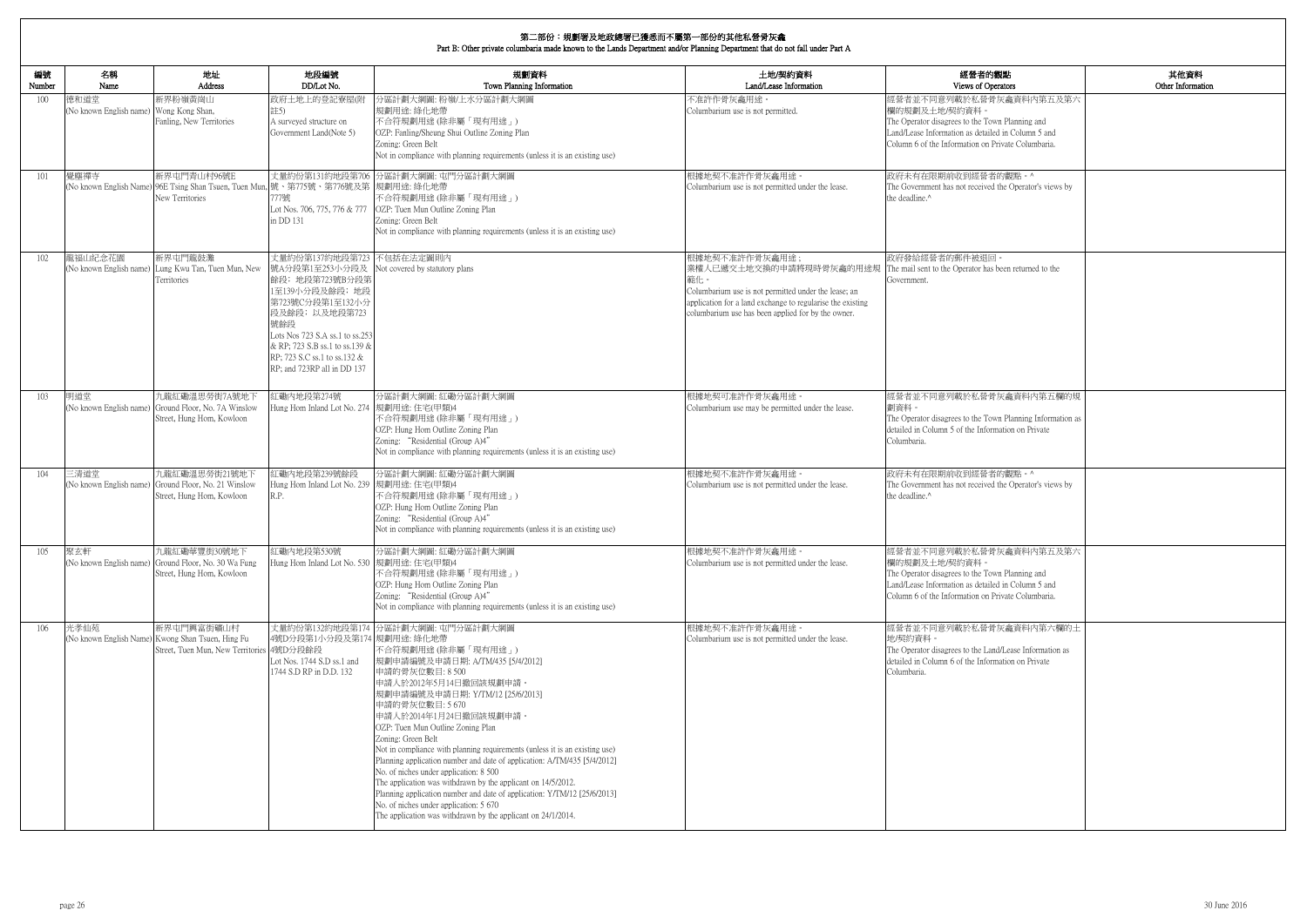| 的觀點<br>perators                                                 | 其他資料<br>Other Information |
|-----------------------------------------------------------------|---------------------------|
| 者的觀點。^<br>ed the Operator's views by                            |                           |
|                                                                 |                           |
| 者的觀點。<br>ed the Operator's views by                             |                           |
| 龕資料內第五及第六欄的                                                     |                           |
| n Planning and Land/Lease<br>nn 5 and Column 6 of the<br>aria.  |                           |
|                                                                 |                           |
| 者的觀點。^<br>ed the Operator's views by                            |                           |
| 者的觀點。^<br>ed the Operator's views by                            |                           |
| 骨灰龕資料内第五及第六                                                     |                           |
| own Planning and<br>iled in Column 5 and<br>Private Columbaria. |                           |
| 骨灰龕資料内第五及第六                                                     |                           |
| own Planning and<br>iled in Column 5 and<br>Private Columbaria. |                           |
|                                                                 |                           |

┓

#### 第二部份:規劃署及地政總署已獲悉而不屬第一部份的其他私營骨灰龕

| 編號<br>Number | 名稱<br>Name                                                     | 地址<br>Address                                                                                                                                                                        | 地段編號<br>DD/Lot No.                                                                                                      | 規劃資料<br>Town Planning Information                                                                                                                                                                                                                                                                                                                                                                                                                                                                                          | 土地/契約資料<br>Land/Lease Information                                                                                                                                                                                        | 經營者的觀點<br>Views of Operators                                                                                                                                                                            |
|--------------|----------------------------------------------------------------|--------------------------------------------------------------------------------------------------------------------------------------------------------------------------------------|-------------------------------------------------------------------------------------------------------------------------|----------------------------------------------------------------------------------------------------------------------------------------------------------------------------------------------------------------------------------------------------------------------------------------------------------------------------------------------------------------------------------------------------------------------------------------------------------------------------------------------------------------------------|--------------------------------------------------------------------------------------------------------------------------------------------------------------------------------------------------------------------------|---------------------------------------------------------------------------------------------------------------------------------------------------------------------------------------------------------|
| 107          | 娑羅精舍                                                           | 新界屯門青山村150號<br>(No known English Name) 150 Tsing Shan Tsuen, Tuen Mun,<br>New Territories                                                                                            | 及533號<br>Lot Nos. 501 and 533 in<br>D.D.131                                                                             | 丈量約份第131約地段第501 分區計劃大綱圖: 屯門分區計劃大綱圖<br>規劃用途: 政府、機構或社區<br>不合符規劃用途(除非屬「現有用途」)<br> 規劃申請編號及申請日期: A/TM/451 [29/10/2013]<br>申請的骨灰位數目: 4,526<br>申請人於2015年2月26日撤回該規劃申請。<br>OZP: Tuen Mun Outline Zoning Plan<br>Zoning: Government, Institution or Community<br>Not in compliance with planning requirements (unless it is an existing use)<br>Planning application number and date of application: A/TM/451 [29/10/2013]<br>No. of niches under application: 4,526<br>The application was withdrawn by the applicant on 26/2/2015. | 屯門地政處正審議和研究相關土地契約中的用途限制 政府未有在限期前收到經營者的觀點。^<br>條文。<br>The user restrictions provisions in the relevant land lease are the deadline.^<br>still under consideration and investigation by District Lands<br>Office/Tuen Mun. | The Government has not received the Operator's views by                                                                                                                                                 |
| 108          | 泰玄道院                                                           | 九龍紅磡溫思勞街15號1字樓<br>(No known English name) 1st Floor, No. 15 Winslow Street,<br>Hung Hom, Kowloon                                                                                     | 段及第241號C分段餘段<br>s.A R.P. & 241 s.C R.P.                                                                                 | 紅磡內地段第240號A分段餘 分區計劃大綱圖: 紅磡分區計劃大綱圖<br>規劃用途:住宅(甲類)4<br>Hung Hom Inland Lot Nos. 240 不合符規劃用途 (除非屬「現有用途」)<br>OZP: Hung Hom Outline Zoning Plan<br>Zoning: Residential (Group A)4<br>Not in compliance with planning requirements (unless it is an existing use)                                                                                                                                                                                                                                                                | 根據地契不准許作骨灰龕用途<br>Columbarium use is not permitted under the lease.                                                                                                                                                       | 政府未有在限期前收到經營者的觀點。<br>The Government has not received the Operator's views by<br>the deadline.                                                                                                           |
| 109          | 紫霞園 (安孝祠)<br>(No known English name) No. 148, Pai Tau Village, | 新界沙田排頭村148號<br>Sha Tin, New Territories                                                                                                                                              | 丈量約份第185 約地段第3<br>號、第4號、第312<br>號及第313號餘段(部分)<br>Lots 3, 4, 312 and 313 RP<br>(Part) in D.D. 185                        | 分區計劃大綱圖: 沙田分區計劃大綱圖<br> 規劃用途: 鄉村式發展<br>不合符規劃用途 (除非屬「現有用途」)<br> 規劃申請編號及申請日期: Y/ST/20 [25/10/2012]<br>申請的骨灰位數目:1000<br>申請人於2013年11月18日撤回規劃申請<br>OZP: Sha Tin Outline Zoning Plan<br>Zoning: Village Type Development<br>Not in compliance with planning requirements (unless it is an existing use)<br>Planning application number and date of application: Y/ST/20 [25/10/2012]<br>No. of niches under application: 1 000<br>Planning application withdrawn by the applicant on 18/11/2013                                   | 根據地契不准許作骨灰龕用途。<br>Columbarium use is not permitted under the lease.                                                                                                                                                      | 經營者同意列載於私營骨灰龕資料內第五及第六欄的<br>規劃及土地/契約資料。<br>The Operator agrees to the Town Planning and Land/Lease<br>Information as detailed in Column 5 and Column 6 of the<br>Information on Private Columbaria.      |
| 110          | 中盛殯儀盛發道堂<br>(No known English name) 連平台                        | 九龍紅磡必嘉街2號閣樓<br>Cockloft including Flat Roof<br>adjoining thereto, No. 2 Baker<br>Street, Hung Hom, Kowloon                                                                           | s.B R.P.                                                                                                                | 江磡內地段第241號B分段餘 分區計劃大綱圖: 紅磡分區計劃大綱圖<br>規劃用途: 住宅(甲類)4<br>Hung Hom Inland Lot No. 241 不合符規劃用途 (除非屬「現有用途」)<br>OZP: Hung Hom Outline Zoning Plan<br>Zoning: "Residential (Group A)4"<br>Not in compliance with planning requirements (unless it is an existing use)                                                                                                                                                                                                                                                              | 根據地契不准許作骨灰龕用途。<br>Columbarium use is not permitted under the lease.                                                                                                                                                      | 政府未有在限期前收到經營者的觀點。^<br>The Government has not received the Operator's views by<br>the deadline.^                                                                                                         |
| 111          | 覺蓮佛社                                                           | 九龍紅磡溫思勞街7A號2字樓<br>(No known English name) 2/F, No. 7A Winslow Street, Hung Hung Hom Inland Lot No. 274 規劃用途: 住宅(甲類)4<br>Hom, Kowloon                                                 | 紅磡内地段第274號                                                                                                              | 分區計劃大綱圖:紅磡分區計劃大綱圖<br>不合符規劃用途 (除非屬「現有用途」)<br>OZP: Hung Hom Outline Zoning Plan<br>Zoning: Residential (Group A)4<br>Not in compliance with planning requirements (unless it is an existing use)                                                                                                                                                                                                                                                                                                                             | 根據地契可准許作骨灰龕用途。Columbarium use may<br>be permitted under the lease.                                                                                                                                                       | 政府未有在限期前收到經營者的觀點。^<br>The Government has not received the Operator's views by<br>the deadline. <sup>^</sup>                                                                                             |
| 112          | 啓靝道堂<br>(No known English name) 樓                              | 九龍紅磡華豐街2號地下及閣<br>Ground Floor including cockloft,<br>No. 2 Wa Fung Street, Hung Hom,<br>Kowloon                                                                                      | 紅磡內地段第494號<br>Hung Hom Inland Lot No. 494 規劃用途: 住宅(甲類)4                                                                 | 分區計劃大綱圖:紅磡分區計劃大綱圖<br>不合符規劃用途 (除非屬「現有用途」)<br>OZP: Hung Hom Outline Zoning Plan<br>Zoning: "Residential (Group A)4"<br>Not in compliance with planning requirements (unless it is an existing use)                                                                                                                                                                                                                                                                                                                           | 根據地契可准許作骨灰龕用途。<br>Columbarium use may be permitted under the lease.                                                                                                                                                      | 經營者並不同意列載於私營骨灰龕資料內第五及第六<br>欄的規劃及土地/契約資料。<br>The Operator disagrees to the Town Planning and<br>Land/Lease Information as detailed in Column 5 and<br>Column 6 of the Information on Private Columbaria. |
| 113          | 藝卓軒<br>(No known English name) 街34, 36, 38, 40, 42,            | 九龍紅磡老龍坑街6號及必嘉<br>42A及42B號龍華大廈地下4號<br>Shop No.4 on G/F, Loong Wah<br>Building, No. 6 Lo Lung Hang<br>Street & Nos. 34, 36, 38, 40, 42,<br>42A & 42B Baker Street, Hung<br>Hom Kowloon | 2小分段、第236號A分段第3 規劃用途: 住宅(甲類)4<br>及第237號A分段餘段<br>s.A ss.2, 236 s.A ss.3, 236 s.A<br>R.P., 237 s.A ss.2 & 237 s.A<br>R.P. | 紅磡內地段第236號A分段第 分區計劃大綱圖: 紅磡分區計劃大綱圖<br>小分段、第236號A分段餘段 不合符規劃用途 (除非屬「現有用途」)<br>、第237號A分段第2小分段   OZP: Hung Hom Outline Zoning Plan<br>Zoning: Residential (Group A)4<br>Hung Hom Inland Lot Nos. 236 Not in compliance with planning requirements (unless it is an existing use)                                                                                                                                                                                                                                                | 根據地契不准許作骨灰龕用途。<br>Columbarium use is not permitted under the lease.                                                                                                                                                      | 經營者並不同意列載於私營骨灰龕資料內第五及第六<br>欄的規劃及土地/契約資料<br>The Operator disagrees to the Town Planning and<br>Land/Lease Information as detailed in Column 5 and<br>Column 6 of the Information on Private Columbaria.  |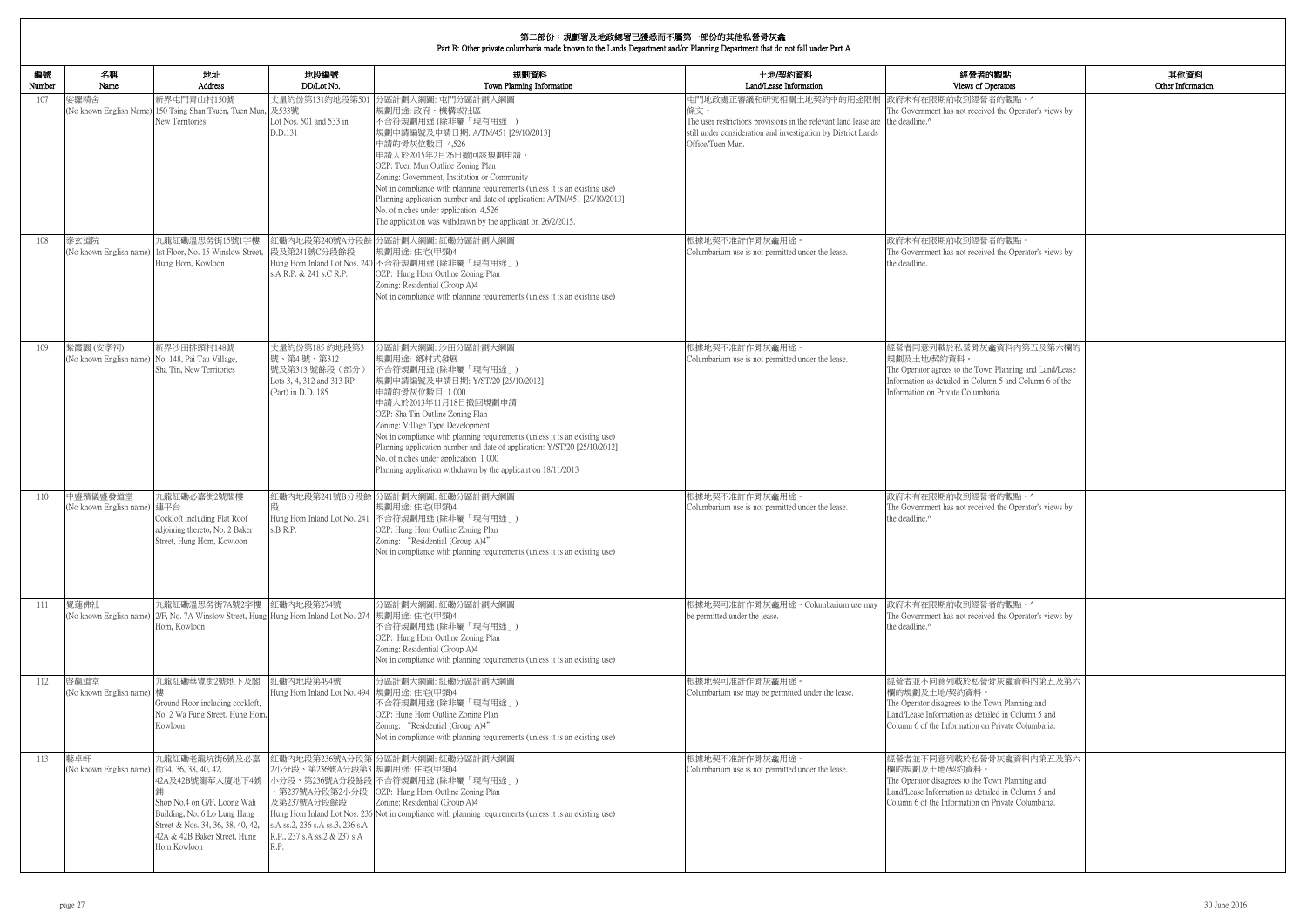| 的觀點<br>)perators                                                  | 其他資料<br>Other Information |
|-------------------------------------------------------------------|---------------------------|
| 6月16日所發信件中夾附的                                                     |                           |
| y option in the pro forma sent<br>tter dated 16 June 2016.        |                           |
| 骨灰龕資料內第五欄的規                                                       |                           |
| own Planning Information as<br>ormation on Private                |                           |
| 骨灰龕資料内第五及第六                                                       |                           |
| own Planning and<br>iled in Column 5 and<br>1 Private Columbaria. |                           |
| 骨灰龕資料內第六欄的土                                                       |                           |
| and/Lease Information as<br>ormation on Private                   |                           |
| 者的觀點。^<br>ed the Operator's views by                              |                           |
| 者的觀點。^<br>ed the Operator's views by                              |                           |
| 者的觀點。^<br>ed the Operator's views by                              |                           |
| 者的觀點。^<br>ed the Operator's views by                              |                           |

| 編號<br>Number | 名稱<br>Name                                                       | 地址<br>Address                                                                                 | 地段編號<br>DD/Lot No.                                         | 規劃資料<br>Town Planning Information                                                                                                                                                                                                                                                                                                  | 土地/契約資料<br>Land/Lease Information                                                                                                                                                                                                                                                                                                                                                                                                                                                                                                                         | 經營者的觀點<br>Views of Operators                                                                                                                                                                            |
|--------------|------------------------------------------------------------------|-----------------------------------------------------------------------------------------------|------------------------------------------------------------|------------------------------------------------------------------------------------------------------------------------------------------------------------------------------------------------------------------------------------------------------------------------------------------------------------------------------------|-----------------------------------------------------------------------------------------------------------------------------------------------------------------------------------------------------------------------------------------------------------------------------------------------------------------------------------------------------------------------------------------------------------------------------------------------------------------------------------------------------------------------------------------------------------|---------------------------------------------------------------------------------------------------------------------------------------------------------------------------------------------------------|
| 114          | 玄一道堂<br>(No known English name)                                  | 九龍紅磡老龍坑街1號B 1字樓<br>1/F, No. 1B Lo Lung Hang Street,<br>Hung Hom Kowloon                       | 2小分段餘段<br>s.D ss.2 R.P.                                    | 紅磡內地段第238號D分段第 分區計劃大綱圖: 紅磡分區計劃大綱圖<br>規劃用途:住宅(甲類)4<br>Hung Hom Inland Lot No. 238 不合符規劃用途 (除非屬「現有用途」)<br>OZP: Hung Hom Outline Zoning Plan<br>Zoning: Residential (Group A)4<br>Not in compliance with planning requirements (unless it is an existing use)                                                                         | 根據地契不准許作骨灰龕用途<br>Columbarium use is not permitted under the lease.                                                                                                                                                                                                                                                                                                                                                                                                                                                                                        | 經營者沒有在發展局於本年6月16日所發信件中夾附的<br>表格選取任何選項。<br>The Operator did not choose any option in the pro forma sent<br>in the Development Bureau's letter dated 16 June 2016.                                        |
| 115          | 上善軒<br>(No known English name)                                   | 九龍紅磡温思勞街23號地下G/<br>F, No. 23 Winslow Street, Hung<br>Hom, Kowloon                             | 紅磡内地段第239號F分段<br>Hung Hom Inland Lot No. 239 規劃用途: 住宅(甲類)4 | 分區計劃大綱圖:紅磡分區計劃大綱圖<br>不合符規劃用途(除非屬「現有用途」)<br>OZP: Hung Hom Outline Zoning Plan<br>Zoning: Residential (Group A)4<br>Not in compliance with planning requirements (unless it is an existing use)                                                                                                                                      | 根據地契不准許作骨灰龕用途<br>Columbarium use is not permitted under the lease.                                                                                                                                                                                                                                                                                                                                                                                                                                                                                        | 經營者並不同意列載於私營骨灰龕資料內第五欄的規<br>劃資料。<br>The Operator disagrees to the Town Planning Information as<br>detailed in Column 5 of the Information on Private<br>Columbaria.                                      |
| 116          | 名堂<br>(No known English name) 8號衡豐樓地下7B舖                         | 九龍紅磡華豐街7-<br>Shop 7B, G/F, Good Rich<br>Mansion, No. 7-8 Wa Fung Street,<br>Hung Hom, Kowloon | 1小分段餘段、第239號G分<br>G分段餘段<br>& 239 s.G R.P.                  | 紅磡內地段第239號G分段第 分區計劃大綱圖: 紅磡分區計劃大綱圖<br>規劃用途:住宅(甲類)4<br>段第2小分段餘段及第239號 不合符規劃用途(除非屬「現有用途」)<br>Hung Hom Inland Lot Nos. 239 OZP: Hung Hom Outline Zoning Plan<br>s.G ss.1 R.P., 239 s.G ss.2 R.P. Zoning: Residential (Group A)4<br>Not in compliance with planning requirements (unless it is an existing use)                         | 根據地契不准許作骨灰龕用途。<br>Columbarium use is not permitted under the lease.                                                                                                                                                                                                                                                                                                                                                                                                                                                                                       | 經營者並不同意列載於私營骨灰龕資料內第五及第六<br>欄的規劃及土地/契約資料。<br>The Operator disagrees to the Town Planning and<br>Land/Lease Information as detailed in Column 5 and<br>Column 6 of the Information on Private Columbaria. |
| 117          | 九龍觀塘惠海陸慶善堂 九龍觀塘翠屏道<br>(地藏王古廟)<br>(No known English name) Kowloon | Tsui Ping Road, Kwun Tong,                                                                    | 政府土地<br>Government land                                    | 分區計劃大綱圖:觀塘(南部)分區計劃大綱圖<br>規劃用途: 休憩用地<br>不合符規劃用途 (除非屬「現有用途」)<br>OZP: Kwun Tong (South) Outline Zoning Plan<br>Zoning: Open Space<br>Not in compliance with planning requirements (unless it is an existing use)                                                                                                                      | 有非法佔用政府土地作骨灰龕用途。<br>Unauthorised occupation of Government land for<br>columbarium use is found.                                                                                                                                                                                                                                                                                                                                                                                                                                                           | 經營者並不同意列載於私營骨灰龕資料內第六欄的土<br>地/契約資料。<br>The Operator disagrees to the Land/Lease Information as<br>detailed in Column 6 of the Information on Private<br>Columbaria.                                      |
| 118          | 自由福居                                                             | 新界沙頭角塘肚坪村24-27號<br>(No known English name) No. 24-27 Tong To Ping Tsuen,<br>Sha Tau Kok, N.T. | 號B分段(部分)                                                   | 丈量約份第41約地段第1423 分區計劃大綱圖: 沙頭角分區計劃大綱圖<br>規劃用途: 鄉村式發展<br>Lot No. 1423 S.B (Part) in DD 在發展審批地區圖涵蓋範圍下<br>不合符規劃用途 (除非屬「現有用途」)<br>OZP: Sha Tau Kok Outline Zoning Plan<br>Zoning: Village Type Development<br>Covered by Development Permission Area Plan<br>Not in compliance with planning requirements (unless it is an existing use) | 北區地政處正審議和研究相關土地契約中的用途限制 政府未有在限期前收到經營者的觀點。^<br>條文。<br>The user restrictions provisions in the relevant land lease are the deadline.^<br>still under consideration and investigation by District Lands<br>Office/North.                                                                                                                                                                                                                                                                                                                                     | The Government has not received the Operator's views by                                                                                                                                                 |
| 119          | 上角山龍母佛堂<br>(No known English name)                               | 新界荃灣老圍上角山三疊潭<br>Sam Dip Tam, Sheung Kok Shan,<br>Lo Wai, Tsuen Wan, New<br>Territories        | 毗鄰政府土地<br>W4742 and adjacent<br>Government land            | 政府土地牌照第W4742號及 分區計劃大綱圖: 荃灣分區計劃大綱圖<br>規劃用途: 政府、機構或社區(7)<br>Government Land Licence No. 不合符規劃用途 (除非屬「現有用途」)<br>OZP: Tsuen Wan Outline Zoning Plan<br>Zoning: Government, Institution or Community(7)<br>Not in compliance with planning requirements (unless it is an existing use)                                                  | 根據相關牌照(附註4)不准許作骨灰龕用途;<br>並有非法佔用毗鄰政府土地作骨灰龕用途。<br>Columbarium use is not permitted under the relevant licence the deadline. <sup>^</sup><br>(Note 4). Unauthorised occupation of adjacent Government<br>land for columbarium use is also found.                                                                                                                                                                                                                                                                                                             | 政府未有在限期前收到經營者的觀點。^<br>The Government has not received the Operator's views by                                                                                                                           |
| 120          | 玄妙道院<br>(No known English name                                   | st Floor, No. 2 Baker Street,<br>Hung Hom, Kowloon                                            | s.B R.P.                                                   | 九龍紅磡必嘉街2號1字樓(二樓 紅磡內地段第241號B分段餘 分區計劃大綱圖: 紅磡分區計劃大綱圖<br>規劃用途:住宅(甲類)4<br>Hung Hom Inland Lot No. 241 不合符規劃用途 (除非屬「現有用途」)<br>OZP: Hung Hom Outline Zoning Plan<br>Zoning: Residential (Group A)4<br>Not in compliance with planning requirements (unless it is an existing use)                                                         | 根據地契不准許作骨灰龕用途。<br>Columbarium use is not permitted under the lease.                                                                                                                                                                                                                                                                                                                                                                                                                                                                                       | 政府未有在限期前收到經營者的觀點。^<br>The Government has not received the Operator's views by<br>the deadline. <sup>^</sup>                                                                                             |
| 121          | 光留園                                                              | 屯門青山村環山路177號<br>(No known English name) No. 177 Tsing Shan Tsuen, Wan<br>Shan Road, Tuen Mun  | 號及毗鄰政府土地<br>Lot No. 761 in D.D. 131                        | 丈量約份第131約地段第761 分區計劃大綱圖: 屯門分區計劃大綱圖<br>規劃用途: 政府、機構或社區<br>不合符規劃用途 (除非屬「現有用途」)<br>and adjacent Government Land   OZP: Tuen Mun Outline Zoning Plan<br>Zoning: Government, Institution or Community<br>Not in compliance with planning requirements (unless it is an existing use)                                                     | 根據地契不准許作骨灰龕用途,至今該地段並未建有骨 政府未有在限期前收到經營者的觀點。^<br>灰龕。但有非法佔用毗鄰政府土地作骨灰龕用途。業 The Government has not received the Operator's views by<br>權人已遞交短期租約的申請將現時建於政府土地上的 the deadline.^<br>骨灰龕用途規範化。<br>Columbarium use is not permitted under the lease but so far<br>no columbarium use has been found on the lot. However,<br>unauthorised occupation of adjacent Government land for<br>columbarium use is found; an application for a short term<br>tenancy to regularise the existing columbarium use on the<br>Government land has been applied for by the owner. |                                                                                                                                                                                                         |